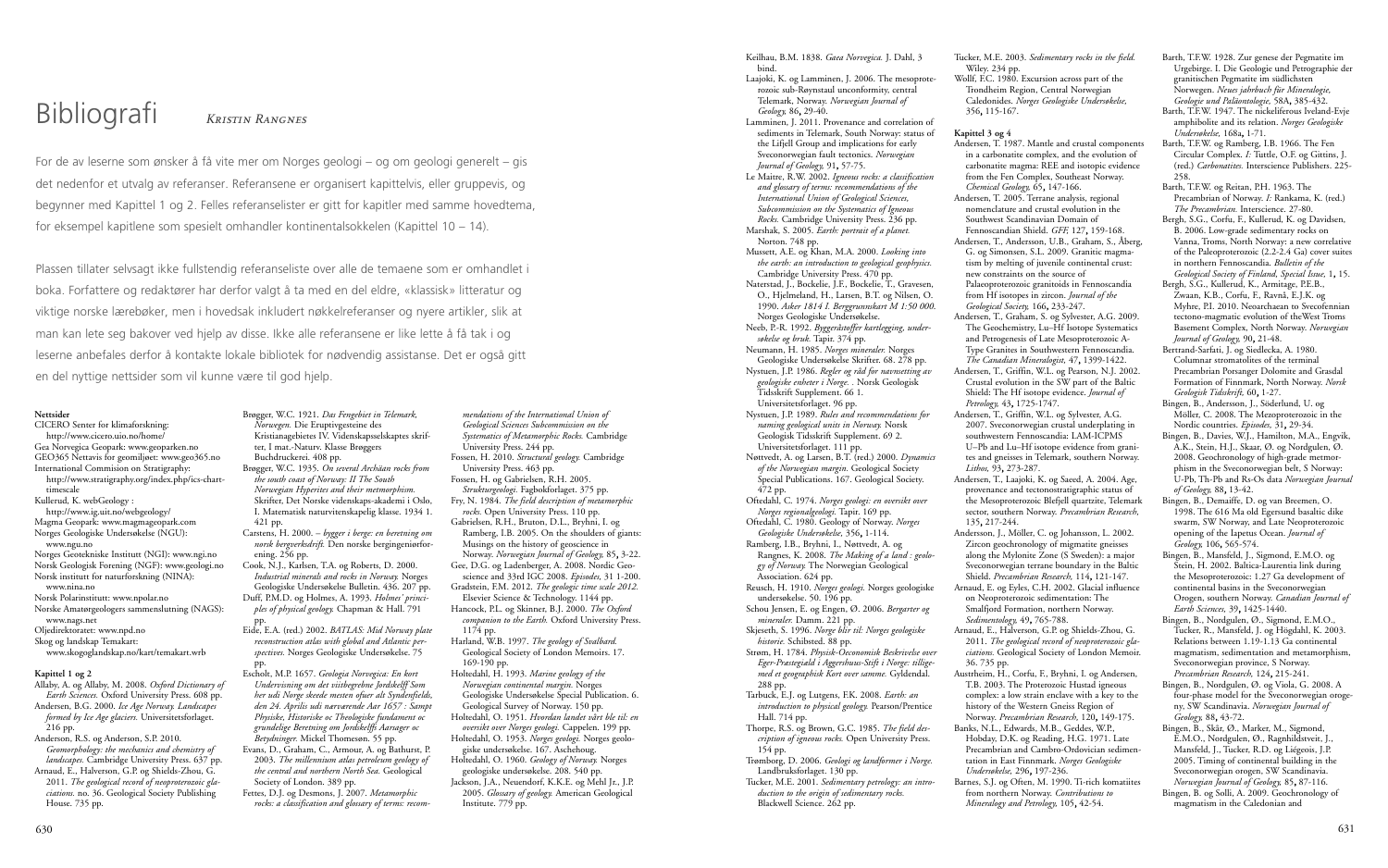Svecornorwegian belts of Baltica. *Norwegian Journal of Geology,* 89, 267-290.

Bingen, B., Stein, H.J., Bogaerts, M., Bolle, O. og Mansfeld, J. 2006. Molybdenite Re-Os dating constrains gravitational collapse of the Sveconorwegian orogen, SW Scandinavia. *Lithos,* 87, 328-346.

Bjørlykke, H. 1939. Feltspat: V. De sjeldne mineraler på de norske granittiske pegmatittganger. *Norges Geologiske Undersøkelse,* 154, 1-78.

Bjørlykke, K. 1983. Subsidence and tectonics in Late Precambrian and Palaeozoic sedimentary basins of Southern Norway: Geological Survey of Norway 1858-1983; 125-year anniversary volume. *Norges Geologiske Undersøkelse,* 380, 159-172.

Bjørlykke, K., Elvsborg, A. og Høy, T. 1976. Late Precambrian sedimentation in Central Sparagmite Basin of South-Norway. *Norsk Geologisk Tidsskrift,* 56, 233-290.

Bleeker, W. 2003. The late Archean record: a puzzle in 35 pieces. *Lithos,* 71, 99-134.

Bockelie, J.F. og Nystuen, J.P. 1985. The southeastern part of the Scandinavian Caledonides. *I:* Gee, D.G. og Sturt, B.A. (red.) *The Caledonide Orogen; Scandinavia and related areas.* John Wiley & Sons. 69-88.

Bolle, O. og Duchesne, J.C. 2007. The Apophysis of the Bjerkreim-Sokndal layered intrusion (Rogaland anorthosite province, SW Norway): A composite pluton build up by tectonicallydriven emplacement of magma along the margin of an AMC igneous complex. *Lithos,* 98, 292-312.

Braathen, A. og Davidsen, B. 2000. Structure and stratigraphy of the Palaeoproterozoic Karasjok Greenstone Belt, north Norway: regional implications. *Norsk Geologisk Tidsskrift,* 80, 33-50.

Brewer, T.S., Ähäll, K.I., Menuge, J.F., Storey, C.D. og Parrish, R.R. 2004. Mesoproterozoic bimodal volcanism in SW Norway, evidence for recurring pre-Sveconorwegian continental margin tectonism. *Precambrian Research,* 134, 249-273.

Bugge, J.A.W. 1943. Geological and petrographical investigations in the Bamble formation. *Norges Geologiske Undersøkelse,* 160, 1-150.

Corfu, F. 2004. U-Pb age, setting and tectonic significance of the anorthosite-mangerite-charnockite-granite suite, Lofoten-Vesteralen, Norway. *Journal of Petrology,* 45, 1799-1819.

Corfu, F. 2007. Multistage metamorphic evolution and nature of the amphibolite-granulite facies transition in Lofoten-Vesteralen, Norway, revealed by U-Pb in accessory minerals. *Chemical Geology,* 241, 108-128.

Corfu, F. og Andersen, T.B. 2002. U-Pb ages of the Dalsfjord Complex, SW Norway, and their bearing on the correlation of allochthonous crystalline segments of the Scandinavian Caledonides. *International Journal of Earth Sciences,* 91, 955- 963.

Corfu, F., Armitage, P.E.B., Kullerud, K. og Bergh, S.G. 2003. Preliminary U-Pb geochronology in the West Troms basement Complex, North Norway: Archaean and Palaeoproterozoic events and younger overprints. *Norges Geologiske Undersøkelse Bulletin,* 441, 61-72.

Corfu, F. og Laajoki, K. 2008. An uncommon episode of mafic magmatism at 1347 Ma in the Mesoproterozoic Telemark supracrustals,

Sveconorwegian orogen – Implications for stratigraphy and tectonic evolution. *Precambrian Research,* 160, 299-307.

Dahlgren, S. 1994. Late Proterozoic and Carboniferous ultramafic magmatism of carbonatitic affinity in Southern Norway. *Lithos,* 31, 141-154.

Daly, J.S., Balagansky, V.V., Timmerman, M.J. og Whitehouse, M.J. 2001. The Lapland-Kola orogen: Palaeoproterozoic collision and accretion of the northern Fennoscandian lithosphere. *I:* Gee, D.G. og Stephenson, R.A. (red.) *European Lithosphere Dynamics.* Geological Society of London Memoir, 32. 579-598.

Daly, J.S., Balagansky, V.V., Timmerman, M.J., Whitehouse, M.J., de Jong, K., Guise, P., Bogdanova, S., Gorbatschev, R. og Bridgwater, D. 2001. Ion microprobe U-Pb zircon geochronology and isotopic evidence for a trans-crustal suture in the Lapland-Kola Orogen, northern Fennoscandian Shield. *Precambrian Research,* 105, 289-314.

Dobrzhinetskaya, L.F., Nordgulen, Ø., Vetrin, V.R., Cobbing, J. og Sturt, B.A. 1995. Correlation of the Archaean rocks between the Sørvaranger area, Norway, and the Kola Peninsula, Russia (Baltic Shield). *I:* Roberts, D. og Nordgulen, Ø. (red.) *Geology of the eastern Finmark-western Kola Peninsula region; proceedings of the International Barents symposium on "Geology and minerals in the Barents region".* Norges Geologiske Undersøkelse Special Publication, 7. Geological Survey of Norway. 7- 27.

Dons, J.A. 1963. De prekambriske bergarter i Telemark. I. Gruver og skjerp innen gradteigskart E36 V Kviteseid. *Norges Geologiske Undersøkelse,* 216, 1-80.

Edwards, M.B. 1984. Sedimentology of the Upper Proterozoic glacial record, Vestertana Group, Finnmark, North Norway. *Norges Geologiske Undersøkelse Bulletin,* 394, 1-76.

Edwards, M.B. og Føyn, S. 1981. Late Precambrian tillites in Finnmark, North Norway. *I:* Hambrey, M. og Harland, W.B. (red.) *Earth's pre-Pleistocene glacial record.* Cambridge University Press. 606-610.

Englund, J.O. 1973. Stratigraphy and structure of the Ringebu-Vinstra District, Gudbrandsdalen: with a short analysis of the Western part of the Sparagmite Region in Southern Norway. *Norges Geologiske Undersøkelse,* 293, 1-58.

Engvik, A.K., Mezger, K., Wortelkamp, S., Bast, R., Corfu, F., Korneliussen, A., Ihlen, P., Bingen, B. og Austrheim, H. 2011. Metasomatism of gabbro – mineral replacement and element mobilization during the Sveconorwegian metamorphic event. *Journal of*

*Metamorphic Geology,* 29, 399-423. Fareth, E. 1979. Geology of the Altenes area, Alta-Kvænangen Window, North Norway. *Norges Geologiske Undersøkelse*, 13-29.

Farmer, J., Vidal, G., Moczydlowska, M., Strauss, H., Ahlberg, P. og Siedlecka, A. 1992. Ediacaran fossils from the Innerelv Member (Late Proterozoic) of the Tanafjorden Area, Northeastern Finnmark. *Geological Magazine,* 129, 181-195.

French, B.M., Koeberl, C., Gilmour, I., Shirey, S.B., Dons, J.A. og Naterstad, J. 1997. The

Gardnos impact structure, Norway: Petrology and geochemistry of target rocks and impactites. *Geochimica et Cosmochimica Acta,* 61, 873-904. Føyn, S. 1937. The Eo-Cambrian series of the Tana

district, Northern Norway. *Norsk Geologisk Tidsskrift,* 17, 65-164.

Gaàl, G. og Gorbatschev, R. 1987. An outline of the Precambrian evolution of the Baltic Shield. *Precambrian Research,* 35, 15-52.

Goldschmidt, V.M. (red.) 1926-1938. *Geochemische Verteilungsgesetze der Elemente.* Skrifter, Det Norske videnskaps-akademi i Oslo. I, Matematematisk naturvidenskapelig klasse. 9 bind.

Goldschmidt, V.M. og Muir, A. 1954. *Geochemistry.* Clarendon Press. 730 pp. Gorbatschev, R. og Bogdanova, S. 1993. Frontiers in the Baltic Shield. *Precambrian Research,* 64, 3-21.

Heim, M., Skiöld, T. og Wolff, F.C. 1996. Geology, geochemistry and age of the 'Tricolor' granite and some other Proterozoic (TIB) granitoids at Trysil, southeast Norway. *Norsk Geologisk Tidsskrift,* 76, 45-54.

Hermansson, T., Stephens, M.B., Corfu, F., Page, L.M. og Andersson, J. 2008. Migratory tectonic switching, western Svecofennian orogen, central Sweden: Constraints from U/Pb zircon and titanite geochronology. *Precambrian Research,* 161, 250-278.

Högdahl, K., Andersson, U.B. og Eklund, O. 2001. The Transscandinavian Igneous Belt (TIB) in Sweden: a review of its character and evolution. *Geological Survey of Finland, Special Paper,* 37, 104-112.

Johansson, L., Möller, C. og Söderlund, U. 2001. Geochronology of eclogite facies metamorphism in the Sveconorwegian Province of SW Sweden. *Precambrian Research,* 106, 261-275.

Kirkland, C.L., Daly, J.S. og Whitehouse, M.J. 2007. Provenance and terrane evolution of the Kalak Nappe Complex, Norwegian Caledonides: Implications for neoproterozoic paleogeography and tectonics. *Journal of Geology,* 115, 21-41.

Knudsen, T.L. og Andersen, T. 1999. Petrology and geochemistry of the Tromøy gneiss complex, South Norway, an alleged example of Proterozoic depleted lower continental crust. *Journal of Petrology,* 40, 909-933.

Koistinen, T., Stephens, M.B., Bogatchev, V., Nordgulen, Ø., Wennerstrøm, M. og Korhonen, J. 2001. *Geological map of the Fennoscandian Shield, scale 1:2 million*. Geological Surveys of Finland, Norway and Sweden and North-West Department of natural Resources of Russia.

Kontinen, A., Kapyaho, A., Huhma, H., Karhu, J., Matukov, D.I., Larionov, A. og Sergeev, S.A. 2007. Nurmes paragneisses in eastern Finland, Karelian craton: Provenance, tectonic setting and implications for Neoarchaean craton correlation. *Precambrian Research,* 152, 119-148.

Krill, A.G. 1985. Svecokarelian thrusting with thermal inversion in the Karasjok-Levajok area of the northern baltic Shield. *Norges Geologiske Undersøkelse Bulletin,* 403, 89-101.

Kullerud, K., Corfu, F., Bergh, S.G., Davidsen, B. og Ravnå, E.K. 2006. U-Pb constraints on the Archean and Early Proterozoic evololution of

the Western Troms basement Complex, Northern Norway. *Bulletin of the Geological Society of Finland, Special Issue,* 1, 79.

Kullerud, K., Skjerlie, K.P., Corfu, F. og de la Rosa, J.D. 2006. The 2.40 Ga Ringvassøy mafic dykes, West Troms Basement Complex, Norway: The concluding act of early Palaeoproterozoic continental breakup. *Precambrian Research,* 150, 183-200.

Kullerud, L. og Dahlgren, S.H. 1993. Sm-Nd geochronology of Sveconorwegian granulite facies mineral assemblages in the Bamble shear belt, South Norway. *Precambrian Research,* 64, 389- 402.

Kumpulainen, R. og Nystuen, J.P. 1985. Late Proterozoic basin evolution and sedimentation in the westernmost part of Baltoscandia *I:* Gee, D.G. og Sturt, B.A. (red.) *The Caledonide Orogen; Scandinavia and related areas.* John Wiley & Sons. 213-232.

Köykkä, J. 2010. Lithostratigraphy of the Mesoproterozoic Telemark supracrustal rocks, South Norway: Revision of the sub-Heddersvatnet unconformity ans geochemistry of basalts in the Heddersvatnet Formation. *Norwegian Journal of Geology,* 90, 49-64.

Köykkä, J. 2011. Precambrian alluvial fan and braidplain sedimentation patterns: Example from the Mesoproterozoic Rjukan Rift Basin, southern Norway. *Sedimentary Geology,* 234, 89- 108.

Köykkä, J. 2011. The sedimentation and paleohydrology of the Mesoproterozoic stream deposits in a strike-slip basin (Svinsaga Formation), Telemark, southern Norway. *Sedimentary Geology,* 236, 239-255.

Laajoki, K. og Corfu, F. 2007. Lithostratigraphy of the Vemork formation, central Telemark, Norway. *Bulletin of the Geological Society of Finland,* 79, 41-67.

Laajoki, K., Corfu, F. og Andersen, T. 2002. Lithostratigraphy and U-Pb geochronology of the Telemark supracrustals in the Bandak-Sauland area, Telemark, South Norway. *Norwegian Journal of Geology,* 82, 119-138.

Lahtinen, R., Garde, A.A. og Melezhik, V.A. 2008. Paleoproterozoic evolution of Fennoscandia and Greenland. *Episodes,* 31, 20-28.

Lamminen, J., Andersen, T. og Nystuen, J.P. 2011. The Rosten Formation, South Norwegian Caledonides: evidence for an early Sveconorwegian magmatic province at the Baltoscandian margin. *Norwegian Journal of Geology,* 91, 229-237.

Lamminen, J., Andersen, T. og Nystuen, J.P. 2011. Zircon U-Pb ages and Lu-Hf isotopes from basement rocks associated with Neoproterozoic sedimentary successions in the Sparagmite Region and adjacent areas, South Norway: the crustal architecture of western Baltica. *Norwegian Journal of Geology,* 91, 35-55.

Lamminen, J. og Köykkä, J. 2010. The provenance and evolution of the Rjukan Rift Basin, Telemark, south Norway: The shift from a rift basin to an epicontinental sea along a Mesoproterozoic supercontinent. *Precambrian Research,* 181, 129-149.

Lauri, L.S., Andersen, T., Holtta, P., Huhma, H. og Graham, S. 2011. Evolution of the Archaean Karelian Province in the Fennoscandian Shield

in the light of U-Pb zircon ages and Sm-Nd and Lu-Hf isotope systematics. *Journal of the Geological Society,* 168, 201-218.

- Lehtinen, M., Nurmi, P.A. og Rämö, O.T. (red.) 2005. *Precambrian geology of Finland: key to the evolution of the Fennoscandian Shield.* Developments in Precambrian Geology. 14. 736 pp.
	- Levchenkov, O.A., Levsky, L.K., Nordgulen, Ø., Dobrzhinetskaya, L.F., Vetrin, V.R., Cobbing, J., Nilsson, L.P. og Sturt, B.A. 1995. U-Pb zir-
- con ages from Sørvaranger, Norway, and the western part of the Kola Peninsula, Russia. *I:* Roberts, D. og Nordgulen, Ø. (red.) *Geology of the eastern Finmark-western Kola Peninsula region; proceedings of the International Barents symposium on "Geology and minerals in the Barents region".* Norges Geologiske Undersøkelse Special Publication, 7. Geological Survey of Norway. 29-47.
- Levell, B.K. og Roberts, D. 1977. A re-investigation of the geology of the North-West Varanger Peninsula, East Finnmark, North Norway. *Norges Geologiske Undersøkelse,* 334, 83-90.
- Li, Z.X., Bogdanova, S.V., Collins, A.S., Davidson, A., Waele, B.D., Ernste, R.E., Fitzsimons, I.C.W., Fuck, R.A., Gladkochub, D.P., Jacobs, J., Karlström, K.E., Lu, S., Natapov, L.M., Peasen, V., Pisarevsky, S.A., Thrane, K. og Vernikovsky, V. 2008. Assembly, configuration,
- and break-up history of Rodinia: A synthesis. *Precambrian Research,* 160, 179-202.
- Lundmark, A.M. og Corfu, F. 2008. Late-orogenic Sveconorwegian massif anorthosite in the Jotun Nappe Complex, SW Norway, and causes of repeated AMCG magmatism along the Baltoscandian margin. *Contributions to*
- *Mineralogy and Petrology,* 155, 147-163. Lundmark, A.M., Corfu, F., Spurgin, S. og Selbekk, R.S. 2007. Proterozoic evolution and provenance of the high-grade Jotun Nappe Complex, SW Norway: U-Pb geochronology. *Precambrian Research,* 159, 133-154.
- Maijer, C. og Padget, P. 1987. *The geology of southernmost Norway: a geological excursion guide with thematic articles prepared for the NATO Advanced Study Institute.* Norges Geologiske Undersøkelse Special Publication. 1. 109 pp.
- Markl, G. og Bucher, K. 1997. Proterozoic eclogites from the Lofoten islands, northern Norway. *Lithos,* 42, 15-35.
- Markl, G. og Höhndorf, A. 2003. Isotopic constraints on the origin of AMCG-suite rocks on the Lofoten Islands, N Norway. *Mineralogy and Petrology,* 78, 149-171.
- Melezhik, V.A. 2010. The great oxidation event recorded in Paleoproterozoic rocks from Fennoscandia. *Scientific Drilling,* 9, 23-29.
- Melezhik, V.A. og Fallick, A.E. 2010. On the Lomagundi-Jatuli carbon isotopic event: The evidence from the Kalix Greenstone Belt, Sweden. *Precambrian Research,* 179, 165-190.
- Melezhik, V.A., Fallick, A.E., Hanski, E.J., Kump, L.R., Lepland, A., Prave, A.R. og Strauss, H. 2005. Emergence of an aerobic biosphere during the Archean-Proterozoic transition: challenges of future research. *GSA Today,* 15, 4-11.
- Melezhik, V.A., Fallick, A.E., Rychanchik, D.V. og Kuznetsov, A.B. 2005. Palaeoproterozoic evaporites in Fennoscandia: implications for seawater

sulphate, the rise of atmospheric oxygen and local amplification of the delta C-13 excursion. *Terra Nova,* 17, 141-148.

- Melezhik, V.A. og Sturt, B.A. 1994. General geology and evolutionary history of Early proterozoic Polmak-Pasvik-Pechenga-Imandra Varzuga-Ustpony Greenstone-belt in the Northeastern Baltic Shield. *Earth Science Reviews,* 36, 205- 241.
- Mellqvist, C., Öhlander, B., Skiöld, T. og Wikström, A. 1999. The Archaean-Proterozoic Palaeoboundary in the Luleå area, northern Sweden: field and isotope geochemical evidence for a sharp terrane boundary. *Precambrian Research,* 96, 225-243.
- Munz, I.A. og Morvik, R. 1991. Metagabbros in the Modum Complex, Southern Norway: An important heat-source for Sveconorwegian metamorphism. *Precambrian Research,* 52, 97- 113.
- Mutanen, T. og Huhma, H. 2003. The 3.5 Ga Siurua trondhjemite gneiss in the Archaean Pudasjarvi granulite belt, northern Finland. *Bulletin of the Geological Society of Finland,* 75, 51-68.
- Myhre, P.I., Corfu, F. og Bergh, S. 2011. Palaeoproterozoic (2.0-1.95 Ga) pre-orogenic supracrustal sequences in the West Troms Basement Complex, North Norway. *Precambrian Research,* 186, 89-100.
- Möller, C. 1998. Decompressed eclogites in the Sveconorwegian (-Grenvillian) orogen of SW Sweden: petrology and tectonic implications. *Journal of Metamorphic Geology,* 16, 641-656.
- Möller, C. og Andersson, J. 2006. Direct dating if Sveconorwegian north-south compression in the southern Eastern Segment: ion probe dating (Nordsim) of zircon. *Bulletin of the Geological Society of Finland, Special Issue,* 1, 107.
- Nickelsen, R.P. 1974. Geology of the Røssjøkollan-Dokkvatn area, Oppland. *Norges Geologiske Undersøkelse,* 314, 53-100.
- Nickelsen, R.P., Hossack, J.R., Garton, M. og Repetsky, J. 1985. Late Precambrian to Ordovician stratigraphy and correlation in the Valdres and Synnfjell thrust sheets of the Valdres area, southern Norwegian Caledonides: with some comments on sedimentation. *I:* Gee, D.G. og Sturt, B.A. (red.) *The Caledonide Orogen; Scandinavia and related areas.* John Wiley & Sons. 369-378.
- Nironen, M. 1997. The Svecofennian Orogen: a tectonic model. *Precambrian Research,* 86, 21-44.
- Nordgulen, Ø., Vetrin, V.R., Dobrzhinetskaya, L.F., Cobbing, J. og Sturt, B.A. 1995. Aspects of late Archaean magmatism in the Sørvaranger-Kola Terrane, northern Baltic Shield. *I:* Roberts, D. og Nordgulen, Ø. (red.) *Geology of the eastern Finmark-western Kola Peninsula region; proceedings of the International Barents symposium on "Geology and minerals in the Barents region".* Norges Geologiske Undersøkelse Special Publication, 7. Geological Survey of Norway. 49-63.
- Nystuen, J.P. 1981. The late Precambrian sparagmites of Southern-Norway: A major Caledonian allochton: The Osen-Røa nappe complex. *American Journal of Science,* 281, 69-94.
- Nystuen, J.P. 1982. *Late Proterozoic basin evolution on the Baltoscandian Craton: the Hedmark*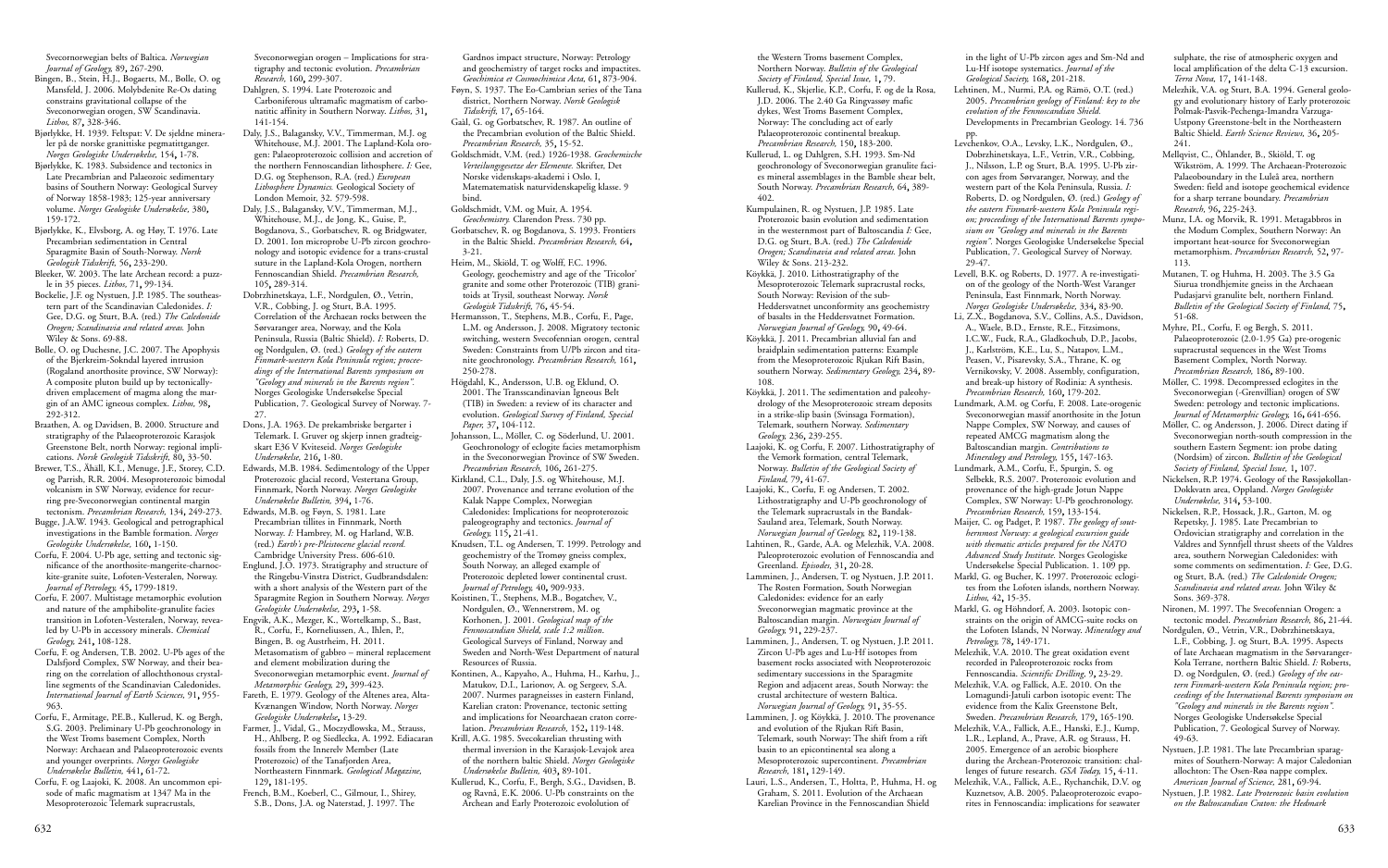*Group, Southern Norway.* Norges Geologiske Undersøkelse. 375. 74 pp.

- Nystuen, J.P. 1983. Nappe and thrust structures in the Sparagmite Region, Southern-Norway. *Norges Geologiske Undersøkelse,* 70, 67-83.
- Nystuen, J.P. 1987. Synthesis of the tectonic and sedimentological evolution of the Late Proterozoic Early Cambrian Hedmark Basin, the Caledonian Thrust Belt, Southern-Norway. *Norsk Geologisk Tidsskrift,* 67, 395-418.
- Nystuen, J.P., Andresen, A., Kumpulainen, R. og Siedlecka, A. 2008. Neoproterozoic basin evolution in Fennoscandia, East Greenland and Svalbard. *Episodes,* 31, 35-43.
- Nystuen, J.P., Andresen, A., Kumpulainen, R.A. og Siedlecka, A. 2008. Neoproterozoic basin evolution in Fennoscandia, East Greenland and Svalbard. *Episodes,* 31, 35-43.
- Olesen, O. og Sandstad, J.S. 1993. Interpretation of the Proterozoic Kautokeino Greenstone Belt, Finnmark, Norway, from combined geophysical and geological data. *Norges Geologiske Undersøkelse Bulletin,* 425, 42-62.
- Pedersen, S., Andersen, T., Konnerup-Madsen, J. og Griffin, W.L. 2009. Recurrent mesoproterozoic continental magmatism in South-Central Norway. *International Journal of Earth Sciences,* 98, 1151-1171.
- Pedersen, S. og Konnerup-Madsen, J. 2000. Geology of the Setesdalen area, South Norway: implications for the Sveconorwegian evolution of South Norway. *Bulletin of the Geological Society of Denmark,* 46, 181-201.
- Pharaoh, T.C., Ramsay, D.M. og Jansen, Ø. 1983. Stratigraphy and structure of the northern part of Repparfjord-Komagfjord window, Finnmark, Northern Norway. *Norges Geologiske Undersøkelse,* 377, 1-45.
- Pickering, K.T. 1981. The Kongsfjorden Formation: a Late precambrian submarine fan in North-East Finnmark, North Norway. *Norges Geologiske Undersøkelse,* 367, 77-104.
- Pickering, K.T. 1985. Kongsfjord turbidite system, Norway. *I:* Bouma, A.H., Normark, W.R. og Barnes, N.E. (red.) *Submarine fans and related turbidite systems.* Springer. 237-244.
- Ramberg, I.B. 1967. Kongsfjellområdets geologi, en petrografisk og strukturell undersøkelse i Helgeland, Nord-Norge. *Norges Geologiske Undersøkelse,* 240, 1-240.
- Ramberg, I.B. 1973. Gravity studies of the Fen Complex, Norway, and their petrological significance. *Contributions to Mineralogy and Petrology,* 38, 115-134.
- Reusch, H. 1891. Skuringsmærker og morænegrus eftervist i Finnmarken fra en periode meget ældre en "istiden". *Norges Geologiske Undersøkelse,* 1, 78-85, 97-100.
- Rice, A.H.N. 1994. Stratigraphic overlap of the Late Proterozoic Vadsø and Barents Sea Groups and correlation across the Trollfjorden-Komagelva Fault, Finnmark, North Norway. *Norsk Geologisk Tidsskrift,* 74, 48-57.
- Rice, A.H.N., Edwards, M.B. og Hansen, T.A. 2012. *Neoproterozoic glacial and associated facies in the Tanafjord-Varangerfjord area, Finnmark, north Norway.* Geological Society of America Field guide. 26. Geological Society of America. 83 pp.
- Rice, A.H.N., Edwards, M.B., Hansen, T.A., Arnaud, E. og Halverson, G.P. 2011.

Glaciogenic rocks of the Neoproterozoic Smalfjord and Mortensnes formations, Vestertana Group, E. Finnmark, Norway. *I:* Arnaud, E., Halverson, G.P. og Shields-Zhou, G. (red.) *The Geological Record of Neoproterozoic Glaciations.* Geological Society London Memoir, 36. 593-602.

- Riis, F., Kalleson, E., Dypvik, H., Krøgli, S.O. og Nilsen, O. 2011. The Ritland impact structure, southwestern Norway. *Meteoritics and Planetary Science,* 46, 748-761.
- Roberts, D. og Siedlecka, A. 2012. Provenance and sediment routing of neoproterozoic formations on the Varanger, Nordkinn, Rybachi and Sredni peninsulas, North Norway and Northwest Russia: a review. *Norges Geologiske Undersøkelse Bulletin,* 452, 1-19.
- Robins, B. og Gardner, P.M. 1975. Magmatic evolution of Seiland Province, and Caledonian plate boundaries in Northern Norway. *Earth and Planetary Science Letters,* 26, 167-178.
- Røe, S.L. 2003. Neoproterozoic peripheral-basin deposits in eastern Finnmark, N. Norway: stratigraphic revision and palaeotectonic implications. *Norwegian Journal of Geology,* 83, 259-274.
- Siedlecka, A. 1982. Supralittoral ponded algal stromatolites of the Late Precambrian Annijokka member of the Båtsfjord formation, Varanger Peninsula, North Norway. *Precambrian Research,* 18, 319-345.
- Siedlecka, A. og Edwards, M.B. 1980. Lithostratigraphy and sedimentation of the Riphean Båsnæring Formation, Varanger Peninsula, North Norway. *Norges Geologiske Undersøkelse,* 355, 27-47.
- Siedlecka, A., Iversen, E., Krill, A.G., Lieungh, B., Often, M., Sandstad, J.S. og Solli, A. 1985. Lithostratigraphy and correlation of the Archaen and Early Proterozoic rocks of Finnmarksvidda and Sørvaranger district. *Norges Geologiske Undersøkelse Bulletin,* 403, 7-36.
- Siedlecka, A. og Roberts, D. 1992. *The bedrock geology of Varanger Peninsula, Finnmark, North Norway: an excursion guide.* Norges Geologiske Undersøkelse Special Publication. 5. 45 pp.
- Siedlecka, A., Roberts, D., Nystuen, J.P. og Olovyanishnikov, V.G. 2004. Northeastern and northwestern margins of Baltica in Neoproterozoic time: evidence from the Timanian and Caledonian Orogens. *I:* Gee, D.G. og Pease, V. (red.) *The Neoproterozoic Timanide Orogen of eastern Baltica.* Geological Society of London Memoir, 30. 169-190.
- Sigmond, E.M.O., Birkeland, A. og Bingen, B. 2000. A possible basement to the Mesoproterozoic quartzites on Hardangervidda. South-central Norway: zircon U-Pb geochronology of a migmatitic gneiss. *Norges Geologiske Undersøkelse Bulletin,* 437, 25-32.
- Sigmond, E.M.O., Gjelle, S. og Solli, A. 1997. The Rjukan Proterozoic rift basin, its basement and cover, volcanic and sedimentary infill, and associated intrusions. *Norges Geologiske Undersøkelse Bulletin,* 433, 6-7.
- Skår, Ø. 2002. U-Pb geochronology and geochemistry of early Proterozoic rocks of the tectonic basement windows in central Nordland, Caledonides of north-central Norway. *Precambrian Research,* 116, 265-283.
- Skår, Ø., Furnes, H. og Claesson, S. 1994. Middle Proterozoic magmatism within the Western

Gneiss region, Sunnfjord, Norway. *Norsk Geologisk Tidsskrift,* 74, 114-126.

- Skår, Ø. og Pedersen, R.B. 2003. Relations between granitoid magmatism and migmatization: U-Pb geochronological evidence from the Western Gneiss Complex, Norway. *Journal of the Geological Society,* 160, 935-946.
- Slagstad, T., Roberts, N.M.W., Marker, M., Røhr, T.S. og Schiellerup, H. 2012. A non-collisional, accretionary Sveconorwegian orogen. *Terra Nova,* 25, 30-37.
- Smithson, S.B. 1963. Granite studies. II. The Precambrian Flå granite, a geological and geophysical investigation *Norges Geologiske Undersøkelse,* 219, 1-212.
- Smithson, S.B. og Ramberg, I.B. 1979. Gravity interpretation of the Egersund anorthosite complex, Norway: Its petrological and geochemical significance. *Geological Society of America Bulletin,* 90, 199-204.
- Spjeldnæs, N. 1967. Fossils from pebbles in the Biskopåsen Formation in Southern Norway. *Norges Geologiske Undersøkelse,* 251, 53-82.
- Sæther, E. 1957. The alkaline rock province of the Fen area in southern Norway. *Skrifter Kongelige Norske Videnskabers Selskab,* 1, 1-150.
- Söderlund, U., Möller, C., Andersson, J., Johansson, L. og Whitehouse, M. 2002. Zircon geochronology in polymetamorphic gneisses in the Sveconorwegian orogen, SW Sweden: ion microprobe evidence for 1.46-1.42 and 0.98- 0.96 Ga reworking. *Precambrian Research,* 113, 193-225.
- Torsvik, T.H. 2003. The Rodinia jigsaw puzzle. *Science,* 300, 1379-1381.
- Tucker, R.D., Krogh, T.E. og Råheim, A. 1990. Proterozoic evolution and age-province boundaries in the central part of the Western Gneiss region, Norway: results of U-Pb dating of accessory minerals from Trondheimsfjord to Geiranger. *I:* Gower, C.F., Rivers, T. og Ryan, B. (red.) *Mid-Proterozoic Laurentia-Baltica.* Geological Association of Canada Special Paper, 38. 149-173.
- Vander Auwera, J., Bolle, O., Bingen, B., Liegeois, J.P., Bogaerts, M., Duchesne, J.C., De Waele, B. og Longhi, J. 2011. Sveconorwegian massif-type anorthosites and related granitoids result from post-collisional melting of a continental arc root. *Earth-Science Reviews,* 107, 375-397.
- Verschure, R.H. og Maijer, C. 2005. A new Rb-Sr isotopic parameter for metasomatism, deltaT, and its application in a study of pluri-fenitized gneisses around the Fen ring complex. *Norges Geologiske Undersøkelse Bulletin,* 445, 45-71.
- Vidal, G. 1981. Micropalaeontology and biostratigraphy of the upper Proterozoic and Lower Cambrian sequence in East Finmark, northern Norway. *Norges Geologiske Undersøkelse,* 362, 1-53.
- Vidal, G. og Nystuen, J.P. 1990. Lower Cambrian acritarchs and the Proterozoic Cambrian boundary in Southern Norway. *Norsk Geologisk Tidsskrift,* 70, 191-222.
- Vidal, G. og Nystuen, J.P. 1990. Micropaleontology, depositional environment, and biostratigraphy of the Upper Proterozoic Hedmark Group, Southern Norway. *American Journal of Science,* 290A, 170-211.
- Vidal, G. og Siedlecka, A. 1983. Planktonic, acidresistant microfossils from the upper Proterozoic

strata of the Barents Sea region of Varanger Peninsula, East Finnmark, Northern Norway. *Norges Geologiske Undersøkelse,* 382, 45-79.

- Viola, G. og Henderson, I.H.C. 2010. Inclined transpression at the toe of an arcuate thrust: an example from the Precambrian "Mylonite Zone" of the Sveconorwegian orogen. *I:* Law, R.D., Butler, R.W.H., Holdsworth, R.E., Krabbendam, M. og Strachan, R.A. (red.) *Continental tectonics and mountain building: The legacy of Peach and Horne.* Geological Society, Special Publications, 335. 715-737.
- Viola, G., Henderson, I.H.C., Bingen, B. og Hendriks, B.W.H. 2011. The Grenvillian-Sveconorwegian orogeny in Fennoscandia: Backthrusting and extensional shearing along the "Mylonite Zone". *Precambrian Research,* 189, 368-388.
- Walsh, E.O., Hacker, B.R., Gans, P.B., Grove, M. og Gehrels, G. 2007. Protolith ages and exhumation histories of (ultra)high-pressure rocks across the Western Gneiss Region, Norway. *Geological Society of America Bulletin,* 119, 289- 301.
- Åhäll, K.I. og Connelly, J.N. 2008. Long-term convergence along SW Fennoscandia: 330 m.y. of proterozoic crustal growth. *Precambrian Research,* 161, 452-474.
- Åhäll, K.I. og Larson, S.A. 2000. Growth-related 1.85-1.55 Ga magmatism in the Baltic Shield: a review addressing the tectonic characteristics of Svecofennian, TIB 1-related, and Gothian events. *GFF,* 122, 193-206.

### **Kapittel 5**

- Aldridge, R.J. og Mohamed, I. 1982. Conodont biostratigraphy of the early Silurian of the Oslo region. *I:* Worsley, D. (red.) *Subcommission on Silurian stratigraphy: field meeting.* Paleontological Contributions from the University of Oslo, 278. University of Oslo, Paleontologisk Museum. 109-119.
- Baarli, B.G. 1987. Benthic faunal associations in the Lower Silurian Solvik Formation of the Oslo Asker districts, Norway. *Lethaia,* 20, 75-90.
- Baarli, B.G. 1990. Peripeherial bulge of a foreland basin in the Oslo region during the Early Silurian. *Palaeogeography Palaeoclimatology Palaeoecology,* 78, 149-161.
- Baarli, B.G., Keilen, H.B. og Johnson, M.E. 1999. Silurian communities of the Oslo region, Norway. *I:* Boucot, A.J. og Lawson, J.D. (red.) *Paleocommunities: a case study from the Silurian and Lower Devonian.* World and Regional Geology, 11. Cambridge University Press. 327- 349.
- Bassett, M.G. 1985. Silurian stratigraphy and facies development in Scandinavia. *I:* Gee, D.G. og Sturt, B.A. (red.) *The Caledonide Orogen; Scandinavia and related areas.* John Wiley & Sons. 283-292.
- Bergström, S.M. 1980. Conodonts as paleotemerature tools in Ordovician rocks of the Caledonides and adjacent areas in Scandinavia and the British Isles. *GFF,* 117, 1-13.
- Bjørlykke, K. 1974. *Depositional History and Geochemical Composition of Lower Palaeozoic Epicontinental Sediments from the Oslo Region.* Norges Geologiske Undersøkelse. 305. Universitetsforlaget. 81 pp.

Brenchley, P.J. og Newall, G. 1980. A facies analysis of Upper Ordovician regressive sequences in the Oslo region, Norway: a record of glacioeustatic changes. *Palaeogeography Palaeoclimatology Palaeoecology,* 31, 1-38.

Bruton, D.L., Gabrielsen, R.H. og Larsen, B.T. 2010. The Caledonides of the Oslo Region, Norway—stratigraphy and structural elements. *Norwegian Journal of Geology,* 90, 93-121.

Bruton, D.L. og Harper, D.A.T. 1988. Arenig-Llandovery stratigraphy and faunas across the Scandinavian Caledonides. *I:* Harris, A.L. og Fettes, D.J. (red.) *The Caledonian-Appalachian Orogen.* Geological Society Special Publications, 38. 247-268.

Bruton, D.L., Koch, L. og Repetski, J.E. 1988. The Nærsnes Section, Oslo Region, Norway: Trilobite, Graptolite and Conodont fossils reviewed. *Geological Magazine,* 125, 451-455.

Bruton, D.L. og Williams, S.H. (red.) 1982. *Field excursion guide IV: International Symposium on the Ordovician system.* Palaeontological Contributins from the University of Oslo. 279. 217 pp.

Davies, N.S., Turner, P. og Sansom, I.J. 2005. Caledonide influences on the Old Red Sandstone fluvial systems of the Oslo Region, Norway. *Geological Journal,* 40, 83-101.

Davies, N.S., Turner, P. og Sansom, I.J. 2005. A revised stratigraphy for the Ringerike Group (Upper Silurian, Oslo Region). *Norwegian Journal of Geology,* 85, 193-202.

Dons, J.A. og Larsen, B.T. 1978. *The Oslo paleorift: a review and guide to excursions.* Norges geologiske undersøkelse. 337. 199 pp.

Erdtmann, B.D. 1965. Outline stratigraphy of graptolite-bearing 3b (lower Ordovician) strata in the Oslo region, Norway: investigations of a section at Tøyen, Oslo. *Norsk Geologisk Tidsskrift,* 45, 481-547.

Harper, D.A.T., Bruton, D.L. og Rasmussen, C.M.Ø. 2008. The Otta brachiopod and trilobite fauna: palaeogeography of Early Palaeozoic terranes amd biotas across Baltoscandia. *Fossils and Strata,* 54, 31-40.

Henningsmoen, G. 1957. *The trilobite family Olenidae: with description of Norwegian material and remarks on the Olenid and Tremadocian series.* Skrifter, Det Norske videnskaps-akademi i Oslo, Matematisk naturvitenskapelig klasse. 1. Universitetsforlaget. 303 pp.

Henningsmoen, G. 1960. The Middle Ordovician of the Oslo Region, Norway 13. Trilobites of the family Asaphphidae. *Norsk Geologisk Tidsskrift,* 40, 203-257.

Henningsmoen, G. 1973. The Cambro-Ordovician boundary. *Lethaia,* 6, 432-439.

Henningsmoen, G. og Spjeldnæs, N. 1960. Palaeozoic stratigraphy and palaeontology of the Oslo Region, Eocambrian stratigraphy of the sparagmite region, southern Norway. Guide to excursion, International Geological Congress. *Norges Geologiske Undersøkelse,* 212n, 1-30.

Holtedahl, O. 1957. Permian sedimentary rocks, faults, Grefsenåsen. *I:* Holtedahl, O. og Dons, J.A. (red.) *Geological guide to Oslo and district.* Skrifter, Det Norske videnskaps-akademi i Oslo, I. Matematisk naturvitenskapelig klasse, 1957 3. Universitetsforlaget.

Kiær, J. 1908. Das Obersilur im Kristianiagebiete. Eine stratigraphisch-faunistische Untersuchung.

*Skrifter Videnskapsselskapet i Kristiania. I. Matematisk-Naturvidenskapelig Klasse,* 1906 2,

1-596. Kiær, J. 1917. The Lower Cambrian Holmia fauna at Tømten in Norway. *Skrifter Videnskapsselskapet i Kristiania. I. Matematisk-Naturvidenskapelig Klasse,* 1916 10 1-140.

Martinsson, A. 1974. The Cambrian of Norden. *I: Cambrian of the British Isles, Norden and Spitsbergen.* Lower Palaeozoic Rocks of the World, 2. John Wiley and Sons. 185-283.

Möller, N.K. 1987. A Lower Silurian transgressive carbonate succession in Ringerike (Oslo Region, Norway). *Sedimentary Geology,* 51, 215-247.

Möller, N.K. 1989. Facies analysis and paleogeography of Rytteråker Formation (Lower Silurian, Oslo region, Norway). *Palaeogeography Palaeoclimatology Palaeoecology,* 69, 167-192.

Möller, N.K. og Kvingan, K. 1988. The genesis of nodular limestones in the Ordovician and Silurian of the Oslo Region (Norway). *Sedimentology,* 35, 405-420.

Nielsen, A.T. 2004. Ordovician sea level changes: a Baltoscandian perspective. *I:* Webby Barry, D., Paris, F., Droser, M.L. og Percival, I.G. (red.) *The great Ordovician biodiversification event.*, Columbia University Press. 84-93.

Nielsen, A.T. og Schovsbo, N.H. 2006. Cambrian to basal Ordovician lithostratigraphy in southern Scandinavia. *Bulletin of the Geological Society of Denmark,* 53, 47-92.

Nikolaisen, F. 1961. The Middle Ordovician of the Oslo Region, Norway 7. Trilobites of the suborder Cheirurina. *Norsk Geologisk Tidsskrift,* 41, 219-310.

Nikolaisen, F. 1963. The Middle Ordovician of the Oslo Region, Norway 14. The trilobite Family Telephinidae *Norsk Geologisk Tidsskrift,* 43, 345- 399.

Nikolaisen, F. 1965. The Middle Ordovician of the Oslo Region, Norway 18. Rare trilobites of the families Olenidae, Harpidae, Ityophoridae and Cheiruridae *Norsk Geologisk Tidsskrift,* 45, 231- 248.

Nikolaisen, F. 1982. The Middle Ordovician of the Oslo Region, Norway 32. Trilobites of the family Remopleurididae. *Norsk Geologisk Tidsskrift,* 62, 231-329.

Nikolaisen, F. 1986. Olenellid Trilobites from the Uppermost Lower Cambrian Evjevik Limestone at Tømten in Ringsaker, Norway. *Norsk Geologisk Tidsskrift,* 66, 305-309.

Olaussen, S. 1985. Sedimentology and lithostratigraphy of the tidal flat deposits of the Steinsfjorden Formation (Wemlock) of Ringerike, Southern Norway. *Norges Geologiske Undersøkelse Bulletin,* 399, 1-25.

Owen, A.W., Bruton, D.L., Bockelie, J.F. og Bockelie, T.G. 1990. *The Ordovician successions of the Oslo region, Norway.* Norges Geologiske Undersøkelse Special Publication. 4. 54 pp.

Pedersen, J.H., Karlsen, D.A., Lie, J.E., Brunstad, H. og di Primio, R. 2006. Maturity and sourcerock potential of palaeozoic sediments in the NW European Northern Permian Basin. *Petroleum Geoscience,* 12, 13-28.

Pedersen, J.H., Karlsen, D.A., Spjeldnæs, N., Backer-Owe, K., Lie, J.E. og Brunstad, H. 2007. Lower Paleozoic petroleum from southern Scandinavia: Implications to a Paleozoic petro-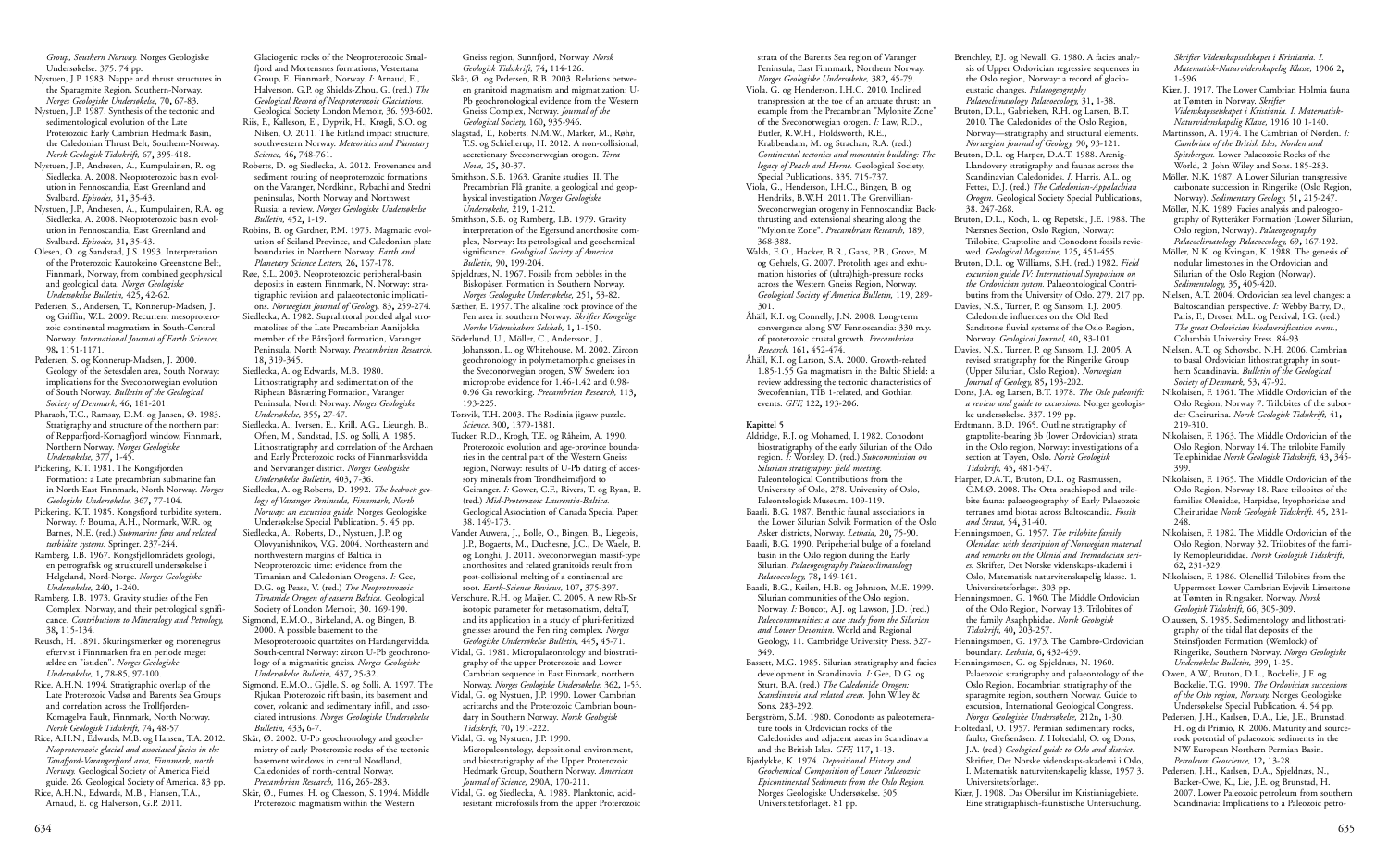leum system offshore southern Norway. *AAPG Bulletin,* 91, 1189-1212.

- Roberts, D. og Gee, D.G. 1985. An introduction to the structure of the Scandinavian Caledonides. *I:* Gee, D.G. og Sturt, B.A. (red.) *The Caledonide Orogen; Scandinavia and related areas.* John Wiley & Sons. 55-68.
- Skjeseth, S. 1963. *Contributions to the geology of the Mjøsa districts and the classical sparagmite area in southern Norway.* Norges Geologiske Undersøkelse. 220. 126 pp.
- Smelror, M., Cocks, L.R.M., Mørk, A., Neuman, B.E.E. og Nakrem, H.A. 1997. Upper Ordovician-Lower Silurian strata and biota from offshore South Norway. *Norsk Geologisk Tidsskrift,* 77, 251-268.
- Spjeldnæs, N. 1953. The Middle Ordovician of the Oslo Region, Norway 3. Graptolites dating the beds below the Middle Ordovician. *Norsk Geologisk Tidsskrift,* 31, 171-185.
- Spjeldnæs, N. 1957. The Middle Ordovician of the Oslo Region, Norway 8. Brachiopods of the Suborder Stromphomenida. *Norsk Geologisk Tidsskrift,* 37, 1-214.
- Spjeldnæs, N. 1957. The Silurian/Ordovician border in the Oslo District. *Norsk Geologisk Tidsskrift,* 37, 355-371.
- Spjeldnæs, N. 1961. Ordovician climatic zones. *Norsk Geologisk Tidsskrift,* 41, 45-77.
- Størmer, L. 1930. *Scandinavian Trinucleidae. With special reference to Norwegian species and varieties.* Skrifter, Det Norske videnskaps-akademi i Oslo, I, Matematisk naturvitenskapelig klasse. 1930 4. 111 pp.
- Størmer, L. 1934. *Merostomata from the Downtonian sandstone of Ringerike, Norway.* Skrifter, Det Norske videnskaps-akademi i Oslo, I, Matematisk naturvitenskapelig klasse. 1933 10. 125 pp.
- Størmer, L. 1939. Studies on trilobite morphology. Part I: The thoraic appendages and their phylogenetic significance. *Norsk Geologisk Tidsskrift,* 19, 143-274.
- Størmer, L. 1939. Studies on trilobite morphology. Part II: The larval development, the segmentation and the sutures, and their bearing on trilobite classification. *Norsk Geologisk Tidsskrift,* 21, 49-164.
- Størmer, L. 1953. The Middle Ordovician of the Oslo Region, Norway. 1. Introduction to stratigraphy. *Norsk Geologisk Tidsskrift,* 31, 37-141.
- Tongiorgi, M., Bruton, D.L. og Di, M.A. 2003. Taxonomic composition and palaeobiogeographic significance of the acritarch assemblages from the Tremadoc-Arenig (Hunneberg, Billingen, and lower Volkhov Stages) of the Oslo region. *Bollettino della Societa Paleontologica Italiana,* 42, 205-224.
- Torsvik, T.H. 1998. Palaeozoic palaeogeography: a North Atlantic viewpoint. *GFF,* 120, 109-118.
- Torsvik, T.H. og Cocks, L.R.M. 2004. Earth geography from 400 to 250 Ma: a palaeomagnetic, faunal and facies review. *Journal of the Geological Society,* 161, 555-572.
- Torsvik, T.H. og Cocks, L.R.M. 2005. Norway in space and time: A Centennial cavalcade. *Norwegian Journal of Geology,* 85, 73-86.
- Worsley, D. (red.) 1982. *IUGS Field Meeting, Oslo Region.* 175 pp.
- Worsley, D., Aarhus, N., Bassett, M.G., Howe, M.P.A., Mørk, A. og Olaussen, S. 1983. The

Silurian succession of the Oslo Region. *Norges Geologiske Undersøkelse,* 384, 1-57.

#### **Kapittel 6 og 7**

- Andersen, T.B. og Andresen, A. 1994. Stratigraphy, tectonostratigraphy and the accretion of outboard terranes in the Caledonides of Sunnhordland, West Norway. *Tectonophysics,* 231, 71-84.
- Andersen, T.B., Jamtveit, B., Dewey, J.F. og Swensson, E. 1991. Subduction and eduction of continental-crust: major mechanisms during continent-continent collision and orogenic extensional collapse, a model based on the South Norwegian Caledonides. *Terra Nova,* 3, 303-310.
- Andersen, T.B., Osmundsen, P.T. og Jolivet, L. 1994. Deep-crustal fabrics and a model for the extensional collapse of the Southwest Norwegian Caledonides. *Journal of Structural Geology,* 16, 1191-1203.
- Anderson, D.S. og Cross, T.A. 2001. Large-scale cycle architecture in continental strata, Hornelen basin (Devonian), Norway. *Journal of Sedimentary Research,* 71, 255-271.
- Andreasson, P.G. og Albrecht, L. 1995. Derivation of 500-MA eclogites from the passive margin of Baltica and a note on the tectonometamorphic heterogeneity of eclogite-bearing crust. *Geological Magazine,* 132, 729-738.
- Andresen, A. og Steltenpohl, M.G. 1994. Evidence for ophiolite obduction, terrane accretion and polyorogenic evolution of the North Scandinavian Caledonides. *Tectonophysics,* 231, 59-70.
- Barnes, C.G., Frost, C.D., Yoshinobu, A.S., McArthur, K., Barnes, M.A., Allen, C.M., Nordgulen, Ø. og Prestvik, T. 2007. Timing of sedimentation, metamorphism, and plutonism in the Helgeland Nappe Complex, north-central Norwegian Caledonides. *Geosphere,* 3, 683-703.
- Barnes, C.G., Yoshinobu, A.S., Prestvik, T., Nordgulen, Ø., Karlsson, H.R. og Sundvoll, B. 2002. Mafic magma intraplating: Anatexis and hybridization in arc crust, Bindal Batholith, Norway. *Journal of Petrology,* 43, 2171-2190.
- Bjørlykke, K.O. 1910. "Fjeldproblemets" stilling i Norge og Sverige ved utgangen av 1909. *Norsk Geologisk Tidsskrift,* 2, 1-20.
- Bjørnerud, M., Decker, P.L. og Craddock, C. 1991. Reconsidering caledonian deformation in Southwest Spitsbergen. *Tectonics,* 10, 171-190.
- Blieck, A., Goujet, D. og Janvier, P. 1987. The vertebrate stratigraphy of the Lower Devonian (Red Bay Group and Wood Bay Formation) of Svalbard. *Modern Geology,* 1987, 197-217.
- Blomeier, D., Wisshak, M., Dallmann, W., Volohonsky, E. og Freiwald, A. 2003. Facies analysis of the Old Red Sandstone of Spitsbergen (Wood Bay Formation): Reconstruction of the depositional environments and implications of basin development. *Facies,* 49, 151-174.
- Braathen, A., Osmundsen, P.T., Nordgulen, Ø., Roberts, D. og Meyer, G.B. 2002. Orogenparallel extension of the Caledonides in northern Central Norway: an overview. *Norwegian Journal of Geology,* 82, 225-241.
- Bryhni, I. 1964. Migrating Basins on Old Red Continent. *Nature,* 202, 384-385.
- Bryhni, I. 1978. Flood deposits in the Hornelen Basin, west Norway. *Norsk Geologisk Tidsskrift,* 58, 273-300.
- Bryhni, I. og Lyse, K. 1985. The Kalvåg melange, Norwegian Caledonides. *I:* Gee, D.G. og Sturt, B.A. (red.) *The Caledonide Orogen; Scandinavia and related areas.* John Wiley & Sons. 471-427.
- Bryhni, I. og Sturt, B.A. 1985. Caledonides of south western Norway. *I:* Gee, D.G. og Sturt, B.A. (red.) *The Caledonide Orogen; Scandinavia and related areas.* John Wiley & Sons. 89-108. Burov, Y.P. og Semevskij, D.V. 1979. The tectonic
- structure of Devonian Graben (Spitsbergen). *Norsk Polarinstitutt Skrifter,* 167, 239-248.
- Chauvet, A. og Seranne, M. 1994. Extension-parallel folding in the Scandinavian Caledonides: implications for late-orogenic processes. *Tectonophysics,* 238, 31-54.
- Chorowicz, J. 1992. Gravity-induced detachment of Devonian basin sediments in northern Svalbard. *I:* Dallmann, W.K., Andresen, A. og Krill, A.G. (red.) *International conference on Post-Caledonian tectonic evolution of Svalbard.* Norsk Geologisk Tidsskrift, 72. 21-25.
- Corfu, F., Ravnå, E.J.K. og Kullerud, K. 2003. A Late Ordovician U-Pb age for the Tromsø Nappe eclogites, Uppermost Allochthon of the Scandinavian Caledonides. *Contributions to Mineralogy and Petrology,* 145, 502-513.
- Corfu, F., Roberts, R.J., Torsvik, T.H., Ashwal, L.D. og Ramsay, D.M. 2007. Peri-Gondwanan elements in the Caledonian Nappes of Finnmark, Northern Norway: Implications for the paleogeographic framework of the Scandinavian Caledonides. *American Journal of Science,* 307, 434-458.
- Corfu, F., Torsvik, T.H., Andersen, T.B., Ashwal, L.D., Ramsay, D.M. og Roberts, R.J. 2006. Early Silurian mafic-ultramafic and granitic plutonism in contemporaneous flysch, Magerøy, northern Norway: U-Pb ages and regional significance. *Journal of the Geological Society,* 163, 291-301.
- Dunning, G.R. og Pedersen, R.B. 1988. U/Pb ages of ophiolites and arc-related plutons of the Norwegian Caledonides: implications for development of Iapetus. *Contributions to Mineralogy and Petrology,* 98, 13-23.
- Eide, E.A., Haabesland, N.E., Osmundsen, P.T., Andersen, T.B., Roberts, D. og Kendrick, M.A. 2005. Modern techniques and Old Red problems: determining the age of continental sedimentary deposits with Ar-40/Ar-39 provenance analysis in west-central Norway. *Norwegian Journal of Geology,* 85, 133-149.
- Folkestad, A. og Steel, R.J. 2001. The alluvial cyclicity in Hornelen basin (Devonian of western Norway) revisited: a multiparameter sedimentary analysis and stratigraphic implications. *I:* Martinsen, O.J. og Dreyer, T. (red.) *Sedimentary environments offshore Norway: Palaeozoic to Recent.* NPF Special Publication, Elsevier. 39-50. Fossen, H. 1992. The role of extensional tectonics
- in the Caledonides of South Norway. *Journal of Structural Geology,* 14, 1033-1046. Fossen, H. 2000. Extensional tectonics in the
- Caledonides: Synorogenic or postorogenic? *Tectonics,* 19, 213-224.
- Fossen, H. og Dunlap, W.J. 1998. Timing and kinematics of Caledonian thrusting and extensi-

onal collapse, southern Norway: Evidence from Ar-40/Ar-39 thermochronology. *Journal of Structural Geology,* 20, 765-781.

- Fossen, H. og Holst, T.B. 1995. Northwest-verging folds and the northwestward movement of the Caledonian Jotun Nappe, Norway. *Journal of Structural Geology,* 17, 3-15.
- Fossen, H. og Hurich, C.A. 2005. The Hardangerflord Shear Zone in SW Norway and the North Sea: a large-scale low-angle Shear Zone in the Caledonian crust. *Journal of the Geological Society,* 162, 675-687.
- Friend, P.F. 1961. The Devonian stratigraphy of north and central Vestspitsbergen. *Proceedings of the Yorkshire Geological Society,* 33, 77-118.
- Friend, P.F., Harland, W.B., Rogers, D.A., Snape, I. og Thornley, R.S.W. 1997. Late Silurian and Early Devonian stratigraphy and probable strike-slip tectonics in northwestern Spitsbergen. *Geological Magazine,* 134, 459-479.
- Friend, P.F. og Moody, S.M. 1972. Sedimentation of the Wood Bay Formation (Devonian) of Spitsbergen: regional analysis of a late orogenic basin. *Norsk Polarinstitutt Skrifter,* 157, 7-77.
- Friend, P.F. og Williams, B.P.J. (red.) 2000. *New perspectives on the Old Red Sandstone.* Geological Society Special Publications. 180. 623 pp. Gee, D.G. 1978. Nappe displacement in
- Scandinavian Caledonides. *Tectonophysics,* 47, 393-419.
- Gee, D.G. og Sturt, B.A. (red.) 1985. *The Caledonide orogen: Scandinavia and related areas.* Wiley.
- Goldschmidt, V.M. 1911-21. *Geologisch-petrographische Studien im Hochgebirge des Südliche Norwegens* Skrifter, Det Norske videnskaps-akademi i Oslo, I, Matematisk naturvitenskapelig klasse.
- Griffin, W.L., Austrheim, H., Brastad, K., Bryhni, I., Krill, A.G., Krogh, E.J., Mørk, M.B.E., Quale, H. og Tørudbakken, B. 1985. High pressure metamorphism in the Scandinavian Caledonides. *I:* Gee, D.G. og Sturt, B.A. (red.) *The Caledonide Orogen; Scandinavia and related areas.* John Wiley & Sons. 783-801.
- Gromet, L.P. og Gee, D.G. 1998. An evaluation of the age of high-grade metamorphism in the Caledonides of Biskayerhalvøya, NW Svalbard. *GFF,* 120, 199-208.
- Harland, W.B., Cutbill, J.L., Friend, P.F., Gobbett, D.J., Holliday, D.W., Maton, P.I., Parker, J.R. og Wallis, R.H. 1974. The Billefjorden Fault zone, Spitsbergen; the long history of a major tectonic lineament. *Norsk Polarinstitutt Skrifter,* 161, 1-72.
- Harper, D.A.T., Bruton, D.L. og Rasmussen, C.M.Ø. 2008. The Otta brachiopod and trilobite fauna: palaeogeography of the early Palaeozoic terranes and biotas across baltoscandia. *Fossils and Strata,* 54, 31-40.
- Hossack, J.R. 1968. Pebble deformation and thrusting in Bygdin Area (Southern Norway). *Tectonophysics,* 5, 315-339.
- Hossack, J.R. 1984. The geometry of listric growth faults in the Devonian basins of Sunnfjord, W Norway. *Journal of the Geological Society,* 141, 629-637.
- Hossack, J.R. og Cooper, M.A. 1986. Collision tectonics in the Scandinavian Caledonides. *I:* Coward, M.P. og Ries, A.C. (red.) *Collision tec-*

*tonics.* Geological Society Special Publications, 19. 287-304.

Hurich, C.A. og Kristoffersen, Y. 1988. Deep structure of the Caledonide orogen in southern Norway: new evidence from marine seismic reflection profiling. *I:* Kristoffersen, Y. (red.) *Progress in studies of the lithosphere in Norway: proceedings of a meeting reporting progress in Norwegian research in the International Lithosphere Programme.* Norges Geologiske Undersøkelse Special Publication, 3. 96-101.

Jarvik, E. 1949. On the Middle Devonian crossopterygians from the Hornelen field in western Norway. *Universitetet i Bergen Årbok, Naturvidenskapelig Række,* 8, 1-48.

Johansson, Å., Gee, D.G., Larionov, A.N., Ohta, Y. og Tebenkov, A.M. 2005. Grenvillian and Caledonian evolution of eastern Svalbard: a tale of two orogenies. *Terra Nova,* 17, 317-325.

Johansson, Å., Larionov, A.N., Gee, D.G., Ohta, Y., Tebenkov, A.M. og Sandelin, S. 2004. Grenvillian and Caledonian tectono-magmatic activity in northeasternmost Svalbard. *I:* Gee, D.G. og Pease, V. (red.) *The Neoproterozoic Timanide Orogen of eastern Baltica.* Geological Society of London Memoir, 30. 207-232.

Kirkland, C.L., Daly, J.S. og Whitehouse, M.J. 2005. Early Silurian magmatism and the Scandian evolution of the Kalak Nappe Complex, Finnmark, Arctic Norway. *Journal of the Geological Society,* 162, 985-1003.

Krabbendam, M. og Dewey, J.F. 1998. Exhumation of UHP rocks by transtension in the Western Gneiss Region, Scandinavian Caledonides. *I:* Holdsworth, R.E., Strachan, R.A. og Dewey, J.F. (red.) *Continental transpresional and transtensional tectonics.* Geological Society Special Publications, 135. 159-181.

Lamar, D.L., Reed, W.E. og Douglass, D.N. 1986. Billefjorden Fault Zone, Spitsbergen: Is it part of a major Late Devonian transform? *Geological Society of America Bulletin,* 97, 1083-1088.

Manby, G. og Lyberis, N. 1992. Tectonic evolution of the Evonian Basin of Northern Svalbard. *Norsk Geologisk Tidsskrift,* 72, 7-19.

McCann, A.J. og Dallmann, W.K. 1996. Reactivation history of the long-lived Billefjorden Fault Zone in north central Spitsbergen, Svalbard. *Geological Magazine,* 133, 63-84.

Milnes, A.G., Wennberg, O.P., Skår, Ø. og Koestler, A.G. 1997. Contraction, extension and timing in the South Norwegian Caledonides: the Sognefjord transect. *I:* Burg, J.-P. og Ford, M. (red.) *Orogeny through time.* Geological Society Special Publication, 121. 123-148.

Murasov, L.G. og Mokin, J.I. 1979. Stratigraphic subdivsion of Devonian deposits of Spitsbergen. *Norsk Polarinstitutt Skrifter,* 167, 249-261.

Norton, M.G. 1986. Late caledonide extension in Western Norway: a response to extreme crustal thickening. *Tectonics,* 5, 195-204.

Osmundsen, P.T., Braathen, A., Nordgulen, Ø., Roberts, D., Meyer, G.B. og Eide, E. 2003. The Devonian Nesna shear zone and adjacent gneisscored culminations, North-Central Norwegian Caledonides. *Journal of the Geological Society,* 160, 137-150.

Roberts, D. 2003. The Scandinavian Caledonides: event chronology, palaeogeographic settings and

likely, modern analogues. *Tectonophysics,* 365, 283-299.

Roberts, D., Nordgulen, Ø. og Melezhik, V. 2007. The Uppermost Allochton in the Scandinavian Caledonides: From a Laurentian ancestry through Taconian orogeny to Scandian crustal growth on Baltica. *I:* Hatcher, R.D.J., Carlson, M.P., McBride, J.H. og Martinez-Catalan, J.R. (red.) *4-D framework of continental crust.* Geological Society of America Memoir, 200. 357-377.

Roberts, R.J., Corfu, F., Torsvik, T.H., Ashwal, L.D. og Ramsay, D.M. 2006. Short-lived mafic magmatism at 560-570 Ma in the northern Norwegian Caledonides: U-Pb zircon ages from the Seiland Igneous Province. *Geological Magazine,* 143, 887-903.

Rykkelid, E. og Andresen, A. 1994. Late Caledonide extension in Western Norway: a response to extreme crustal thickening. *Tectonophysics,* 231, 157-169.

Scharer, U. og Labrousse, L. 2003. Dating the exhumation of UHP rocks and associated crustal melting in the Norwegian Caledonides. *Contributions to Mineralogy and Petrology,* 144, 758-770.

Smelror, M., Dehls, J., Ebbing, J., Larsen, E., Lundin, E.R., Nordgulen, Ø., Osmundsen, P.T., Olesen, O., Ottesen, D., Pascal, C., Redfield, T.F. og Rise, L. 2007. Towards a 4D topographic view of the Norwegian sea margin. *Global and Planetary Change,* 58, 382-410.

Smithson, S.B., Ramberg, I.B. og Grønlie, G. 1974. Gravity interpretation of Jotun Nappe of Norwegian Caledonides. *Tectonophysics,* 22, 205-222.

Steltenpohl, M.G., Kassos, G. og Andresen, A. 2006. Retrograded eclogite-facies pseudotachylytes as deep-crustal paleoseismic faults within continental basement of Lofoten, north Norway. *Geosphere,* 2, 61-72.

Strand, T. og Kulling, O. 1972. *Scandinavian caledonides.* Wiley. 302 pp.

Tucker, R.D., Robinson, P., Solli, A., Gee, D.G., Thorsnes, T., Krogh, T.E., Nordgulen, Ø. og Bickford, M.E. 2004. Thrusting and extension in the scandian hinterland, Norway: New U-Pb ages and tectonostratigraphic evidence. *American Journal of Science,* 304, 477-532.

Törnebohm, A.E. 1888. Om fjällproblemet. *Geologiska Föreningens i Stockholms Förhandlingar,* 10, 328-336.

van Roermund, H.L.M., Carswell, D.A., Drury, M.R. og Heijboer, T.C. 2002. Microdiamonds in a megacrystic garnet websterite pod from Bardane on the island of Fjørtoft, western Norway: Evidence for diamond formation in mantle rocks during deep continental subduction. *Geology,* 30, 959-962.

Wennberg, O.P., Milnes, A.G. og Winsvold, I. 1998. The northern Bergen Arc Shear Zone: an oblique-lateral ramp in the Devonian extensional detachment system of western Norway. *Norsk Geologisk Tidsskrift,* 78, 169-184.

Wilks, W.J. og Cuthbert, S.J. 1994. The evolution of the Hornelen Basin detachment system, Western Norway: implications for the style of late orogenic extension in the Southern Scandinavian Caledonides. *Tectonophysics,* 238, 1-30.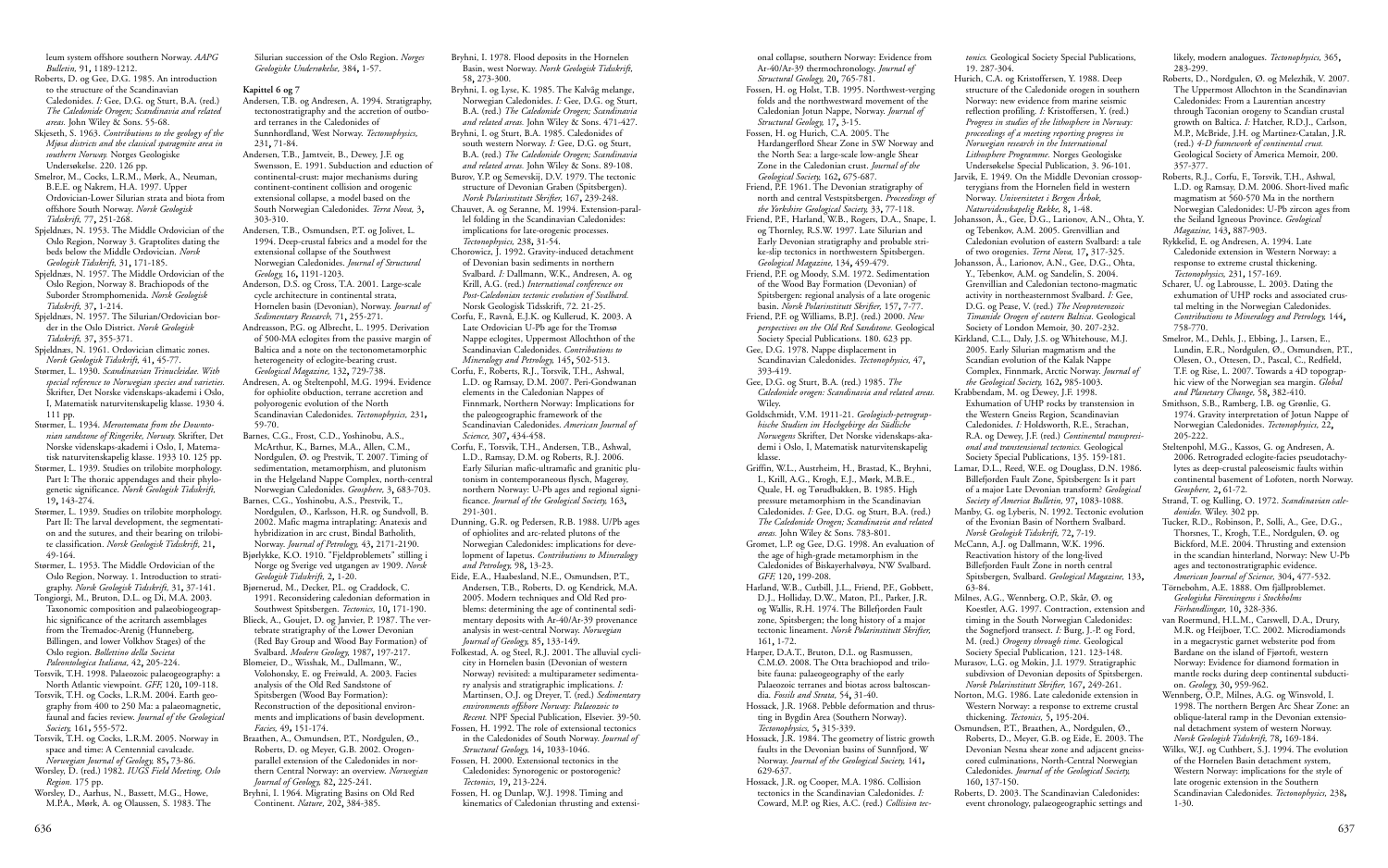Worsley, D. og Aga, O.J. 1986. *The geological history of Svalbard evolution of an arctic archipelago.* Statoil 120 pp.

#### **Kapittel 8 og 9**

- Anthony, E.Y., Segalstad, T.V. og Neumann, E.R. 1989. An unusual mantle source region for nephelinites from the Oslo Rift, Norway. *Geochimica et Cosmochimica Acta,* 53, 1067- 1076.
- Barth, T.F.W. 1944. *Studies on the igneous rock complex of the Oslo Region: II. Systematic petrography of the plutonic rocks.* Skrifter, Det Norske videnskaps-akademi i Oslo, Matematisk naturvitenskapelig klasse. 9. 104 pp.
- Bjørlykke, K. og Englund, J.O. 1979. Geochemical response to Upper Precambrian rift basin sedimentation and Lower Paleozoic epicontinental sedimentation in South-Norway. *Chemical Geology,* 27, 271-295.
- Bockelie, J.F. 1978. The Oslo Region during the Early Palaeozoic. *I:* Ramberg, I.B. og Neumann, E.R. (red.) *Tectonics and geophysics of continental rifts.* NATO ASI Series. Series C: Mathematical and Physical Sciences, 37. D. Reidel Publishing Company. 195-202.
- Brøgger, W.C. 1894. The basic eruptive rocks of Gran. *Quarterly journal of the Geological Society of London,* 50, 15-38.
- Brøgger, W.C. 1931. *Die Eruptivgesteine des Oslogebietes: V. Der grosse Hurumvulkan* Skrifter, Det Norske videnskaps-akademi i Oslo, I. Matematisk naturvitenskapelig klasse. 6. 147 pp.
- Brøgger, W.C. 1933. *Die Eruptivgesteine des Oslogebietes: VII. Die chemische Zusammensetzung der Eruptivgesteine des Oslogebietes.* Skrifter, Det Norske videnskapsakademi i Oslo, I. Matematisk naturvitenskapelig klasse. 1933 1. 147 pp.
- Brøgger, W.C. 1933. Om rombeporfyrgangene og de dem ledsagende forkastninger i Oslofeltet. *Norges Geologiske Undersøkelse,* 139, 1-51.
- Cloos, H. 1928. Bau und Bewegung der Gebirge in Nordamerika, Skandinavien und Mitteleuropa. *Fortschritte der Geologie und Paläontologie,* 7, 241-327.
- Dietrich, R.V., Heier, K.S. og Taylor, S.R. 1965. *Studies on the igneous rock complex of the Oslo Region. XX. Petrology and geochemistry of ekerite.* Skrifter, Det Norske videnskaps-akademi i Oslo, I. Matematisk naturvitenskapelig klasse. Ny serie. 19. 31 pp.

Dons, J.A. og Györy, E. 1967. Permian sediments, lavas, and faults in the Kolsås area W of Oslo. *Norsk Geologisk Tidsskrift,* 47, 57-77.

- Ebbing, J., Afework, Y., Olesen, O. og Nordgulen, Ø. 2005. Is there evidence for magmatic underplating beneath the Oslo Rift? *Terra Nova,* 17, 129-134.
- Færseth, R., Mac Intyre, R.M. og Naterstad, J. 1976. Mesozoic alkaline dykes in the Sunnhordland region, western Norway: ages, geochemistry and regional significance. *Lithos,* 9, 331-345.
- Glennie, K.W. 1995. Permian and Triassic rifting in Northwest Europe. *I:* Boldy, S.A.R. (red.) *Permian and Triassic rifting in Northwest Europe.* Geological Society Special Publications, 167. 1-5.
- Glennie, K.W. 1998. Lower Permian Rotliegend. *I:* Glennie, K.W. (red.) *Petroleum geology of the*

*North Sea: basic concepts and recent advances.* Blackwell Science. 137-173.

- Goldschmidt, V.M. 1911. *Die Kontaktmetamorphose im Kristianiagebiet.* Skrifter, Det Norske videnskaps-akademi i Oslo, Matematisk naturvitenskapelig klasse. 1911 11. 405 pp.
- Grønlie, G. og Ramberg, I.B. 1970. Gravity indications of deep sedimentary basins below the Norwegian continental shelf and the Vøring Plateau. *Norsk Geologisk Tidsskrift,* 50, 375-391.
- Hacker, B.R. og Gans, P.B. 2005. Continental collisions and the creation of ultrahigh-pressure terranes: Petrology and thermochronology of nappes in the central Scandinavian Caledonides. *Geological Society of America Bulletin,* 117, 117- 134.
- Heeremans, M. og Faleide, J. The Tectono-Magmatic Evolution of the Skagerrak Graben: new Insights, old Ideas. AGU Fall Meeting Abstracts, 2008. 1998.
- Heeremans, M., Faleide, J.I. og Larsen, B.T. 2004. Late Carboniferous-Permian tectonics and magmatic activity in the Skagerrak, Kattegat and the North Sea. *I:* Wilson, M., Neumann, E.R., Davies, G.R., Timmerman, M.J., Heeremans, M. og Larsen Bjørn, T. (red.) *Permo-Carboniferous magmatism and rifting in Europe.* Geological Society Special Publications, 223. 75-88.
- Heeremans, M., Larsen, B.T. og Stel, H. 1997. Paleostress reconstruction from kinematic indicators in the Oslo Graben, southern Norway: new constraints on the mode of rifting. *Tectonophysics,* 277, 339-344.
- Hjelle, A. og Brekke, A. 1993. *Geology of Svalbard.* Polarhåndbok. 7. Norsk polarinstitutt. 162 pp. Holliday, D.W. og Cutbill, J.L. 1972. The
- Ebbadalen Formation (Carboniferous), Spitsbergen. *Yorkshire Geological Society Proceedings,* 39, 1-32.
- Holtedahl, O. og Dons, J.A. (red.) 1957. *Geological guide to Oslo and district (with map 1:50 000).* Skrifter, Det Norske videnskaps-akademi i Oslo, Matematisk naturvitenskapelig klasse. 1957 3. 86 pp.
- Huseby, E.S. 1971. Studies on the igneous rock complex of the Oslo Region. XXII. Permian igneous dikes in the southern part of the Bærum cauldron. *Skrifter, Det Norske videnskaps-akademi i Oslo, I. Matematisk naturvitenskapelig klasse. Ny serie,* 30, 1-16.
- Høeg, O.A. 1936. The Lower Permian flora of the Oslo Region. *Norsk Geologisk Tidsskrift,* 16, 1-43. Larsen, B. og Olaussen, S. 2005. *The Oslo Region:*
- *A study in classical Palaeozoic geology. Field Guide to NGF's Centennial Field Trip 26.-28. May 2005.* Norsk Geologisk Forening. 88 pp.
- Larsen, B.T., Olaussen, S., Sundvoll, B. og Heeremans, M. 2008. The Permo-Carboniferous Oslo Rift through six stages and 65 million years. *Episodes,* 31, 52.
- Larsen, B.T. og Sundvoll, B. 1984. The Oslo Graben: a passive high-volcanicity continental rift. *Eos Transactions,* 65, 1084.
- Larsen, G.B., Elvebakk, G., Henriksen, L.B., Kristensen, S.E., Nilsson, I., Samuelsberg, T.J., Svånå, T., Stemmerik, L. og Worsley, D. 2002. Upper Palaeozoic lithostratigraphy of the Southern Norwegian Barents Sea. *I: NPD-Bulletin*, 9. 75 pp*.*
- Nakrem, H.A., Nilsson, I. og Mangerud, G. 1992. Permian biostratigraphy of Svalbard (Arctic Norway) – a review. *International Geological Review,* 34, 933-959.
- Neumann, E.R. 1980. Petrogenesis of the Oslo Region larvikites and associated rocks. *Journal of Petrology,* 21, 499-531.
- Neumann, E.R., Larsen, B.T. og Sundvoll, B. 1985. Compositional variations among gabbroic intrusions in the Oslo Rift. *Lithos,* 18, 35-59.
- Neumann, E.R., Olsen, K.H. og Baldridge, W.S. 1995. The Oslo Rift. *I:* Olsen, K.H. (red.) *Continental rifts; evolution, structure, tectonics.* Developments in Geotectonics, 25. Elsevier. 345-373.
- Neumann, E.R., Olsen, K.H., Baldridge, W.S. og Sundvoll, B. 1992. The Oslo Rift: a review. *Tectonophysics,* 208, 1-18.
- Neumann, E.R. og Ramberg, I.B. 1977. *Petrology and geochemistry of continental rifts.* NATO ASI Series. Series C: Mathematical and Physical Sciences. 36. D. Reidel Publishing Company. 296 pp.
- Neumann, E.R., Wilson, M., Heeremans, M., Spencer, E.A., Obst, K., Timmerman, M.J. og Kristein, L. 2004. Carboniferous-Permian rifting and magmatism in southern Scandinavia, the North Sea and northern Germany: a review. *I:* Wilson, M., Neumann, E.R., Davies, G.R., Timmerman, M.J., Heeremans, M. og Larsen, B.T. (red.) *Permo-Carboniferous magmatism and rifting in Europe.* Geological Society Special Publications, 223. 11-40.
- Olaussen, S. 1981. Marine incursion in Upper Paleozoic sedimentary rocks of the Oslo region, Southern Norway. *Geological Magazine,* 118, 281-&.
- Olaussen, S., Larsen, B.T. og Steel, R. 1994. The Upper Carboniferous-Permian Oslo Rift: basin fill in relation to tectonic development. *I:* Embry, A.F., Beauchamp, B. og Glass, D.J. (red.) *Pangea: global environments and resources.* Canadian Society of Petroleum Geologists Memoir, 17. 175-197.
- Olesen, O., Smethurst, M.A., Torsvik, T.H. og Bidstrup, T. 2004. Sveconorwegian igneous complexes beneath the Norwegian-Danish Basin. *Tectonophysics,* 387, 105-130.
- Ramberg, I.B. 1972. Braid perthite in nepheline syenite pegmatite, Langesundsfjorden, Oslo Region (Norway). *Lithos,* 5, 281-306.
- Ramberg, I.B. 1972. Crustal structure across Permian Oslo Graben from gravity measurements. *Nature Physical Science,* 240, 149-&.
- Ramberg, I.B. 1976. *Gravity interpretation of the Oslo Graben and associated igneous rocks.* Norges Geologiske Undersøkelse. 325. 194 pp.
- Ramberg, I.B. og Larsen, B.T. 1978. Tectonomagmatic evolution. *I:* Dons, J.A. og Larsen, B.T. (red.) *The Oslo Paleorift: a review and guide to excursions.* Norges Geologiske Undersøkelse, 337. 55-73.
- Ramberg, I.B. og Neumann, E.R. 1978. *Tectonics and geophysics of continental rifts.* NATO ASI Series. Series C: Mathematical and Physical Sciences. 37. D. Reidel Publishing Company. 444 pp.
- Ramberg, I.B. og Smithson, S.B. 1975. Geophysical interpretation of crustal structure along southeastern coast of Norway and

Skagerrak. *Geological Society of America Bulletin,* 86, 769-774.

- Ro, H.E. og Faleide, J.I. 1992. A stretching model for the Oslo Rift; Geodynamics of rifting; Volume I, Case history studies on rifts; Europe and Asia. *Tectonophysics,* 208, 19-36.
- Ro, H.E., Stuevold, L.M., Faleide, J.I. og Myhre, A.M. 1990. Skagerrak Graben; the offshore continuation of the Oslo Graben.; Rift zones in the continental crust of Europe; geophysical, geological and geochemical evidence; Oslo-Horn Graben. *Tectonophysics,* 178, 1-10.
- Rosendahl, H. 1929. The porphyry-sandstone sequence in Brumunddal. *Norsk Geologisk Tidsskrift,* 10, 367-438.
- Schou Jensen, E. og Neumann, E.R. 1988. Volcanic rocks on Jeløya, Central Oslo region: the mafic lavas. *Norsk Geologisk Tidsskrift,* 68, 289-308.
- Sippel, J., Saintot, A., Heeremans, M. og Scheck-Wenderoth, M. 2010. Paleostress field reconstruction in the Oslo region. *Marine and Petroleum Geology,* 27, 682-708.
- Smith, D.B. og Taylor, J.C.M. 1992. Permian. *I:* Cope, J.C.W., Ingham, J.K. og Rawson, P.F. (red.) *Atlas of Paleogeography and Lithofacies* Geological Society of London Memoirs, 13. 87- 96.
- Stemmerik, L., Ineson, J.R. og Mitchell, J.G. 2000. Stratigraphy of the Rotliegend Group in the Danish part of the Northern Permian Basin, North Sea. *Journal of the Geological Society,* 157, 1127-1136.
- Stemmerik, L. og Worsley, D. 1995. Permian history of the Barents Shelf area. *I:* Scholle, P.A., Peyrt, T.M. og Ulmer-Scholle, D.S. (red.) *The Permian of northern Pangea 2: Sedimentary basins and economic resources.* Springer Verlag. 81-97.
- Stemmerik, L. og Worsley, D. 2005. 30 years on: Arctic Upper Palaeozoic stratigraphy, depositional evolution and hydrocarbon prospectivity. *Norwegian Journal of Geology,* 85, 151-168.
- Størmer, L. 1935. Contribution to the geology of the southern part of the Oslofjord: the rhomb porphyry conglomerate with remarks on younger tectonics. *Norsk Geologisk Tidsskrift,* 15, 43- 133.
- Sundvoll, B. og Larsen, B.T. 1994. Architecture and early evolution of the Oslo Rift. *Tectonophysics,* 240, 173-189.
- Sundvoll, B., Larsen, B.T. og Wandaas, B. 1992. Early magmatic phase in the Oslo Rift and its related stress regime. *Tectonophysics,* 208, 37-54.
- Sundvoll, B., Neumann, E.R., Larsen, B.T. og Tuen, E. 1990. Age relations among Oslo Rift magmatic rocks: implications for tectonic and magmatic modeling. *Tectonophysics,* 178, 67-87.
- Sæther, E. 1962. *Studies of igneous rock complex of the Oslo Regiom, XVIII: General investigation of the igneous rocks in the area north of Oslo.* Skrifter, Det Norske videnskaps-akademi i Oslo, Matematisk naturvitenskapelig klasse. Ny serie. 1. 184 pp.
- Taylor, J.C.M. 1998. Upper Permian Zechstein. *I:* Glennie, K.W. (red.) *Petroleum geology of the North Sea: basic concepts and recent advances.* Blackwell Science. 174-211.
- Torsvik, T.H., Smethurst, M.A., Burke, K. og Steinberger, B. 2008. Long term stability in the deep mantle structure: evidence from the ~300
- 
- 
- 
- 
- 
- 
- 
- 
- 

- 
- 
- 
- 
- 
- 
- 
- Ma Skagerrak-centered Large Igneous Province (the SCLIP). *Earth and Planetary Science Letters,* 267, 444-452.
- Williams, S.H. og Bruton, D.L. 1983. The Caradoc-Ashgill boundary in the central Oslo region and associated graptolite faunas. *Norsk Geologisk Tidsskrift,* 63, 147-191.
- Wright, V.P. 1980. Climatic fluctuations in the Lower Carboniferous. *Naturwissenschaften,* 67, 252-253.
- Ziegler, P.A. 1978. North-Western Europe: tectonics and basic development. *Geologie en mijnbouw,* 57, 589-626.
- Ziegler, P.A. 1990. Tectonic and paleogeographic development of the North Sea rift system. *I:* Blundell, D.J. og Gibbs, A.D. (red.) *Tectonic evolution of the North Sea rifts.* Clarendon Press. 1-36.
- Åm, K. 1973. Geophysical indications of Permian and Tertiary igneous activity in the Skagerrak. *Norges Geologiske Undersøkelse,* 287, 1-25.
- **Kapittel 10–14**
- Fossen, H. og Rykkelid, E. 1992. Postcollisional extension of the Caledonide orogen in Scandinavia: structural expressions and tectonic significance. *Geology,* 20, 737-740.
- Fraser, S., Robinson, A., Johnson, H., Underhill, J., Kadolsky, D., Connell, R., Johannessen, P. og Ravnås, R. 2003. Upper Jurassic. *I:* Evans, D., Graham, C., Armour, A. og Bathurst, P. (red.) *The millennium atlas; petroleum geology of the central and northern North Sea.* Geological Society of London. 157-189.
- Fraser, S.H., Robinson, A., Johnson, H., Underhill, J., Kadolsky, D., Connell, R., Johannessen, P. og Ravnås, R. 2003. Upper Jurassic. *I:* Evans, D., Graham, C., Armour, A. og Bathurst, P. (red.) *The millennium atlas: petroleum geology of the central and northern North Sea.* Geological Society of London. 157-189.
- Færseth, R.B., Gabrielsen, R.H. og Hurich, C.A. 1995. Influence of basement in structuring of the North-Sea Basin, offshore Southwest Norway. *Norsk Geologisk Tidsskrift,* 75, 105-119.
- Færseth, R.B. og Lien, T. 2002. Cretaceous evolution in the Norwegian Sea: a period characterized by tectonic quiescence. *Marine and Petroleum Geology,* 19, 1005-1027.
- Gabrielsen, R.H., Færseth, R.B., Jensen, L.N., Kalheim, J.E. og Riis, F. 1990. *Structural elements of the Norwegian continental shelf: Part I: The Barents Sea Region.* NPD-bulletin. 6. Oljedirektoratet. 47 pp.
- Gabrielsen, R.H., Færseth, R.B., Steel, R.J., Idil, S. og Kløvjan, O.S. 1990. Tectonic and paleogeographic development of the North Sea rift system. *I:* Blundell, D.J. og Gibbs, A.D. (red.) *Tectonic evolution of the North Sea rifts.* Clarendon Press. 158-179.
- Galloway, W.E. 2002. Paleogeographic setting and depositional architecture of a sand-dominated shelf depositional system, Miocene Utsira formation, North Sea Basin. *Journal of Sedimentary Research,* 72, 476-490.
- Giltner, J.P. 1987. Application of extensional models to the Northern Viking Graben. *Norsk Geologisk Tidsskrift,* 67, 339-352.
- Gjelberg, J., Dreyer, T., Høie, A., Tjelland, T. og Lilleng, T. 1987. Late Triassic to Mid Jurassic

sandbody development on the Barents and mid-Norwegian shelf. *I:* Brooks, J. og Glennie, K.W. (red.) *Petroleum geology of North West Europe.*, Graham & Trotman. 1105-1129.

- Gjelberg, J., Enoksen, T., Kjærnes, P., Mangerud, G., Martinsen, O.J., Roe, E. og Vågnes, E. 2001. The Maastrichtian and Danian depositional setting along the eastern margin of the Møre Basin (Mid Norwegian shelf): implications for the reservoir development of the Ormen Lange Field. *I:* Martinsen, O.J. og Dreyer, T. (red.) *Sedimentary environments offshore Norway: Palaeozoic to Recent.* NPF Special Publication, Elsevier. 421-440.
- Gjelberg, J., Martinsen, O.J., Charnock, M., Møller, N. og Antonsen, P. 2005. The reservoir development of the Late Maastrichtian – Early Paleocene Ormen Lange gas field, Møre Basin, Mid-Norwegian Shelf. *I:* Doré, A.G. og Vining, B.A. (red.) *Petroleum Geology: North-West Europe and Global Perspectives.* Proceedings of the 6th Petroleum Geology Conference, Geological Society. 1165-1184.
- Gjelberg, J.G. 1981. Upper Devonian (Famennian)-Middle Carboniferous succession of Bjørnøya, a study of ancient alluvial and coastal marine sedimentation. *Norsk Polarinstitutt Skrifter,* 174, 1-67.
- Gjelberg, J.G. og Steel, R.J. 1981. An outline of Lower-Middle Carboniferous sedimentation on Svalbard: Effects of tectonic, climatic, and sea level changes in rift basin sequences. *I:* Kerr, J.W. (red.) *Geology of the North Atlantic Borderlands.* Canadian Society of Petroleum Geologists Memoir, 7. 543-561.
- Gjelberg, J.G. og Steel, R.J. 1995. Helvetiafjellet Formation (Barremian-Aptian) on Spitsbergen: characteristics of a transgressive succession. *I:* Steel, R.J., Felt, V.L., Johannessen, E.P. og Mathieu, C. (red.) *Sequence stratigraphy on the Northwest European Margin.* Norwegian Petroleum Society Special Publication, 5. Elsevier. 571-593.
- Glennie, K.W., Higham, J. og Stemmerik, L. 2003. Permian. *I:* Evans, D., Graham, C., Armour, A. og Bathurst, P. (red.) *The millennium atlas; petroleum geology of the central and northern North Sea.*, Geological Society of London. 91- 103.
- Goldsmith, P.J., Hudson, G., van Veen, P., Slater, P., Lervik, K.S., Bergan, M., Diesen, G.W., Stockbridge, C., Kerr, H., Harris, G.D., Gibson, J.P., Bayes, R., Keller, T., Blakey, R. og Trudgill, B. 2003. Triassic. *I:* Evans, D., Graham, C., Armour, A. og Bathurst, P. (red.) *The millennium atlas; petroleum geology of the central and northern North Sea.*, Geological Society of London. 105-107.
- Gradstein, F.M., Kaminski, M.A. og Agterberg, F.P. 1999. Biostratigraphy and paleoceanography of the Cretaceous seaway between Norway and Greenland: Ordering the fossil record; challenges in stratigraphy and paleontology; selected papers from a symposium held in honour of the 75th birthday of Cor Drooger. *Earth Science Reviews,* 46, 27-98.
- Graue, E., Helland Hansen, W., Johnson, J., Lømo, L., Nøttvedt, A., Rønning, K., Ryseth, A. og Steel, R. 1987. Advance and retreat of Brent delta system, Norwegian North Sea. *I:*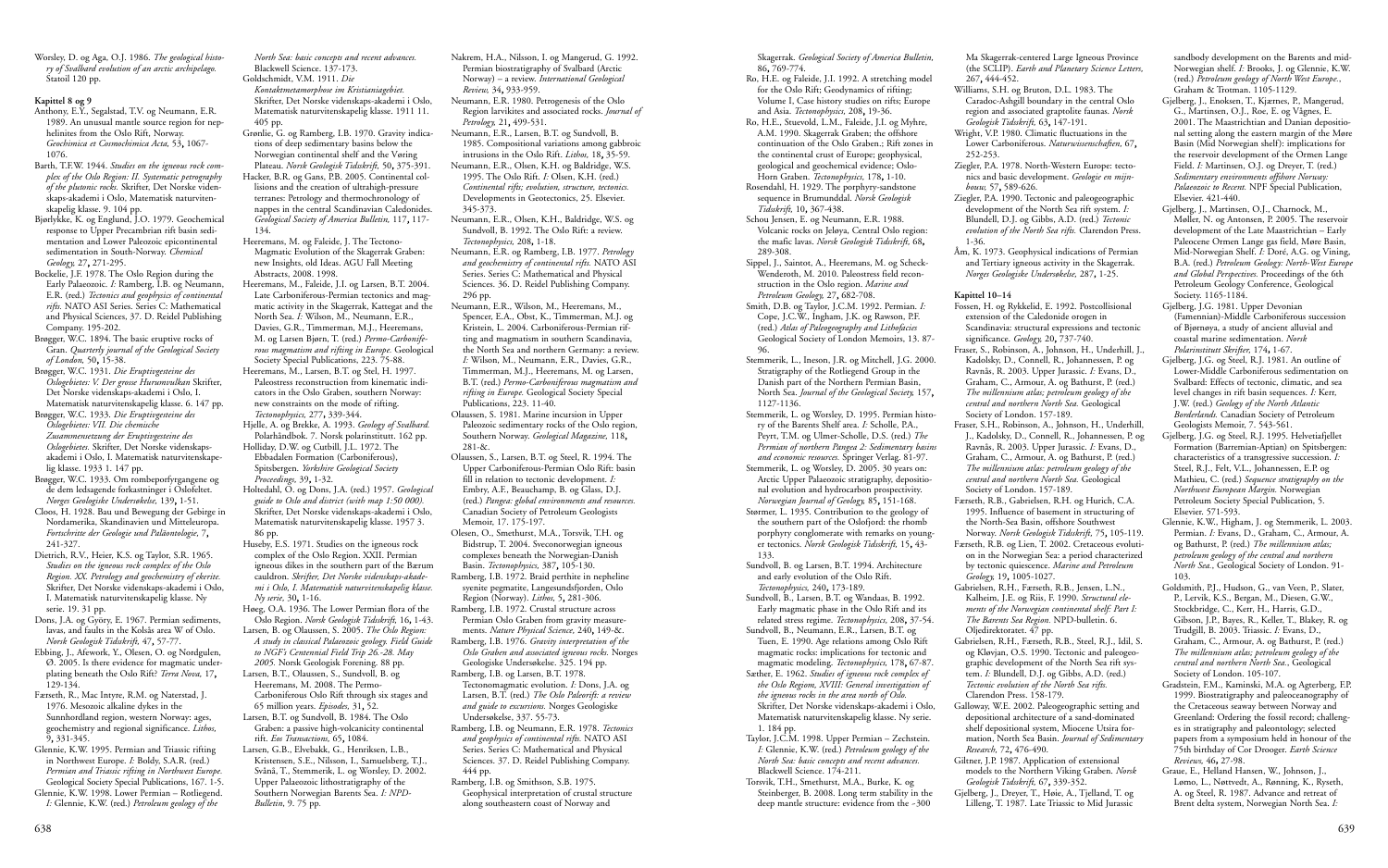Brooks, J. og Glennie Kenneth, W. (red.) *Petroleum geology of North West Europe.* Graham & Trotman. 915-937.

- Grogan, P., Østvedt-Ghazi, A.-M., Larssen, G.B., Fotland, B., Nyberg, K., Dahlgren, S. og Eidvin, T. 1999. Structural elements and petroleum geology of the Norwegian sector of the northern Barents Sea. *I:* Fleet, A.J. og Boldy, S.A.R. (red.) *Petroleum geology of Northwest Europe: proceedings of the 5th conference.*, The Geological Society. 247-259.
- Grunnaleite, I. og Gabrielsen, R.H. 1995. Structure of the Møre Basin, mid-Norway continental margin. *Tectonophysics,* 252, 221-251.
- Gudlaugsson, S.T., Faleide, J.I., Johansen, S.E. og Breivik, A.J. 1998. Late Palaeozoic structural development of the South-western Barents Sea. *Marine and Petroleum Geology,* 15, 73-102.
- Haaland, H.J., Furnes, H. og Martinsen, O.J. 2000. Paleogene tuffaceous intervals, Grane Field (Block 25/11), Norwegian North Sea: their depositional, petrographical, geochemical character and regional implications. *Marine and Petroleum Geology,* 17, 101-118.
- Hanisch, J. 1984. West Spitsbergen fold belt and Cretaceous opening of the Northwest Atlantic. *I:* Spencer, A.M., Johnsen, S.O., Mørk, A., Nysæther, E., Songstad, P. og Spinnangr, A. (red.) *Petroleum geology of the North European margin.*, Graham and Trotman. 187-198.
- Harland, W.B. 1997. *The geology of Svalbard.* Geological Society of London Memoir. 17. 169- 190 pp.
- Harland, W.B., Gaskell, B.A., Heafford, A.P., Lind, E.K. og Perkins, P.S. 1984. Outline of Arctic post-Silurian continental displacements. *I:* Spencer, A.M., Johnsen, S.O., Mørk, A., Nysæther, E., Songstad, P. og Spinnangr, A. (red.) *Petroleum geology of the North European margin.*, Graham and Trotman. 137-148.
- Helland-Hansen, W., Ashton, M., Lømo, L. og Steel, R. 1992. Advance and retreat of the Brent Delta: recent contributions to the depositional model. *I:* Morton, A.C., Haszeldine, R.S., Giles, M.R. og Brown, S. (red.) *Geology of the Brent Group.* Geological Society Special Publications, 61. 109-127.
- Henriksen, E., Ryseth, A.E., Larssen, G.B., Heide, T., Rønning, K., Sollid, K. og Stoupakova, A.V. 2011. Tectonostratigraphy of the greater Barents Sea: implications for petroleum systems. *I:* Spencer, A.M., Embry, A.F., Gautier, D.L., Stoupakova, A.V. og Sørensen, K. (red.) *Arctic Petroleum Geology.* Geological Society London Memoir, 35. 163-195.
- Henriksen, S. og Weimer, P. 1996. High-frequency depositional sequences and stratal stacking patterns in lower Pliocene coastal deltas, mid-Norwegian continental shelf. *AAPG Bulletin,* 80, 1867-1895.
- Heritier, F.E., Lossel, P. og Wathne, E. 1979. Frigg Field: Large submarine-fan trap in Lower Eocene rocks of the North-Sea Viking Graben. *AAPG Bulletin,* 63, 1999-2020.
- Holliday, D.W. og Cutbill, J.L. 1972. The Ebbadalen Formation (Carboniferous), Spitsbergen. *Yorkshire Geological Society Proceedings,* 39, 1-32.
- Holtedahl, H. 1953. On the oblique uplift of some Northern lands. *Norsk Geografisk Tidsskrift,* 14, 132-139.
- Holtedahl, O. 1917. Summary of geological results: 2nd report Norwegian Arctic Expedition in the Fram 1898-1902 *Skrifter Kongelige Norske Videnskabers Selskab,* 36, 27 pp.
- Horn, G. og Isachsen, F. 1943. Et kullfund i Skagerrak-morenen på Jæren: a coal find in the Skagerrack moraine of Jæren, SW Norway. *Norsk Geologisk Tidsskrift,* 22, 15-46.
- Husmo, T., Hamar, G.P., Høiland, O., Johannessen, E.P., Rømuld, A., Spencer, A.M. og Titterton, R. 2003. Lower and Middle Jurassic. *I:* Evans, D., Graham, C., Armour, A. og Bathurst, P. (red.) *The millennium atlas; petroleum geology of the central and northern North Sea.*, Geological Society of London. 129- 155.
- Håkansson, E. og Stemmerik, L. 1984. Wandel Sea basin: the North Greenland equivalent to Svalbard and the Barents Shelf. *I:* Spencer, A.M., Johnsen, S.O., Mørk, A., Nysæther, E., Songstad, P. og Spinnangr, A. (red.) *Petroleum geology of the North European margin.*, Graham and Trotman. 97-107.
- Isaksen, D. og Tonstad, K. 1989. *A Revised Cretaceous and Tertiary lithostratigraphic nomenclature for the Norwegian North Sea.* NPD-Bulletin. 4. Oljedirektoratet. 59 pp.
- Jackson, C.A.L., Barber, G.P. og Martinsen, O.J. 2008. Submarine slope morphology as a control on the development of sand-rich turbidite depositional systems: 3D seismic analysis of the Kyrre Fm (Upper Cretaceous), Maloy Slope, offshore Norway. *Marine and Petroleum Geology,* 25, 663-680.
- Johannessen, E.P. og Embry, A.F. 1989. Sequence correlation: Upper Triassic to Lower Jurassic succession, Canadian and Norwegian Arctic. *I:* Collinson, J.D. (red.) *Correlation in hydrocarbon exploration.* Graham & Trotman. 155-170.
- Johannessen, E.P., Mjøs, R., Renshaw, D., Dalland, A. og Jacobsen, T. 1995. Northern limit of the "Brent Delta" at the Tampen Spur: a sequence stratigraphic approach for sandstone distribution. *I:* Steel, R.J., Felt, V.L., Johannessen, E.P. og Mathieu, C. (red.) *Sequence stratigraphy on the Northwest European Margin.* Norwegian Petroleum Society Special Publication, 5. Elsevier. 213-256.
- Johannessen, E.P. og Steel, R.J. 1992. Midcarboniferous extension and rift-infill sequences in the Billefjorden Trough, Svalbard. *Norsk Geologisk Tidsskrift,* 72, 35-48.
- Johansen, S.E., Ostisty, B.K., Birkeland, Ø., Fedrovski, Y.F., Martirosian, V.N., Christensen, O.B., Cheredeev, S.I., Ignatenko, E.A. og Margulis, L.S. 1993. Hydrocarbon potential in the Barents Sea Region: play distribution and potential. *I:* Vorren, T.O., Bergsager, E., Dahl Stamnes, O.A., Holter, E., Johansen, B., Lie, E. og Lund, T.B. (red.) *Arctic geology and petroleum potential.* Norwegian Petroleum Society (NPF) Special Publication, 2. Elsevier. 237-320.
- Jones, R.W. og Milton, N.J. 1994. Sequence development during uplift -Paleogene stratigraphy and relative sea-level history of the Outer Moray Firth, UK, North-Sea. *Marine and Petroleum Geology,* 11, 157-165.
- Jongepier, K., Rui, J.C. og Grue, K. 1996. Triassic to Early Cretaceous stratigraphic and structural development of the northeastern Møre Basin

margin, off mid-Norway. *Norsk Geologisk Tidsskrift,* 76, 199-214.

- Jordt, H., Faleide, J.I., Bjørlykke, K. og Ibrahim, M.T. 1995. Cenozoic sequence stratigraphy of the Central and Northern North-Sea Basin: Tectonic development, sediment distribution and provenance areas. *Marine and Petroleum Geology,* 12, 845-879.
- Kennedy, W.J. 1987. Sedimentology of Late Cretaceous-Palaeocene chalk reservoirs, North Sea Central Graben. *I:* Brooks, J. og Glennie, K.W. (red.) *Petroleum geology of North West Europe.*, Graham & Trotman. 469-481.
- Kjerulf, T. 1871. Undersøgelse af nogle Kulslags og Torv. *Videnskabs-Selskabet i Christiania, Forhandlinger,* 1870.
- Kvale, A. 1953. Linear structures and their relation to movement in the Caledonides of Scandinavia and Scotland. *Quarterly journal of the Geological Society of London,* 109, 51-73.
- Kyrkjebø, R., Kjennerud, T., Gilmore, G.K., Faleide, J.I. og Gabrielsen, R.H. 2001. Cretaceous-Tertiary palaeo-bathymetry in the northern North Sea: integration of palaeo-water depth estimates obtained by structural restoration and micropalaeontological analysis. *I:* Martinsen, O.J. og Dreyer, T. (red.) *Sedimentary environments offshore Norway: Palaeozoic to Recent.* NPF Special Publication, Elsevier. 321- 345.
- Larsen, G.B., Elvebakk, G., Henriksen, L.B., Kristensen, S.E., Nilsson, I., Samuelsberg, T.J., Svånå, T., Stemmerik, L. og Worsley, D. 2002. Upper Palaeozoic lithostratigraphy of the Southern Norwegian Barents Sea. *I: NPD-Bulletin*, 9*.*
- Larsen, M., Hamberg, L., Olaussen, S., Preuss, T. og Stemmerik, L. 1999. Sandstone wedges of the Cretaceous-lower Tertiary Kangerlussuaq Basin, East Greenland: outcrop analogues to the offshore North Atlantic. *I:* Fleet, A.J. og Boldy, S.A.R. (red.) *Petroleum geology of Northwest Europe: proceedings of the 5th conference.*, The Geological Society. 337-348.
- Larsen, V.B. 1987. A synthesis of tectonically-related stratigraphy in the North Atlantic-Arctic region from Aalenian to Cenomanian time. *Norsk Geologisk Tidsskrift,* 67, 281-293.
- Leith, T.L., Weiss, H.M., Mørk, A., Århus, N., Elvebakk, G., Embry, A.F., Brooks, P.W., Stewart, K.R., Pcelina, T.M., Bro, E.G., Verba, M.L., Danyushevskaya, A. og Borisov, A.V. 1993. Mesozoic hydrocarbon source-rocks of the Arctic Region. *I:* Vorren, T.O., Bergsager, E., Dahl Stamnes, O.A., Holter, E., Johansen, B., Lie, E. og Lund, T.B. (red.) *Arctic geology and petroleum potential.* Norwegian Petroleum Society (NPF) Special Publication, 2. Elsevier. 1-25.
- Lervik, K.S. 2006. Triassic lithostratigraphy of the Northern North Sea Basin. *Norwegian Journal of Geology,* 86, 93-116.
- Lervik, K.S., Spencer, A.M. og Warrington, G. 1989. Outline of Triassic stratigraphy and structure in the central and northern North Sea. *I:* Collinson, J.D. (red.) *Correlation in Hydrocarbon Exploration.* Graham & Trotman. 173-189.
- Lidmar-Bergström, K. og Näslund, J.O. 2002. Landforms and uplift in Scandinavia. *I:* Dorè, A.G., Cartwright, J.A., Stoker, M.S., Turner, J.P.

og White, N. (red.) *Exhumation of the North Atlantic Margin: Timing, Mechanisms and Implications for Petroleum Exploration.* Geological Society, London, Special Publications, 196. 103-116.

- Lien, T. 2005. From rifting to drifting: effects on the development of deep-water hydrocarbon reservoirs in a passive margin setting, Norwegian Sea. *Norwegian Journal of Geology,* 85, 319-332.
- Liu, X. og Galloway, W.E. 1997. Quantitative determination of tertiary sediment supply to the North Sea Basin. *AAPG Bulletin,* 81, 1482- 1509.
- Lonergan, L. og Cartwright, J.A. 1999. Polygonal faults and their influence on deep-water sandstone reservoir geometries, Alba Field, United Kingdom central North Sea. *AAPG Bulletin,* 83, 410-432.
- Mangerud, G. 1994. Palynostratigraphy of the Permian and Lowermost Triassic succession, Finnmark Platform, Barents Sea. *Review of Palaeobotany and Palynology,* 82, 317-349. Martinsen, O.J., Bøen, F., Charnock, M.,
- Mangerud, G. og Nøttvedt, A. 1999. Cenozoic development of the Norwegian margin: sequences and sedimentary response to variable basin physiography and tectonic setting. *I:* Fleet, A.J. og Boldy, S.A.R. (red.) *Petroleum geology of Northwest Europe: proceedings of the 5th conference.*, The Geological Society. 293-304.
- Martinsen, O.J. og Dreyer, T. (red.) 2001. *Sedimentary environments offshore Norway: palaeozoic to recent.* NPF Special Publication. 10. Elsevier. 490 pp.
- Martinsen, O.J., Fonneland, H.C., Lien, T. og Gjelberg, J. 2002. On latest Cretaceous-Palaeocene drainage and deep-water sedimentary systems on- and offshore Norway. *I:* Thorsnes, T. (red.) *Onshore-Offshore Relationships on the North Atlantic Margin.* NGF Abstracts and Proceedings, 2. Norsk geologisk forening. 123- 124.
- Martinsen, O.J., Lien, T. og Jackson, C.A.L. 2005. Cretaceous and Palaeogene turbidite systems in the North Sea and Norwegian Sea Basins: source, staging area and basin physiography controls on reservoir development. *I:* Dorè, A.G. og Vining, B.A. (red.) *Petroleum geology: Northwest Europe and global perspectives: proceedings of the 6th petroleum geology conference.* The Geological Society. 1147-1164.
- Mellere, D. og Steel, R.J. 1996. Tidal sedimentation in Inner Hebrides half grabens, Scotland: the Mid-Jurassic Bearreraig Sandstone Formation. *I:* Batist, M.d. og Jacobs, P. (red.) *Geology of Siliciclastic Shelf Seas.* Geological Society Special Publications, 117. 49-79.
- Michelsen, O., Nielsen, L.H., Johannessen, P.N., Andsbjerg, J. og Surlyk, F. 2003. Jurassic lithostratigraphy and stratigraphic development onshore and offshore Denmark. *I:* Ineson Jon, R. og Surlyk, F. (red.) *The Jurassic of Denmark and Greenland.* Geological Survey of Denmark and Greenland Bulletin, 1. Danmarks og Grønlands Geologiske Undersøelse (GEUS). 147-216.
- Midtkandal, I. og Nystuen, J.P. 2009. Depositional architecture of a low-gradient ramp shelf in an epicontinental sea: the lower Cretaceous of Svalbard. *Basin Research,* 21, 655-675.
- Midtkandal, I., Nystuen, J.P. og Nagy, J. 2007. Paralic sedimentation on an epicontinental ramp shelf during a full cycle of relative sea-level fluctuation; the Helvetiafjellet formation in Nordenskiold land, Spitsbergen. *Norwegian Journal of Geology,* 87, 343-359.
- Midtkandal, I., Nystuen, J.P., Nagy, J. og Mørk, A. 2008. Lower Cretaceous lithostratigraphy across a regional subaerial unconformity in Spitsbergen: the Rurikfjellet and Helvetiafjellet formations. *Norwegian Journal of Geology,* 88, 287-304.
- Mjøs, R., Hadler-Jacobsen, F. og Johannessen, E.P. 1998. The distal sandstone pinchout of the Mesa Verde Group, San Juan Basin and its relevance for sandstone prediction of the Brent group, northern North Sea. *I:* Gradstein, F.M., Sandvik, K.O. og Milton, N.J. (red.) *Sequence stratigraphy: concepts and applications : proceedings of the Norwegian Petroleum Society conference, 6-8 September 1995, Stavanger, Norway.* NPF Special Publication, 8. Elsevier. 263-297.
- Müller, R., Petter Nystuen, J., Eide, F. og Lie, H. 2005. Late Permian to Triassic basin infill history and palaeogeography of the Mid-Norwegian shelf–East Greenland region. *I:* Wandås, B.T.G., Nystuen, J.P., Eide, E. og Gradstein, F. (red.) *Onshore – Offshore Relationships on the North Atlantic Margin.* Norwegian Petroleum Society Special Publications, 12. Elsevier. 165-189.
- Mørk, A., Embry, A.F. og Weitschat, W. 1989. Triassic transgressive-regressive cycles in the Sverdrup Basin, Svalbard and the Barents Shelf. *I:* Collinson, J.D. (red.) *Correlation in Hydrocarbon Exploration.* Graham & Trotman. 371-398.
- Mørk, A., Knarud, R. og Worsley, D. 1982. Depositional and diagenetic environment of the Triassic and Lower Jurassic succession of Svalbard. *I:* Embry, A.F. og Balkwill, H.R. (red.) *Arctic geology and geophysics.* Canadian Society of Petroleum Geologists Memoir, 8. 371-398.
- Mørk, A., Vigran, J.O., Korchinskaya, M.V., Pchelina, T.M., Fefilova, L.A., Vavilov, M.N. og Weitschat, W. 1993. Triassic rocks in Svalbard, the Arctic Soviet islands and the Barents Shelf: bearing on their correlations. *I:* Vorren, T.O., Bergsager, E., Dahl Stamnes, O.A., Holter, E., Johansen, B., Lie, E. og Lund, T.B. (red.) *Arctic geology and petroleum potential.* Norwegian Petroleum Society (NPF) Special Publication, 2. Elsevier. 457-479.
- Nadin, P.A. og Kusznir, N.J. 1995. Paleocene uplift and Eocene subsidence in the Northern North-Sea Basin from 2D forward and reverse stratigraphic modeling. *Journal of the Geological Society,* 152, 833-848.
- Nakrem, H.A., Nilsson, I. og Mangerud, G. 1992. Permian biostratigraphy of Svalbard (Arctic Norway) – a review. *International Geological Review,* 34, 933-959.
- Nemec, W., Steel, R.J., Gjelberg, J.G., Collinson, J.D., Prestholm, E. og Øxnevad, I.E. 1988. Anatomy of collapsed and re-established delta front in Lower Cretaceous of eastern Spitsbergen: gravitational sliding and sedimentation processes. *AAPG Bulletin,* 72, 454-476.
	- Nielsen, O.B., Sørensen, S., Thiede, J. og Skarbø, O. 1986. Cenozoic differential subsidence of North-Sea. *AAPG Bulletin,* 70, 276-298.
- Nordhagen, R. 1921. Fossilførende blocker fra Juratiden på Froøyene utenfor Trondheimsfjorden. *Naturen,* 45, 110-115.
- Nyland, B., Jensen, L.N., Skagen, J., Skapnes, O. og Vorren, T.O. 1992. Tertiary uplift and erosion in the barents Sea: magnitude, timing and consequences. *I:* Larsen, R.M., Brekke, H., Larsen, B.T. og Talleraas, E. (red.) *Structural and tectonic modelling and its application to petroleum geology; proceedings.* Norwegian Petroleum Society (NPF) Special Publication, 1. Elsevier. 153-162.
- Nystuen, J.P. og Fält, L.-M. 1995. Upper Triassic-Lower Jurassic reservoir rocks in the Tampen Spur area, Norwegian North Sea. *I:* Hanslien, S. (red.) *Petroleum Exploration ans Exploitation in Norway* Norwegian Petroleum Society Special Publications, 4. Elsevier. 135-179.
- Nystuen, J.P., Kjemperud, A.V., Müller, R., Adestål, V. og Schomacker, E.R. 2013. Late Triassic-Early Jurassic climatic change, northern North Sea region: impact on alluvial architechture, paleosols and clay mineralogy. *I:* Martinius, A.W., Ravnås, R., Howell, J., Olsen, T., Steel Ron, J. og Wonham, J. (red.) *From Depositional Systems to Sedimentary Succesions on the Norwegian Continental Margin.* International Association of Sedimentologists Special Publication, 46.
- Nøttvedt, A., Berge, A.M., Dawers, N.H., Færseth, R.B., Hager, K.O., Mangerud, G. og Puigdefabregas, C. 2000. Syn-rift evolution and resulting play models in the Snorre-H area, northern North Sea. *I:* Nøttvedt, A. (red.) *Dynamics of the Norwegian margin.* Geological Society Special Publications, 167. 179-218.
- Nøttvedt, A., Cecchi, M., Gjelberg, J.G., Kristensen, S.E., Lønøy, A., Rasmussen, A., Rasmussen, E., Skott, P.H. og van, V.P.M. 1993. Svalbard-Barents Sea correlation: a short review. *I:* Vorren, T.O., Bergsager, E., Dahl Stamnes, O.A., Holter, E., Johansen, B., Lie, E. og Lund, T.B. (red.) *Arctic geology and petroleum potential.* Norwegian Petroleum Society (NPF) Special Publication, 2. Elsevier. 363-375.
- Nøttvedt, A., Gabrielsen, R.H. og Steel, R.J. 1995. Tectonostratigraphy and sedimentary architecture of rift basins, with reference to the Northern North-Sea. *Marine and Petroleum Geology,* 12, 881-901.
- Nøttvedt, A. og Larsen, B.T. (red.) 2000. *Dynamics of the Norwegian margin.* Geological Society Special Publications. 167. Geological Society. 472 pp.
- Nøttvedt, A., Livbjerg, F., Midbøe, P.S. og Rasmussen, E. 1993. Hydrocarbon potential of the Central Spitsbergen Basin. *I:* Vorren, T.O., Bergsager, E., Dahl Stamnes, O.A., Holter, E., Johansen, B., Lie, E. og Lund, T.B. (red.) *Arctic geology and petroleum potential.* Norwegian Petroleum Society (NPF) Special Publication, 2. Elsevier. 333-361.
- Oakman, C.D. og Partington, M.A. 1998. Cretaceous. *I:* Glennie, K.W. (red.) *Petroleum geology of the North Sea: basic concepts and recent advances.*, Blackwell Science Geology & Petroleum Geology. 294-349.
- Oftedahl, C. 1972. A sideritic ironstone of Jurassic age in Beistadfjorden, Trøndelag. *Norsk Geologisk Tidsskrift Supplement,* 52, 123-134.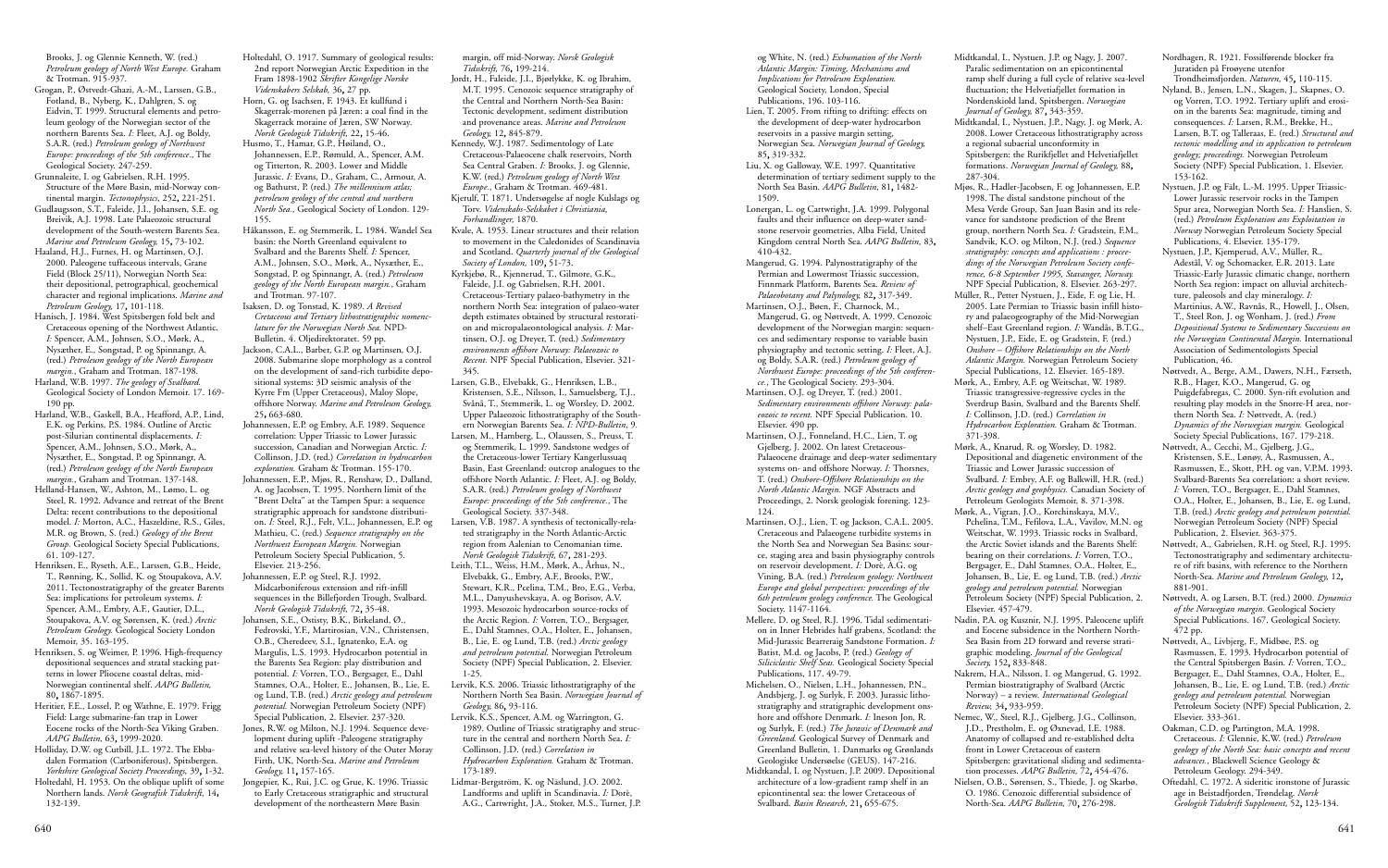- 
- 

- 
- 
- 

- 
- 

Olaussen, S., Dalland, A., Gloppen, T.G. og Johannessen, E. 1984. Depositional environment and diagenesis of Jurassic reservoir sandstones in the eastern part of Troms I area. *I:* Spencer Anthony, M., Johnsen Sverre, O., Mørk, A., Nysæther, E., Songstad, P. og Spinnangr, A. (red.) *Petroleum geology of the North European margin.*, Graham and Trotman. 61-79.

- Olesen, O., Blikra, L.H., Braathen, A., Dehls, J.F., Olsen, L., Rise, L., Roberts, D., Riis, F., Faleide, J.I. og Anda, E. 2004. Neotectonic deformation in Norway and its implications: a review. *Norwegian Journal of Geology,* 84, 3-34.
- Osmundsen, P.T. og Redfield, T.F. 2011. Crustal taper and topography at passive continental margins. *Terra Nova,* 23, 349-361.
- Ramberg, I.B., Gray, D.F. og Raynolds, R.G.H. 1977. Tectonic evolution of FAMOUS Area of the Mid-Atlantic Ridge, lat 35degrees50minutes to 37degrees20minutesN. *Geological Society of America Bulletin,* 88, 609-620.
- Rattey, R.P. og Hayward, A.B. 1993. Sequence stratigraphy of a failes rift system: the Middle Jurassic to Early Cretaceous basin evolution of the Central and Northern North Sea. *I:* Parker, J.R. (red.) *Petroleum geology of Northwest Europe: Proceedings of the 4th conference.* Geological Society. 215-249.
- Ravnås, R., Nøttvedt, A., Steel, R.J. og Windelstad, J. 2000. Syn-rift sedimentary architectures in the northern North Sea. *I:* Nøttvedt, A. (red.) *Dynamics of the Norwegian margin.* Geological Society Special Publications, 167. Geological Society of London. 133-177.
- Riis, F. 1996. Quantification of Cenozoic vertical movements of Scandinavia by correlation of morphological surfaces with offshore data. *Global and Planetary Change,* 12, 331-357.
- Riis, F. og Fjeldskaar, W. 1992. On the magnitude of the late Tertiary and Quaternary erosion and its significance for the uplift of Scandinavia and the Barents Sea. *I:* Larsen, R.M., Brekke, H., Larsen, B.T. og Talleraas, E. (red.) *Structural and tectonic modelling and its application to petroleum geology; proceedings.* Norwegian Petroleum Society (NPF) Special Publication, 1. Elsevier. 163-185.
- Riis, F., Lundschien, B.A., Høy, T., Mørk, A. og Mørk, M.B.E. 2008. Evolution of the Triassic shelf in the northern Barents Sea region. *Polar Research,* 27, 318-338.
- Roberts, A.M., Yielding, G., Kusznir, N.J., Walker, I.M. og Dorn Lopez, D. 1995. Quantitative analysis of Triassic extension in the northern Viking Graben. *Journal of the Geological Society,* 152, 15-26.
- Rohrman, M., Vanderbeek, P., Andriessen, P. og Cloetingh, S. 1995. Meso-Cenozoic morphotectonic evolution of Southern Norway: neogene domal uplift inferred from apatite fission-track thermochronology. *Tectonics,* 14, 704-718.
- Rokoengen, K., Rise, L., Bryn, P., Frengstad, B., Gustavsen, B., Nygaard, E. og Sættem, J. 1995. Upper Cenozoic stratigraphy on the Mid-Norwegian continental -shelf. *Norsk Geologisk Tidsskrift,* 75, 88-104.
- Rundberg, Y., Olaussen, S. og Gradstein, F.M. 1995. Incision of Oligocene strata: evidence for Northern North Sea Miocene uplift an key to

the formation of the Utsira sands. *Geonytt,* 22, 62.

- Ryseth, A. 2001. Sedimentology and palaeogeography of the Statfjord Formation (Rhaetian-Sinemurian), North Sea. *I:* Martinsen, O.J. og Dreyer, T. (red.) *Sedimentary environments offshore Norway – Paleozoic to Recent.* Norwegian Petroleum Society Special Publications, 10. Elsevier. 67-85.
- Rønnevik, H.C., Beskow, B. og Jacobsen, H.P. 1982. Evolution of the Barents Sea. *I:* Embry, A.F. og Balkwill, H.R. (red.) *Arctic geology and geophysics.* Canadian Society of Petroleum Geologists Memoir, 8. 432-440.
- Scotese, C.R. 2001. *Atlas of Earth History: PALE-OMAP Project.* 52 pp.
- Seidler, L., Steel Ron, J., Stemmerik, L. og Surlyk, F. 2004. North Atlantic marine rifting in the Early Triassic: new evidence from East Greenland. *Journal of the Geological Society,* 161, 583-592.
- Skibeli, M., Barnes, K., Straume, T., Syvertzen, S. og Shanmugan, G. 1995. A sequence stratigraphy study of Lower cretaceous deposits in the northernmost Nort Sea. *I:* Steel, R.J., Felt, V.L., Johannessen, E.P. og Mathieu, C. (red.) *Sequence stratigraphy on the Northwest European Margin.* Norwegian Petroleum Society Special Publication, 5. Elsevier. 389-400.
- Skogseid, J., Planke, S., Faleide, J.I., Pedersen, T., Eldholm, O. og Neverdal, F. 2000. NE Atlantic continental rifting and volcanic margin formation. *I:* Nøttvedt, A. (red.) *Dynamics of the Norwegian margin.* Geological Society Special Publications, 167. 295-326.
- Smelror, M., Mørk, A., Monteil, E., Rutledge, D. og Leereveld, H. 1998. The Klippfisk Formation: a new lithostratigraphic unit of Lower Cretaceous platform carbonates on the western Barents Shelf. *Polar Research,* 17, 181- 202.
- Sommaruga, A. og Bøe, R. 2002. Geometry and subcrop maps of shallow Jurassic basins along the Mid-Norway coast. *Marine and Petroleum Geology,* 19, 1029-1042.
- Somme, T.O., Martinsen, O.J. og Thurmond, J.B. 2009. Reconstructing morphological and depositional characteristics in subsurface sedimentary systems: An example from the Maastrichtian-Danian Ormen Lange system, More Basin, Norwegian Sea. *AAPG Bulletin,* 93, 1347-1377.
- Spencer, A.M., Embry, A.F., Gautier, D.L.,
- Stoupakova, A.V. og Sørensen, K. (red.) 2011. *Arctic Petroleum Geology.* Geological Society of London Memoir. 35. 818 pp.
- Statistisk Sentralbyrå (SSB) 2010. *Økonomisk utsyn over året 2009: Økonomiske analyser nr. 1* Statistisk sentralbyrå.
- Steel, R.J. 1993. Triassic-Jurassic megasequence stratigraphy in the northern North Sea: rift to post-rift evolution. *I:* Parker, J.R. (red.) *Petroleum geology of Northwest Europe: Proceedings of the 4th conference.* Geological Society. 299-315.
- Steel, R.J. og Ryseth, A. 1990. The Triassic-Early Jurassic succession in the northern North Sea: megasequence stratigraphy and intra-Triassic tectonics *I: Tectonic Events Responsible for Britain's Oil and Gas Reserves.* Geological Society Special Publication, 55. 139-168.
- Steel, R.J. og Worsley, D. 1984. Svalbard's post-Caledonian strata: an atlas of sedimentational patterns and palaeogeographic evolution. *I:* Spencer Anthony, M., Johnsen Sverre, O., Mørk, A., Nysæther, E., Songstad, P. og Spinnangr, A. (red.) *Petroleum geology of the North European margin.*, Graham and Trotman. 109-135. Stemmerik, L. 1997. Permian (Artinskian-
- Kazanian) cool-water carbonates in North Greenland, Svalbard and the western Barents Sea. *I:* James, N.P. og Clark, J.A.D. (red.) *Coolwater carbonates.* SEPM Special Publication 56. 349-364.
- Stemmerik, L. 2000. Late Palaeozoic evolution of the North Atlantic margin of Pangea. *Palaeogeography Palaeoclimatology Palaeoecology,* 161, 95- 126.
- Stemmerik, L., Elvebakk, G. og Worsley, D. 1999. Upper Palaeozoic carbonate reservoirs on the Norwegian Arctic Shelf: delineation of reservoir models with application to the Loppa High. *Petroleum Geoscience,* 5, 173-187.
- Stemmerik, L. og Worsley, D. 1989. Late palaeozoic sequence correlations, North Greenland. Svalbard and the Barents Shelf. *I:* Collinson, J.D. (red.) *Correlation in Hydrocarbon Exploration.* Graham & Trotman. 99-111.
- Stemmerik, L. og Worsley, D. 1995. Permian history of the Barents Shelf area. *I:* Scholle, P.A., Peyrt, T.M. og Ulmer-Scholle, D.S. (red.) *The Permian of northern Pangea 2: Sedimentary basins and economic resources.* Springer Verlag. 81-97.
- Stewart, I.J. 1987. A revised stratigraphic interpretation of the Early Palaeogene of the Central North Sea. *I:* Brooks, J. og Glennie, K.W. (red.) *Petroleum geology of North West Europe.* Graham & Trotman. 557-576.
- Stow, D.A.V., Bishop, C.D. og Mills, S.J. 1982. Sedimentology of the Brae oilfield, North-Sea: fan models and controls. *Journal of Petroleum Geology,* 5, 129-148.
- Surlyk, F. 2003. The Jurassic of East Greenland: a sedimentary record of thermal subsidence, onset and culmination of rifting. *I:* Ineson, J., R. og Surlyk, F. (red.) *The Jurassic of Denmark and Greenland.* Geological Survey of Denmark and Greenland Bulletin, 1. Danmarks og Grønlands Geologiske Undersøelse (GEUS). 659-722.
- Surlyk, F., Dons, T., Clausen, C.K. og Higham, J. 2003. Upper Cretaceous. *I:* Evans, D., Graham, C., Armour, A. og Bathurst, P. (red.) *The millennium atlas; petroleum geology of the central and northern North Sea.*, Geological Society of London. 213-233.
- Surlyk, F., Gjelberg, J.G. og Noe Nygaard, N. 2007. The Upper Jurassic Hareelv Formation of East Greenland: A giant sedimentary injection complex. *I:* Hurst, A. og Cartwright, J. (red.) *Sand Injectites: Implications for hydrocarbon exploration and production.* AAPG Memoir, 87. 141-149.
- Surlyk, F. og Ineson, J.R. 2003. The Jurassic of Denmark and Greenland: key elements in the reconstruction of the North Atlantic Jurassic rift system. *I:* Ineson, J.R. og Surlyk, F. (red.) *The Jurassic of Denmark and Greenland.* Geological Survey of Denmark and Greenland Bulletin, 1. Danmarks og Gronlands Geologiske Undersogelse (GEUS). Copenhagen, Denmark. 2003. 9-20.
- Surlyk, F. og Noe-Nygaard, N. 2001. Cretaceous faulting and associated coarse-grained marine gravity flow sedimentation, Traill Ø, East Greenland. *I:* Martinsen, O.J. og Dreyer, T. (red.) *Sedimentary environments offshore Norway: Palaeozoic to Recent.* NPF Special Publication, 10. Elsevier. 293-319.
- Surlyk, F. og Noe-Nygaard, N. 2005. A forced regressive shelf-margin wedge formed by transition-slope progradation: Lowermost Cretaceous Rauk Plateau Member, Jameson Land, East Greenland. *Bulletin of the Geological Society of Denmark,* 52, 227-243.
- Talwani, M. og Eldholm, O. 1977. Evolution of Norwegian Greenland Sea. *Geological Society of America Bulletin,* 88, 969-999.
- Torske, T. 1972. Tertiary Oblique Uplift of Western Fennoscandia: Crustal Warping in Connection with Rifting and Break-up of the Laurasian Continent. *Norges Geologiske Undersøkelse,* 273, 43-48.
- Torsvik, T.H., Carlos, D., Mosar, J., Cocks, R.M. og Malme, T.N. 2002. Global reconstructions and North Atlantic paleogeography 440Ma to Recent. *I:* Eide, E.A. (red.) *BATLAS – Mid Norway plate reconstruction atlas with global and Atlantic perspectives.* NGU. 18-39. Torsvik Trond, H., Carlos, D., Mosar, J., Cocks, Andersen, B.G. 1981. Late Weichselian Ice Sheet in Eurasia and Greenland. *I:* Denton, G.H. og Hughes, T.J. (red.) *The Last Great Ice Sheets.* John Wiley & Sons. 3-65. Andersen, B.G. 2000. *Ice Age Norway. Landscapes formed by Ice Age glaciers.* Universitetsforlaget. 216 pp.
- L.R.M. og Malme, T.N. 2002. Global reconstruction and North Atlantic paleogeography 440 Ma to Recent. *I:* Eide, E. (red.) *BATLAS – Mid Norway Plate reconstructions atlas with global and Atlantic perspectives.* Norges geologiske Undersøkelse. 18-39.
- Underhill, J.R. 1998. Jurassic. *I:* Glennie, K.W. (red.) *Petroleum geology of the North Sea: basic concepts and recent advances.* Blackwell Science. 245-293.
- Vail, P.R., Mitchum, R.M. og Thompson, S. 1977. Relative changes of sea level from coastal onlap. *I:* Payton, C.E. (red.) *Seismic Stratigraphy: Applications to Hydrocarbon Exploration.* AAPG Memoir, 26. 63-82. van Veen, P.M., Skjold, L.J., Kristensen, S.E., Baumann, K.H., Lackschewitz, K.S., Mangerud, J., Spielhagen, R.F., Wolfwelling, T.C.W., Henrich, R. og Kassens, H. 1995. Reflections of Scandinavian ice-sheet fluctuations in Norwegian Sea sediments during the past 150,000 years. *Quaternary Research,* 43, 185- 197.
- Rasmussen, A., Gjelberg, J. og Stølan, T. 1993. Triassic sequence stratigraphy in the Barents Sea. *I:* Vorren, T.O., Bergsager, E., Dahl Stamnes, O.A., Holter, E., Johansen, B., Lie, E. og Lund, T.B. (red.) *Arctic geology and petroleum potential.* Norwegian Petroleum Society (NPF) Special Publication, 2. Elsevier. 515-538.
- Vigran, J.O., Mangerud, G., Mørk, A., Worsley, D. og Hochuli, P.A. in press. Palynology and geology of the Triassic succession of Svalbard and the Barents Sea. *Norges Geologiske Undersøkelse Special Publication*.
- Vågnes, E., Gabrielsen, R.H. og Haremo, P. 1998. Late Cretaceous-Cenozoic intraplate contractional deformation at the Norwegian continental shelf: timing, magnitude and regional implications. *Tectonophysics,* 300, 29-46.
- Worsley, D., Agdestein, T., Gjelberg, J.G., Kirkemo, K., Mørk, A., Nilsson, I., Olaussen, S., Steel, R.J. og Stemmerik, L. 2001. The geological evolution of Bjørnøya, Arctic Norway: implications for the Barents Shelf. *Norsk Geologisk Tidsskrift,* 81, 195-234.
- Worsley, D. og Edwards, M.B. 1976. The Upper Palaeozoic succession of Bjørnøya. *Norsk Polarinstitutt Årbok,* 1974, 17-34.
- Ziegler, P.A. 1982. *Geological atlas of Western and Central Europe.* Shell Internationale Petroleum Maatschappij B.V. 130 pp.
- Ziegler, P.A. 1988. *Evolution of the Arctic-North Atlantic and the Western Tethys*. AAPG Memoir. 43. 198 pp.

**Kapittel 15 og 16**

- Alm, T. 1993. Øvre Æråsvatn- Palynostratigraphy of a 22,000 to 10,000 BP lacustrine record on Andøya, Northern Norway. *Boreas,* 22, 171- 188.
- Amundsen, H.E.F., Griffin, W.L. og O'Reilly, S.Y. 1988. The nature of the lithosphere beneath northwestern Spitsbergen: xenolith evidence. *I:* Kristoffersen, Y. (red.) *Progress in studies of the lithosphere in Norway: proceedings of a meeting reporting progress in Norwegian research in the International Lithosphere Programme.* Norges Geologiske Undersøkelse Special Publication, 3. Geologcal Survey of Norway. 58-65.
- Andersen, B.G., Mangerud, J., Sørensen, R., Reite, A., Sveian, H., Thoresen, M. og Bergström, B. 1995. Younger-Dryas ice-marginal deposits in Norway. *Quaternary International,* 28, 147-169.
- Anell, I., Thybo, H. og Stratford, W. 2010. Relating Cenozoic North Sea sediments to topography in southern Norway: The interplay between tectonics and climate. *Earth and Planetary Science Letters,* 300, 19-32.
- Bergersen, O.F. og Garnes, K. 1981. Weichselian in Central South-Norway: the Gudbrandsdal Interstadial and the following glaciation. *Boreas,* 10, 315-322.
- Bondevik, S., Svendsen, J.I., Johnsen, G., Mangerud, J. og Kaland, P.E. 1997. The Storegga tsunami along the Norwegian coast, its age and runup. *Boreas,* 26, 29-53.
- Brook, E.J., Nesje, A., Lehman, S.J., Raisbeck, G.M. og Yiou, F. 1996. Cosmogenic nuclide exposure ages along a vertical transect in western Norway: Implications for the height of the Fennoscandian ice sheet. *Geology,* 24, 207-210.
- Chalmers, J.A., Green, P., Japsen, P. og Rasmussen, E.S. 2010. The Scandinavian mountains have not persisted since the Caledonian orogeny. A comment on Nielsen et al. (2009a). *Journal of Geodynamics,* 50, 94-101.
- Dahl, R. og Sveian, H. 2004. *Ka dokker mein førr stein! Geologi, landskap og ressurser i Troms.* Norges geologiske undersøkelse. 154 pp.
- Dahl, R., Sveian, H. og Thoresen, M.K. 1997. *Nord-Trøndelag og Fosen: geologi og landskap.* Norges Geologiske Undersøkelse. 136 pp.
- Dahlgren, K.I.T., Vorren, T.O., Stoker, M.S., Nielsen, T., Nygård, A. og Sejrup, H.P. 2005.

Late Cenozoic prograding wedges on the NW European continental margin: their formation and relationship to tectonics and climate. *Marine and Petroleum Geology,* 22, 1089-1110.

- Dallmann, W.K. 1999. Quaternary volcanic and subvolcanic rocks. *I:* Dallmann, W.K., Birkenmajer, K., Dypvik, H., Gjelberg, J.G., Keilen, H.B., Mørk, A., Nagy, J., Nøttvedt, A., Pcelina, T.M., Steel, R.J. og Worsley, D. (red.) *Lithostratigraphic lexicon of Svalbard – review and recommendations for nomenclature use; upper Palaeozoic to Quaternary bedrock.* Norsk Polarinstitutt. 264-266.
- Dehls, J.F., Olesen, O., Olsen, L. og Blikra, L.H. 2000. Neotectonic faulting in northern Norway: the Stuoragurra and Nordmannvikdalen postglacial faults. *Quaternary Science Reviews,* 19, 1447-1460.
- Ehlers, J. og Gibbard, P.L. (red.) 2004. *Quaternary Glaciations: Extent and chronology: Europe.* Developments in Quatenary science. Elsevier. 475 pp.
- European Commission Joint Research Centre, European Soil Bureau, European Communities og Institute for Environment and Sustainability (European Commission. Joint Research Centre) Soil and Waste Unit. 2005. *Soil atlas of Europe*, Scales differ. Luxembourg: European Communities.
- Fitch, F.J. 1964. The development of the Beerenberg volcano, Jan Mayen 1962. *Proceedings of the Geologists' Association,* 75, 133- 165.
- Gabrielsen, R.H., Faleide, J.I., Pascal, C., Braathen, A., Nystuen, J.P., Etzelmuller, B. og O'Donnell, S. 2010. Latest Caledonian to Present tectonomorphological development of southern Norway. *Marine and Petroleum Geology,* 27, 709-723.
- Gaemers, P.A.M. og Vorren, T.O. 1985. Otolith stratigraphy of the Late Weichselian and Holocene sediments of Malangsdjupet, off Northern Norway. *Norsk Geologisk Tidsskrift,* 65, 187-199.
- Gjessing, J. 1978. *Norges landformer.* Universitetsforlaget. 207 pp.
- Hald, M., Ebbesen, H., Forwick, M., Godtliebsen, F., Khomenko, L., Korsun, S., Olsen, L.R. og Vorren, T.O. 2004. Holocene paleoceanography and glacial history of the West Spitsbergen area, Euro-Arctic margin. *Quaternary Science Reviews,* 23, 2075-2088.
- Helle, M., Sønstegaard, E., Coope, G.R. og Rye, N. 1981. Early Weichselian peat at Brumunddal, Southeastern Norway. *Boreas,* 10, 369-379.
- Holtedahl, H. 1998. The Norwegian strandflat: a geomorphological puzzle. *Norsk Geologisk Tidsskrift,* 78, 47-66.
- Huuse, M. 2002. Cenozoic uplift and denudation of southern Norway: insight from the North Sea Basin. *I:* Doré, A.G., Cartwright, J., Stoker, M.S., Turner, J.P. og White, N. (red.) *Exhumation of the North Atlantic Margin: Timing, Mechanism and Implications for Petroleum Exploration.* Geological Society Special Publications, 196. 209-233.
- Imsland, P. 1978. The geology of the volcanic island Jan Mayen, Arctic Ocean. *Nordic Volcanic Institute research report,* 7813, 1-74.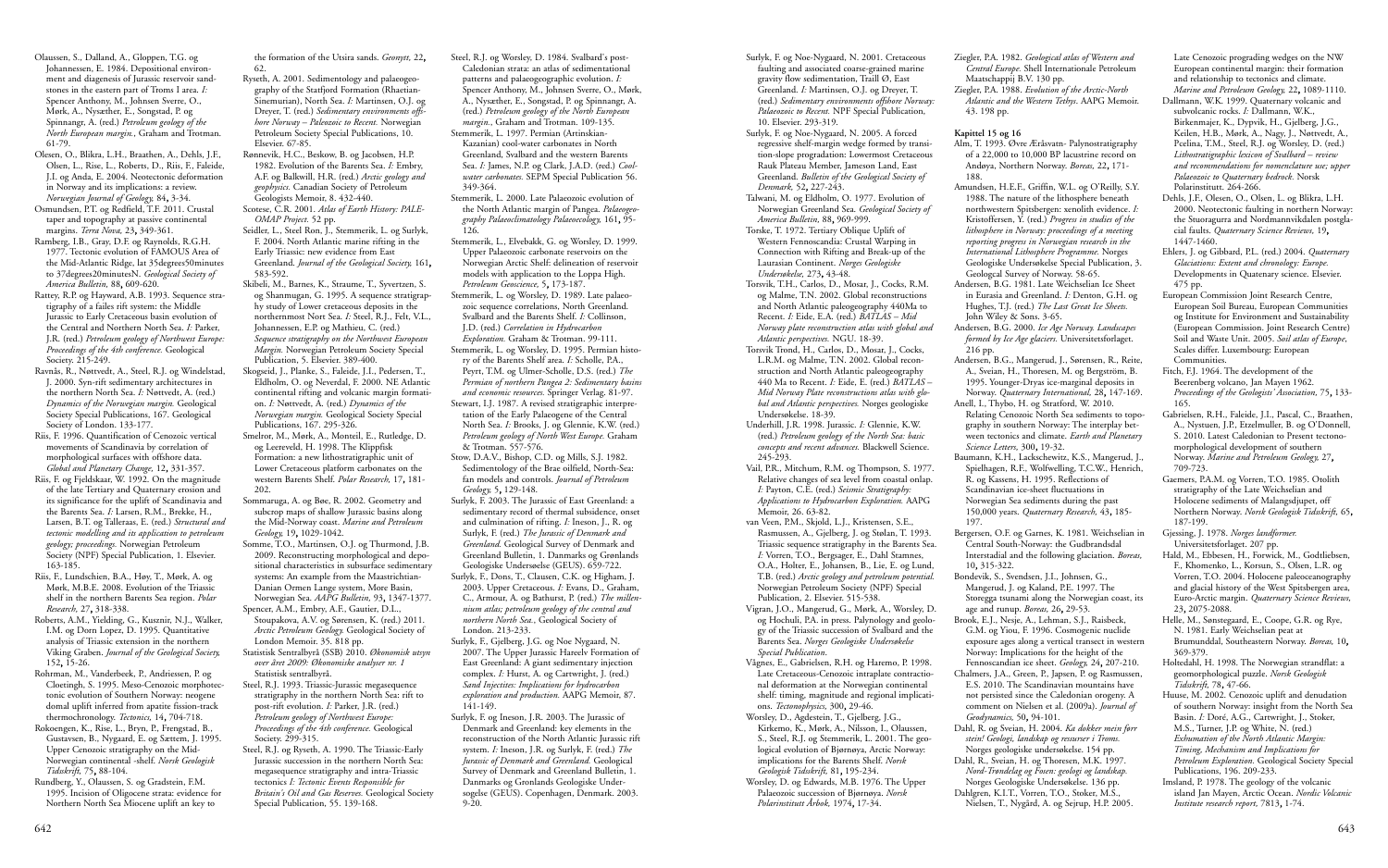- IUSS Working Group WRB 2006. *World reference base for soil resources 2006: A framework for international classification, correlation and communication.* 103. 128 pp.
- Janbu, N., Nestvold, J., Røe, Ø. og H, S. 1993. Geologi – geoteknikk. Leirras: årsaksforhold og rasutvikling. *I:* Walberg, Ø. (red.) *Ras i Verdal, Verdalsboka: en bygdebok om Verdal.* Verdal kommune.
- Jansen, I. 1980. *Telemark, Øvre Bø, Jordbrukskart BST 033034-20*. Bø: Telemark Distrikthøgskole.
- Kleman, J., Hättestrand, C., Borgström, I. og Stroeven, A. 1997. Fennoscandian palaeoglaciology reconstructed using a glacial geological inversion model. *Journal of Glaciology,* 43, 283- 299.
- Laberg, J.S. og Vorren, T.O. 2000. Flow behaviour of the submarine glacigenic debris flows on the Bear Island Trough Mouth Fan, western Barents Sea. *Sedimentology,* 47, 1105-1117.
- Landvik, J.Y., Bondevik, S., Elverhøi, A., Fjeldskaar, W., Mangerud, J., Salvigsen, O., Siegert, M.J., Svendsen, J.I. og Vorren, T.O. 1998. The last glacial maximum of Svalbard and the Barents Sea area: Ice sheet extent and configuration. *Quaternary Science Reviews,* 17, 43-75.
- Larsen, E., Eide, F., Longva, O. og Mangerud, J. 1984. Allerød-Younger Dryas climatic inferences from cirque glaciers and vegetational development in the Nordfjord Area, Western Norway. *Arctic and Alpine Research,* 16, 137-160.
- Larsen, E. og Holtedahl, H. 1985. The Norwegian strandflat: A reconsideration of its age and origin. *Norsk Geologisk Tidsskrift,* 65, 247-254.
- Larsen, E. og Mangerud, J. 1989. Marine caves: On-off signals for glaciations. *Quaternary International,* 3-4, 13-19.
- Lidmar-Bergström, K. og Bonow, J.M. 2009. Hypotheses and observations on the origin of the landscape of southern Norway-A comment regarding the isostasy-climate-erosion hypothesis by Nielsen et al. 2008. *Journal of Geodynamics,* 48, 95-100.
- Lidmar-Bergström, K., Bonow, J.M. og Japsen, P. 2013. Stratigraphic Landscape Analysis and geomorphological paradigms: Scandinavia as an example of Phanerozoic uplift and subsidence. *Global and Planetary Change,* 100, 153-171.
- Ljugner, E. 1948. Kölen och Skanderna. *Sveriges Geografiska Årsbok,* 24, 190-199.
- Longva, O. og Thorsnes, T. 1997. *Skagerrak in the past and at the present: an integrated study of geology, chemistry, hydrography and microfossil ecology.* Norges Geologiske Undersøkelse Special Publication. 8. 98 pp.
- Lundqvist, J. 1992. Glacial stratigraphy in Sweden. *I:* Kauranne, K. (red.) *Glacial stratigraphy, engineering geology and earth construction.* Special Paper – Geological Survey of Finland, 15. Geological Survey of Finland. 43-59.
- Lønne, I., Nemec, W., Blikra, L.H. og Lauritsen, T. 2001. Sedimentary architecture and dynamic stratigraphy of a marine ice-contact system. *Journal of Sedimentary Research,* 71, 922-943.
- Mangerud, J. 2004. Ice sheet limits on Norway and the Norwegian continental shelf. *I:* Ehlers, J. og Gibbards, P. (red.) *Quaternary Glaciations: Extent and chronology.* 1 Europe. Elsevier. 271- 294.
- Mangerud, J., Dokken, T., Hebbeln, D., Heggen, B., Ingolfsson, O., Landvik, J.Y., Mejdahl, V., Svendsen, J.I. og Vorren, T.O. 1998. Fluctuations of the Svalbard Barents Sea Ice Sheet during the last 150000 years. *Quaternary Science Reviews,* 17, 11-42.
- Mangerud, J., Jansen, E. og Landvik, J.Y. 1996. Late Cenozoic history of the Scandinavian and Barents Sea ice sheets. *Global and Planetary Change,* 12, 11-26.
- Mangerud, J., Lie, S.E., Furnes, H., Krisiansen, I.L. og Lømo, L. 1984. A Younger Dryas ash bed in Western Norway, and its possible correlations with tephra in cores fron the Norwegian Sea and the North-Atlantic. *Quaternary Research,* 21, 85-104.
- Mangerud, J., Løvlie, R., Gulliksen, S., Hufthammer, A.K., Larsen, E. og Valen, V. 2003. Paleomagnetic correlations between Scandinavian Ice-Sheet fluctuations and Greenland Dansgaard-Oeschger events, 45,000- 25,000 yr BP. *Quaternary Research,* 59, 213-222.
- Mangerud, J., Sønstegaard, E., Sejrup, H.P. og Haldorsen, S. 1981. A continous Eemian-Early Weichselian sequence containing pollen and marine fossils at Fjøsanger, Western Norway. *Boreas,* 10, 137-208.
- Nesje, A. og Whillans, I.M. 1994. Erosion of Sognefjord, Norway. *Geomorphology,* 9, 33-45.
- Nielsen, S.B., Clausen, O.R., Jacobsen, B.H., Thomsen, E., Huuse, M., Gallagher, K., Balling, N. og Egholm, D. 2010. The ICE hypothesis stands: How the dogma of late Cenozoic tectonic uplift can no longer be sustained in the light of data and physical laws. *Journal of Geodynamics,* 50, 102-111.
- Nielsen, S.B., Gallagher, K., Leighton, C., Balling, N., Svenningsen, L., Jacobsen, B.H., Thomsen, E., Nielsen, O.B., Heilmann-Clausen, C., Egholm, D.L., Summerfield, M.A., Clausen, O.R., Piotrowski, J.A., Thorsen, M.R., Huuse, M., Abrahamsen, N., King, C. og Lykke-Andersen, H. 2009. The evolution of western Scandinavian topography: A review of Neogene uplift versus the ICE (isostasy-climate-erosion)
- hypothesis. *Journal of Geodynamics,* 47, 72-95. Olsen, L., Mejdahl, V. og S., S. 1996. Middle and late Pleistocene stratigraphy, chronology and glacial history in Finnmark, North Norway. *Norges geologiske undersøkelse,* 429, 1-111.
- Olsen, L., Sveian, H. og Bergström, B. 2001. Rapid adjustments of the western part of the Scandinavian Ice Sheet during the Mid and Late Weichselian: a new model. *Norsk Geologisk Tidsskrift,* 81, 93-117.
- Ottesen, D., Dowdeswell, J.A. og Rise, L. 2005. Submarine landforms and the reconstruction of fast-flowing ice streams within a large Quaternary ice sheet: The 2500-km-long Norwegian-Svalbard margin (57 degrees-80 degrees N). *Geological Society of America Bulletin,* 117, 1033-1050.
- Pedersen, V.K. og Egholm, D.L. 2013. Glaciations in response to climate variations preconditioned by evolving topography. *Nature,* 493, 206-210. Rafaelsen, B., Andreassen, K., Kuilman, L.W.,
- Lebesbye, E., Hogstad, K. og Midtbø, M. 2002. Geomorphology of buried glacigenic horizons in the Barents Sea from three-dimensional seismic data. *I:* Dowdeswell, J.A. og O' Cofaigh, C.

(red.) *Glacier-influenced sedimentation on highlatitude continental margins.* Geological Society Special Publication, 203. 259-276.

- Redfield, T.F. og Osmundsen, P.T. 2013. The longterm topographic response of a continent adjacent to a hyperextended margin: A case study from Scandinavia. *Geological Society of America Bulletin,* 125, 184-200.
- Sauer, D., Schülli-Maurer, I., Sperstad, R., Sørensen, R. og Stahr, K. 2008. Podzol development with time in sandy beach deposits in southern Norway. *Journal of Plant Nutrition and Soil Science,* 171, 483-497.
- Sauer, D., Schülli-Maurer, I., Sperstad, R., Sørensen, R. og Stahr, K. 2009. Albeluvisol development with time in loamy marine sediments of southern Norway. *Quaternary International,* 209, 31-43.
- Schülli-Maurer, I., Sauer, D., Stahr, K., Sperstad, R. og Sørensen, R. 2007. Soil formation in marine sediments and beach deposits of southern Norway: investigations of soil chronosequences in the Oslofjord Region. *Revista Mexicana Ciencias Geologicas,* 24, 237-246.
- Sejrup, H.P., Hjelstuen, B.O., Dahlgren, K.I.T., Haflidason, H., Kuijpers, A., Nygård, A., Praeg, D., Stoker, M.S. og Vorren, T.O. 2005. Pleistocene glacial history of the NW European continental margin. *Marine and Petroleum Geology,* 22, 1111-1129.
- Sejrup, H.P., Landvik, J.Y., Larsen, E., Janocko, J., Eiriksson, J. og King, E. 1998. The Jæren area, a border zone of the Norwegian channel ice stream. *Quaternary Science Reviews,* 17, 801- 812.
- Sejrup, H.P., Larsen, E., Haflidason, H., Berstad, I.M., Hjelstuen, B.O., Jonsdottir, H.E., King, E.L., Landvik, J., Longva, O., Nygård, A., Ottesen, D., Raunholm, S., Rise, L. og Stalsberg, K. 2003. Configuration, history and impact of the Norwegian Channel Ice Stream. *Boreas,* 32, 18-36.
- Siggerud, T. 1972. The volcanic eruption of Jan Mayen 1970. *Norsk Polarinstitutt Årbok*, 5-18.
- Solbakken, E. 2006. *Jordsmonnatlas for Norge. Beskrivelse av jordsmonn på dyrka mark i Vestfold.* Viten fra Skog og landskap. 1/2006. Norsk institutt for skog og landskap. 169 pp.
- Sollid, J.L., Andersen, S., Hamre, N., Kjeldsen, O., Salvigsen, O., Sturød, S., Tveitå, T. og Wilhelmsen, A. 1973. Deglaciation of Finnmark. *Norsk Geografisk Tidsskrift,* 27, 233- 325.
- Sollid, J.L. og Kristiansen, K. 1983. *Hedmark fylke. Kvartærgeologi og geomorfologi. Beskrivelse til kart 1:250 000.* T-543. Miljøverndepartementet. 101 pp.
- Steer, P., Huismans, R.S., Valla, P.G., Gac, S. og Herman, F. 2012. Bimodal Plio-Quaternary glacial erosion of fjords and low-relief surfaces in Scandinavia. *Nature Geoscience,* 5, 635-639.
- Svendsen, J.I., Alexanderson, H., Astakhov, V.I., Demidov, I., Dowdeswell, J.A., Funder, S., Gataullin, V., Henriksen, M., Hjort, C., Houmark-Nielsen, M., Hubberten, H.W., Ingolfsson, O., Jakobsson, M., Kjær, K.H., Larsen, E., Lokrantz, H., Lunkka, J.P., Lysa, A., Mangerud, J., Matiouchkov, A., Murray, A., Möller, P., Niessen, F., Nikolskaya, O., Polyak, L., Saarnisto, M., Siegert, C., Siegert, M.J.,

Wimbledon, W.A.P. og Smith-Meyer, S. 2012. *Geoheritage in Europe and its conservation.* ProGEO. 405 pp.

Spielhagen, R.F. og Stein, R. 2004. Late quaternary ice sheet history of northern Eurasia. *Quaternary Science Reviews,* 23, 1229-1271.

- Sømme, T.O. og Jackson, C.A.L. 2013. Source-tosink analysis of ancient sedimentary systems using a subsurface case study from the Møre-Trøndelag area of southern Norway: part 2 – sediment dispersal and forcing mechanisms. *Basin Research,* 25, 512-531.
- Sørensen, R. 2000. Holocen jordsmonn. og vegetasjonsutvikling i et subalpint område i Sørøst-Norge. *AmS-varia,* 37, 27-35.
- Sørensen, R., Bakkelid, S. og Torp, B. 1987. *Landhevning: Land Uplift. Kartblad 2.3.3*. Statens kartverk.
- Thoresen, M. 1991. *Kvartærgeologisk kart over Norge. Tema: jordarter (Quaternary map of Norway, with English summary).* Norges geologiske undersøkelse. 64 pp.
- Törnebohm, A.E. 1872. En geognostisk profil över den skandinaviska fjällryggen mellan Östersund och Levanger. *Sveriges Geologiska Undersökning Serie C,* 6, 24.
- Vorren, T.O. 1977. Weichselian movement in South-Norway and adjacent areas. *Boreas,* 6, 248-257.
- Vorren, T.O. 1979. Weichselian ice movements, sediments and stratigraphy of Hardangervidda. South Norway. *I: Norges Geologiske Undersøkelse*, 350, 117 pp*.*
- Vorren, T.O. 2003. Subaquatic landsystems: continental margins. *I:* Evans, D.J.A. (red.) *Glacial landsystems.* Hodder Arnold. 289-312.
- Vorren, T.O., Laberg, J.S., Blaume, F., Dowdeswell, J.A., Kenyon, N.H., Mienert, J., Rumohr, J. og Werner, F. 1998. The Norwegian Greenland Sea continental margins: Morphology and late Quaternary sedimentary processes and environment. *Quaternary Science Reviews,* 17, 273-302.
- Vorren, T.O., Landvik, J.Y., Andreassen, K. og Laberg, J.S. 2011. Glacial History of the Barents Sea Region. *I:* Ehlers, J., Gibbard, P.L. og Hughes, P.D. (red.) *Developments in Quaternary Science.* 15. Elsevier. 361-372.
- Vorren, T.O. og Plassen, L. 2002. Deglaciation and palaeoclimate of the Andfjord-Vågsfjord area, North Norway. *Boreas,* 31, 97-125.
- Vorren, T.O., Richardsen, G., Knutsen, S.M. og Henriksen, E. 1991. Cenozoic erosion and sedimentation in the Western Barents Sea. *Marine and Petroleum Geology,* 8, 317-340.

#### **Kapittel 17 og 18**

- Berger, A. og Loutre, M.F. 2002. An exceptionally long interglacial ahead? *Science,* 297, 1287- 1288.
- Berntsen, B. 1994. *Grønne linjer: natur- og miljøvernets historie i Norge.* Grøndahl Dreyer : Norges naturvernforbund. 312 pp.
- Bollingmo, P. 1999. Romeriksporten. *I:* Søfteland, O. (red.) *Trafikktunnelar: kursdagane ved NTNU 6. og 7. januar 1999.*
- Braathen, A., Blikra, L.H., Berg, S.S. og Karlsen, F. 2004. Rock-slope failures in Norway: type, geometry, deformation mechanisms and stability.

*Norwegian Journal of Geology,* 84, 67-88. Eika, T., Prestmo, J. og Tveter, E. 2010. Etterspørselen fra petroleumsvirksomheten. Betydningen for produksjon og sysselsetting i Norge. *Økonomiske analyser,* 3, 30-39.

Erikstad, L. 1984. Registration and conservation of sites and areas with geological significance in Norway. *Norsk Geografisk Tidsskrift,* 38, 199- 204.

Erikstad, L. 2008. Geoconcervation in Europe. *I:* C.V., B. og Prosser, C.D. (red.) *The History of Geoconservation.* Geological Society Special Publication, 300. Geological Society.

Erikstad, L. 2012. Geoheritage and geodiversity management – the questions for tomorrow. *Proceedings of the Geologists' Association,* 124, 713-719.

Fjeldskaar, W., Lindholm, C., Dehls, J.F. og Fjeldskaar, I. 2000. Postglacial uplift, neotectonics and seismicity in Fennoscandia. *Quaternary Science Reviews,* 19, 1413-1422.

Heintz, N. 1983. registrering, bruk og vern av geologiske og paleontologiske lokaliteter i Norge. *Memoranda Societatis pro fauna et flora Fennica,* 59, 126-130.

Intergovernmental Panel on Climate Change (IPCC) 2007. *Climate Change 2007: Synthesis Report.* Assessment Report.

Intergovernmental Panel on Climate Change (IPCC) 2013. *Climate Change 2013: The Physical Science Basis: Contribution of Working Group 1 to the IPCC's Fifth Assessment Report.* Cambridge University Press.

Jansen, E., Dokken, T., Nesje, A., Dahl, S.O., Linge, H., Ninnemann, U.S. og Otteraa, O.H. 2005. Bjerknes Centre for Climate Research: combining past, present and future climate change. *Norwegian Journal of Geology,* 85, 33-44.

Johansson, C.E. og Alapassi, M. (red.) 2001. *Geodiversitet i nordisk naturvård.* 2000:8. Nordisk Ministerråd. 149 pp.

Jøsang, O. 1980. *Landsoversikt over verneverdige naturtyper og forekomster innen geologi og geomorfologi: spesiell del.* 152 pp.

Lambeck, K., Smither, C. og Ekman, M. 1998. Tests of glacial rebound models for Fennoscandinavia based on instrumented seaand lake-level records. *Geophysical Journal International,* 135, 375-387.

Lauritsen, S.-E. 1991. Karst resources and their conservation in Norway. *Norsk Geografisk Tidsskrift,* 45, 119-142.

Lindgaard, A. og Henriksen, S. (red.) 2011. *Norsk rødliste for naturtyper 2011.* Artsdatabanken. 112 pp.

Lomborg, B. 2007. *Cool it: the skeptical environmentalist's guide to global warming.* Cyan. 353 pp.

MacDougall, J.D. 2004. *Frozen earth: The once and future story of ice ages.* University of California Press. 256 pp.

Neeb, P.-R. 1992. *Byggeråstoffer kartlegging, undersøkelse og bruk.* Tapir. 374 pp.

OED 2011. *En næring for framtida: om petroleumsvirksomheten.* Melding til Stortinget. 28(20102011). Regjeringen. 164 pp.

Olesen, O., Brönner, M., Ebbing, J., Gellein, J., Gernigon, L., Koziel, J., Lauritsen, T., Myklebust, R., Pascal, C., Sand, M., Solheim, D. og Usov, S. 2010. New aeromagnetic and gravity compilations from Norway and adjacent areas; methods and applications. *I:* Vining, B.A. og Pickering, K.T. (red.) *Petroleum Geology: From mature basins to new frontiers*, Proceedings of the 7th Petroleum Geology Conference, 559- 586*.*

Olesen, O., Dehls, J.F., Ebbing, J., Henriksen, H., Kihle, O. og Lundin, E. 2007. Aeromagnetic mapping of deep-weathered fracture zones in the Oslo Region: a new tool for improved planning of tunnels. *Norwegian Journal of Geology,* 87, 253-267.

Olesen, O., Ebbing, J., Gellein, J., Kihle, O., Myklebust, R., Sand, M., Skilbrei, J.S., Solheim, D. og Usov, S. 2010. *Gravity anomaly map, Norway and adjacent areas*, 1:3 mill. Trondheim: Norges geologisk undersøkelse.

Olesen, O., Kihle, O., Gellein, J., Gernigon, L., Koziel, J., Lauritsen, T., Mogaard, J.O., Myklebust, R., Skilbrei, J.S. og Usov, S. 2010. *Magnetisk anomalikart Norge og tilgrensende områder/Magnetic anomaly map Norway and adjacent areas*, 1.3 mill. Trondheim: Norges geologiske undersøkelse.

Olesen, O. og Rønning, J.S. 2008. Deep weathering: The climate of the past causes tunnel problems. *I:* Slagstad, T., Dahl, R. og Segar, D. (red.) *Geology for society for 150 years: the legacy after Kjerulf.* Gråsteinen, 13. Norges geologiske undersøkelse. 101-113.

Oljedirektoratet 2011. *Petroleumsressursene på norsk kontinentalsokkel.* 56 pp.

Passe, T. og Andersson, L. 2005. Shore-level displacement in Fennoscandia calculated from empirical data. *GFF,* 127, 253-268.

Solheim, A., Bhasin, R., De Blasio, F.V., Blikra, L.H., Boyle, S., Braathen, A., Dehls, J., Elverhoi, A., Etzelmuller, B., Glimsdal, S., Harbitz, C.B., Heyerdahl, H.K., Hoydal, O.A., Iwe, H., Karlsrud, K., Lacasse, S., Lecomte, I., Lindholm, C., Longva, O., Lovholt, F., Nadim, F., Nordal, S., Romstad, B., Roed, J.K. og Strout, J.M. 2005. International Centre for Geohazards (ICG): Assessment, prevention and mitigation of geohazards. *Norwegian Journal of Geology,* 85, 45-62.

Solomon, S. 2007. Climate Change 2007: the Physical Science Basis : contribution of Working Group I to the fourth assessment report of the Intergovernmental Panel on Climate Change. *I*. Cambridge University Press.

Wimbledon, W.A.P. 1996. Geosites: a new conservation initiative. *Episodes,* 19, 87-88.

Wu, P., Johnston, P. og Lambeck, K. 1999. Postglacial rebound and fault instability in Fennoscandia. *Geophysical Journal International,* 139, 657-670.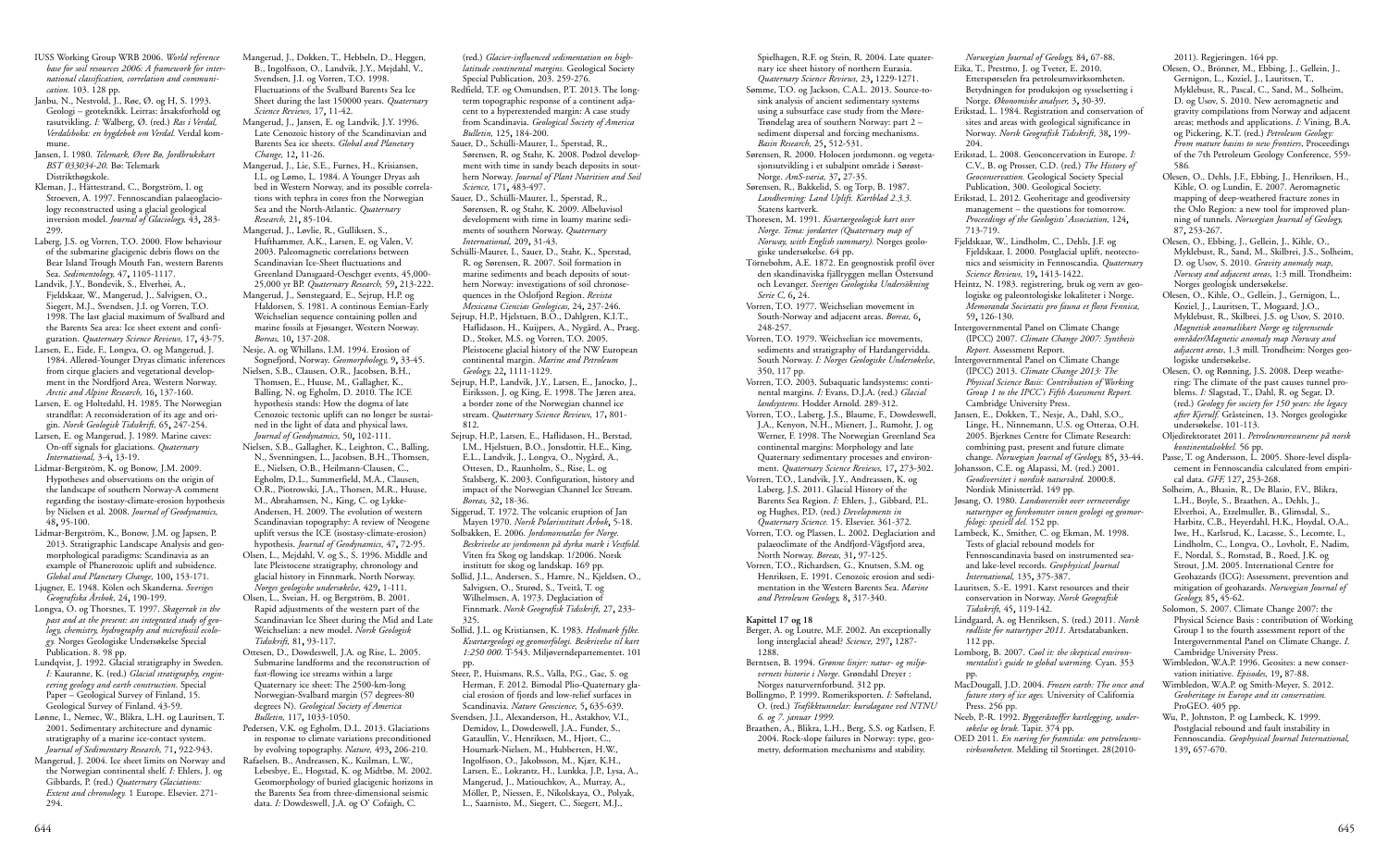Absolutt alder 57 Adriabuktformasjonen 270 Aeromagnetiske målinger 587 Agat (gassfelt) 431 Agatformasjonen 430f, 431 Agnordaler<sup>569</sup> Akershusgraben 300–301, 314, 321f, 322, 324 Akertrinnet 532 Akritarker **125–126**, 130, 132, 140, 143 Albitt 299 Aldersbestemmelse 54–57, 60f, 70, 189, 191, 307, 518, 519 Alkalifeltspat 33, 34f Alkeformasjonen 338, 346f Allerødinterstadialen 499, 532, 539, 544, 553 Alpine landskap 503 Alta 79, 81, 106, 132, 134, 197, 208, 220, 506f, 544, 545, 581f Altaelva 42, 211f Alta-Kvænangsvinduet 81, 201, 207f, 210f Aluminium 32, 34, 93, 100, 168, 190, 227, 322, 592 Alunskifer 50, 138f, 163f, 164f, 165–167, 168, 178–179, 222, 311, 584f, 585 Amagermetoden 587 Amerasiske basseng 443–445 Amfibier 161, 249, 309, 326, 336f, 337, 339f, 356, 362 Amfibol 32, 33, 64, 40, 41, 110, 185, 198 Amfibolitt 50 Ammonitter 336f, 337, 362, 379, 394, 395f, 405, 406, 412, 413, 417, 419, 428, 461 Amundsenbassenget 457, 482 Amundsenformasjonen 366f, 367, 371f Andesitt 34 Andrewformasjonen 467, 468f Andøya 16, 364, 378, 379, 396, 399, 431, 528f, 542–543, 544, 567, 574 Andøyraset 574 Anortositt 34, 107–109 Antiklinal 37 Apatitt 34, 140 Aragonitt 152 Arkeikum 65, 66, 68, 72f, 73–74, 86f Asator (vulkan) 488 Asenøya 251

Asker 55f, 167f, 169f, 170, 173f, 222, 307f, 309, 310, 312, 317 Askergruppa 307f, 308–309, 310, 314, 319 Aspelintoppformasjonen 461f, 484, 485f Astenosfære 25f, 26, 29f, 602 Asteroider 52f, 145, 177, 418, 444, 585 Astrofylitt 297 Atlanterhavet 362, 425, 442, 450–459, 466, 472, 578, 604–607 Atløy 194, 196, 241f, 246f Atna 138, 142, 538 Atomfjellkomplekset 83 Augvaldsgrabenen 410 Aurdaldupleksen 203–204, 224 Austvågøy 89 Avsetning 44–48 Balderfeltet 403, 466f, 467–468, 469, 470 Balderformasjonen 467, 469 Balsfjord 212, 214, 570 Balsfjordgruppen 207f, 213–214 Baltika 122f, 124–147, 152–153, 165–176, 184–232, 266–267 Balto-skandiske grunnfjell 196, 239 Bamble 96, 98, 103 Bandaksgruppen 67, 98–99 103, 104f Barentshavet 272, 276, 278, 285, 350–357, 380–383, 411, 416–417, 442–443, 478–479 Barentshavet, isavsmelting 545 Barentshavgruppen 207f Barentshavplaten 456 Barents-Karaisdekket 500 Basalt 34, 298, 311–314 Basilikaformasjonen 483 Basiske bergarter 32 Batolitter **293**, 299 Battfjellformasjonen **484** Beerenberg 459, 471, 607f Beiarndekket 218 Beitstadfjorden Belemnitter 362, 394, 405, 407, 413, 417, 419, 428 Bentonitt **169**, 175, 314 Bergart 31–34 Bergen-Jotunstammen 225 Bergensbuene 199, 205, **225–226** Bergertrinnet 532

Bergsdalsdekket 195, 204, 239 Besseggen 39f Biddjovagge 81 Biddjovagge gruber **57**, 59 Big Bang 65 Bigganjargatillitten **128**, 617 Bilaterale dyr 69 Billefjordforkastningssonen 257–258, 260, 272f, 274–276, 278, 282, 351f Billefjordgruppen 230f, 270, 272f, 276f Bindalsbatolitten 193–194 Biostratigrafi **57** Bioturbasjon **407**, 414, 421 Biriformasjonen 136f, 138f, 139–140, 144, 145, 147 Birikalken 139 Biskopåsformasjonen 136f, 138f, 140f, 142f Biskopåskonglomeratet 140 Bjarmelandsgruppen 280, 417f, 418 Bjerkreim-Sokndalintrusjonen 108 Bjørlykke, K.O. 137, 195 Bjørnevannsgruppen 74, 78f Bjørnevatn 74–75, 78, 81 Bjørnøya 171, 266, 270–271, 273, 276, 278–283, 284–285, 351–354, 356, 436, 456 Bjørnøybassenget 266, 350, 417f, 443, 442, 478 Bjørnøyrenna 509, 527, 545 Bjørnøyrenne-raset 574 Bjørnøyvifta 510–512 Black smoker 490f, 491 Blefjell 102, 103 Blekkspruter 156f, 157f, 159, 160, 172f, 176f, 268, 337, 350, 356, 362, 394, 421, 428, 461 Blodøksformasjonen 432 Blokkhav 396, 463, 506, 528 Blomsterplanter 395, 428, 451, 461, 514 Bly 34, 142–143, 219, 299, 592 Blyglans 142, 299 Blytt,  $A$  551 Blærerotformasjonen 272 Blaafarveværket 98 Blåmannen 85f, 87 Blåmannsdekket 226 Bondhusbreen 568 Borealhavet 284, 333, 335, 336, 348, 350–357, 375, 427

### Stikkordregister KRISTIN RANGNES

I dette registeret er det lagt stor vekt på stedsnavn i Norge, samt strukturelementer og formasjonsnavn fra utaskjærsgeologien. Det har ikke vært hensiktsmessig å referere til alle steder der ulike geologiske prosesser eller bergarter er nevnt i bokens tekst. I stedet er sider der ord defineres og/eller beskrives spesielt inngående skrevet med uthevet skrift. En f ved siden av tallet viser til sider der ord og begreper er brukt på illustrasjoner, det kan være på bilde, i tabell eller i figur.

Bossekoptillitten 132 Botnbre 494–495f, 505, 539f Botneheiformasjonen 350f, 352–353, 355f, 357f Brachiopoder 149–150f, 152, 154, 158f, 160, 169, 170, 172f, 174, 177f, 191, 194, 196, 268, 279, 283f, 284, 337, 362, 428 Braksøyformasjonen 173f, 176 Brandbukampen 323f, 324 Bravaisbergformasjonen 338f, 350f, 352f, 354 Bregner 268f, 326, 337, 362, 363, 395 Breivegruppen 102 Breksje **35**, 49, 81, 103, 115, 139, 145, 177, 248f, 323–324, 407f Bremanger 195–196 Brenslafjellet 23f Brentdeltaet 363f, 364f, 366–371, 373, 406–406 Brentgruppen 369–371, 392f, 409f Brentskardhauglaget 384 Briksdalsbreen 568 Broomformasjonen 366f, 369 Brudd 35 Bruddsone 455–456 Brumunddal 301, 315f, 316, 317f, 318, 329, 520 Brumundsandsteinen 318318–319, 329 Brunjord 565 Brunlanesbasaltene 311–312 Brurestakken 196, 241f Bryggeformasjonen 473, 475 Bryozoer 159, 170, 268, 279, 250f, 281f, 282, 284, 286f, 428, 461 Brøgger, W.C. 58, 146, 163, 178, 194, 195, 293, **295**, 297, 303, 310, 316f, 323f, 613 Brørupinterstadial 520, 521–522 Brøttumformasjonen 136f, 138, 139, 140f, 144 Buch, L. von 124, 293 Bugøyfjorden 75 Bunn-kritt-flaten 371f, 392, **393**, 406f, 410f Buntsandstein 341 Buntslamstein 341 Burgess-skiferen 155, 156 Bygdin 137, 224 Bygdinkonglomeratet 224 Bærum 174, 176, 299, 302, 307, 317, 323 Bærumskalderaen 322–323 Bøllinginterstadialen 499 Bømlo 106, 185f, 190, 197, 223f, 249 Børgefjell 90 Børgefjellviduet 201, 210f, 215 Båndete jernformasjoner 76, 78, 89 Bårdsholmen 116 C-14 datering 302, 518, 523 Cappelenitt 297 Čaravarriformasjonen 81 Carolinefjellformasjonen 445 Charnockitt 116, 225 Coesitt 95, **199**, 238, 239 Conodonter 156, 157, 160 Cookformasjonen 366f, 367, 371 Cyanobakterier 69, 76, 78, 81, 126, 127, 144 Cystoideer 159, 170 Dacitt 67, 195, 298f Dagbergarter 31 Dahll, T. 58, 78, 80, 124 Daler 505, 559 Dalsfjorddekket 110, 194, 196f Dansk-norske basseng, Det 327–329 De Geerdalformasjonen 347, 351f, 354f, 357 Dekke 37 Devonbasseng 246–254 Diabas 34 Diamant 145, 146, 199, 238, 418 Diamikton **509** Digermulgruppen 206 Digermulhalvøya 124f, 130, 132, 171 Dinosaurer 53, 286, 335, 337, 344, 345, 362–363, 367f, 395, 421, 428, 444, 445, 446, 461 Dioritt 33, 34, 76, 86, 193, 265 Dividalsgruppen 130, 132, 206, 211f Dolomitt 49, 81, 82f, 125, 126, 127, 129f, 130, 132, 136, 152, 171, 212, 213, 216, 218, 274,275f, 276f, 278, 279, 280, 281, 282, 351, 469, 519, 434f Drammensgranitten 106, 293, 307, 324, 584 Draugenfeltet 403, 413 Draupneformasjonen 346, 366f, 399, 402f, 408, 409f, 410, 472 Drivhuseffekten 24, 460 594, 596 Drivhusgasser 31, 48, 61, 287, 594–598, 604 Dryas **499**, 529, 530–545, 548–549f, 555, 557, 558f Dypbergarter 31, 33, 104–108 Dypforvitring **485–487** Dyphavet **486–493** Dyphavsgrøft 26, 27f, 30, 195, 476 Dødisgrop 44, 536f, 537f Ebbadalsformasjonen 274, 275f, 276f Edgeøya 171, 332–333f, 352, 356f, 445, 556f Ediacara 67f, 68, 69, 123, 125f, 126, 132, **130**, 132, 135, 138f, 140 Edvard Griegfunnet 410 Eem 499, 514–517, 521f, 522f, 525 Egersundbassenget 305f, 366f, 399f, 406 Egersundfeltet se: Rogaland anortosittprovins Egersund-Ogna-anortositten 107f Eggakanten 502, 510–514, 529 Ekeritt 298f, 307, 324 Eklogitt 50–51, 95, 97, 103, 189, 192f, 196, **199**, 208, 214, 215, 216, 223f, 225, 227, 232, 233, 239, 242 Ekofisk 401f, 403, 425, 431f, **434–435**, 462f, 466, 469, 470 Eksfoliasjonsflate **217** Eksplosjonsbreksje 324 Ekstensjon **34**, 77f, 201, 202, 205, 226, 227, 238–245 Eldste bergarter 66f, 71, 73–74 Eldste liv 69, 140 Elster 499 Endemorene 16f, 499, 509, 527, 529, 531, 537f, 541, 545, 555, 569 Engerdalgruppen 136 Engerdalsbassenget 136–137, 139 Epidot 50, 116, 185, 245, 257 Erosjon 16, 23, **42–45** Ersfjorden 85f, 86f, 87 Ersfjordgranitten 87 Eruptive bergarter 31, 34 Escholt, M.P. 15 Esker 44, 536f, 537f Esmark, H.M.T. 297 Esmark, J. **133**, 137, 529 Estuar 22f, 46–47f, 309, **375**, 382, 384 Etiveformasjonen 366f, 368, 369–370, 371f Eudialyt 297 Eudidymitt 297

Eukaryoter 69 Eurasiabassenget 442 Evaporitter 48, 49, 268–269, 274–276, **277**, 278, 280, 285, 308, 327, 330, 405 Falkeformasjonen 279 Fanainterstadialen 520–521 Farsundbassenget 399f, 427 Fauskedekket 216, 217, 218 Fauskemarmoren 197, **216**, 218 Feiring 96, 299 Feltspat 32, 34 Femunden 136, 224, 301, 533 Fennoskandiske hav 152–153 Fennoskandiske skjold **68–71**, 73, 75, 77f, 84, 85 90, 92–96, 98, 103, 110, 112, 116, 117, 118, 123, 151, 165, 304, 309, 470 Fensfeltet **146**, 147 Fensfjorden 249, 253 Festningssandsteinen 445, 446 Finnemarkgranitten 307, 324 Finnmark 38, 42, 69, 71, 72–82, 123, 124–133, 134–135, 147, 166, 171, 201, 206–211, 245, 380, 505, 544–545, 547–549, 554, 599, 601, 602 Finnmark, isavsmeltning 544–545 Finnmarksplattformen 272, 280, 285 Finnmarksvidda 42, 72–82, 206–207, 272, 505, 506, 516, 544, 602f Firkantformasjonen 482–483 Fisk 157, 161, 249, 260, 309, 310f, 336f, 337, 356, 394, 406, 553 Fiskepadder 249 Fiskeøgler 336f, 337, 350, 356, **379**, **423**, 430 Fjellkjeder 37 Fjordanekomplekset 112 Fjorder 35, 396, 465, 473, 502, 504, **505** Fjøsanger 514–516, 520 Flatflekk 411f, 438f, **439**, 477 Flatraket 116 Flesområdet 472 Flodbølger 15, 23, 30, 53, 418, 439, 570, 572, 573, 574–575, 580–585 Flom 23, 30, 44, 538, 551, 575 Flomavsetninger 125, 126f, 140, 251, 252, 259f, 260, 270–271, 276, 308, 312, 314, 318318–319, 326, 342–344, 369f, 370, 373, 376, 380484 Flora 267, 337, 362–363, 427–428, 446, 461, 551, 553, 604 Flusspat 298 Flygesand 343 Flygeøgler 337, 363f, 422–423f, 428 Flågranitten 104 Foldebelte 27f, 122f Folding, Oslofeltet 178–179, 222 Foldingsgrøft 243 Folgefonna 568 Forkastning 35, 36f Folldal 229 Forlandsbasseng 45, 481 Formasjon **57** Fornybare ressurser 589 Fortiesformasjonen 467 Forvitring 40–41, 586 Fosen 248, 250 Fosfat 49, 140, 152, 351–354, 381, 384 Fotosyntese 69, 76, 78, 160, 279 Fraksjonert krystallisasjon 32, 97, 108, 322, 323f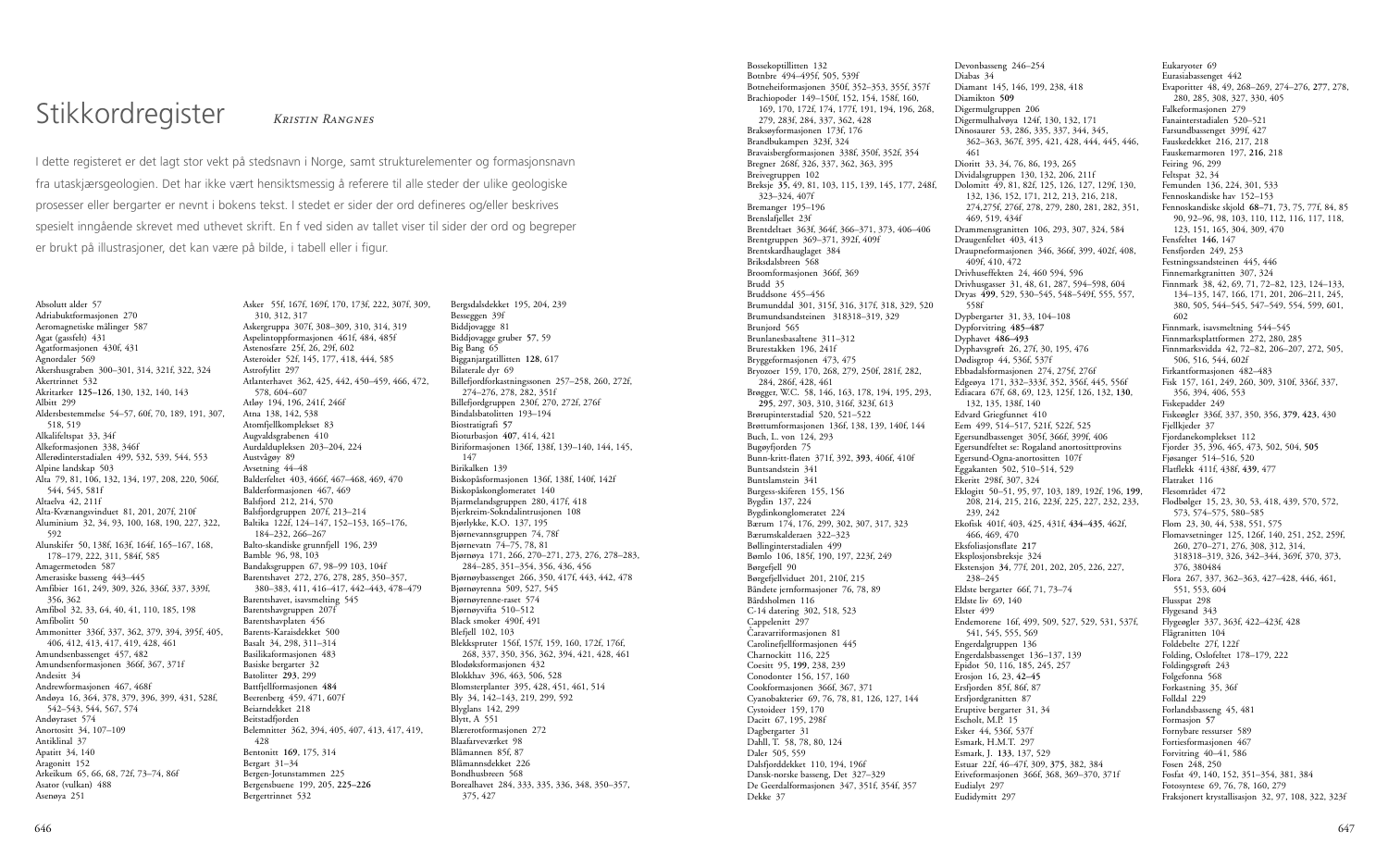Hypersten 73, 90, 110 Høgtuva 90, 215 Hørbyebreformasjonen 269f, 271, 272f, 275f Høybakkskjærsonen 242f, 244 Høytrykksmineraler 118, 199, 238, **239**, 241 Hårteigen 42f, 110, 223, 599f Håsteinsbassenget 246f, 248f, 249, 250–251, 253–254 Iapetushavet 29, 147, 150, 153, 169–170, 176, **184–227**, 250, 335 ICE-hypotsen 562–564 Iddefjordsgranitten 104, 105, 106, 107, 584f Ignimbritt 94f, 190, **206**, 318318, 322f, 323 Ikke-fornybare ressurser 588–589 Ileformasjonen 372f, 373f, 375 Ilmenitt 100, 108, 109, 116, 546f, 592 Imsdalen 142 Indre geologiske prosesser 24–39 Industrimineraler 88, 219, 546, 588, 592 Inkonformitet **293** Insekter 267, 326, 347, 451, 461 Interstadialer **499**, 503, 520–525, 532, 539 Intrusivbergart **31** Intrusjon **31** Intrusjonsbreksje 115 Iridium 53 Isbjørnformasjonen 279, 285f Isbreer 497, 504, **507**, 566–569 Isbreer, massetransport 44 Islandsryggen 455 Isobaser **557** Isostasi 37, 390, 484–485, 502, 515–516, 525, 539, 554, 557, 602 Isostatisk anomali, kart 626 Israndstrinn 531 Isskillet 505, 527 Isstrømmer 527, 530 Istider 68, 77f, 123 124–132, 142, 147, 160, 280, 311, 326, 494–545 Jan Mayen 26, 454, 459, 488f, 585, 604 Jan Mayenbruddsonen 438–439, **458**, 488f Jarfjordgneisen 73, 75 Jaspis 78, **188**, 196 Jeløya 298f, 310, 311, 312, 313f, 314, 316, 317, 318318, 319, 323 Jergulgneisen 74, 78 Jern 28, 32, 33, 34, 49, 51, 53, 65, 76, 78, 85, 87, 146, 186, 187f, 188, 257, 299, 453f, 590, 592 Jernmalm 51, 66f, 74–75, 78, 81, 98, 146, 218, 219–220, 590 Jessheimtrinnet 532 Johansenformasjonen 366f, 367 Johan Castberg **411** Johan Sverdrupfunnet **410** Jomfruland **617** Jord 41, 516, 565 Jordsmonn **565** Jordbanen **597** Jordmagnetisme **28** Jordskjelv 25, 27f, 30–31, 35, 580, 583, 601 Jordskjelv, kart 629 Jordskorpa 24–31 Jordvarme 24, 399, 601 Jorsalfareformasjonen 432, 439 Jostedalsbreen 17f, 116, 117f, 528, 566, 568, 569, 617 Jostedalskomplekset 112

Jotundekket 14f, **110**, 111f, 113f, 137, 201, 203f, 204, 205, 223f, 224–225, 239 Jotunfeltet 466f, 468 Jotunheimen 10–11f, 30, 34f, 38, 39f, 58, 110–111, 224, 239, 243, 397 462, 464, 502f, 503, 522, 529 Jotunitt 107–108, 110 Jura 228 Jutulhogget **538**, 617 Jæren 107, 520, 526, 529, 541 Jåstadformasjonen 102 Kaiformasjonen 476 Kalakdekkekomplekset 124f, 134–135, 201, 207–208, 209, 212 Kaldbasisbre 516 Kaldera **323f** Kaledonidene 178–179, 182–255, 562–564 Kaledonske skyvedekker 198–205 Kalhovd 98f, 103 Kalkalger 48, 152, 159, 160, 170, 279, 318318 Kalksilikatbergarter 75, 112, 191, 194 Kalkspat 41, 48, 50, 51, 152, 216, 218, 294, 299 Kalkstein 48 Kalving 527, 530, 535f, 537f, 542, 545 Kambrosilur 150–179 Kaolinitt 41, 377, 396 Kapp Dunerformasjonen 279, 280 Kapp Hannaformasjonen 279 Kapp Kåreformasjonen 279 Kapp Starostinformasjonen 282f, 284, 285f Kappebergart 50, 470 Karasjok 72f, 80 Karasjokgrønnsteinsbeltet 72, 77, 79 Karbon-14–år **518** Karbonater 592 Karbonatitt 135, **146**, 147, 209 Karbondioksid 24, 31, 40, 48, 65, 76, 147, 287, 298, 362, 394, 453f, 519, 596–598 Karbonskogene 326, 327f, 267–268 Karmøy 185, 191–194, 516 Karst 170, 309, 519 Kataklasitt 35 Katapleiitt 297 Kautokeino 72f, 81 Kautokeinogrønnsteinsbeltet 72, 74, 79, 81 Keilhau, M.B. 14f, **58**, 124, 128, 137, 195, 226, 249, 279, 283 Kerogen **50**, 400 Keupersalt 341 Kildebergart **50**, 114, 352, 398–400, 439–441 Kirkenes 544 Kiselstein 185 Kismalm se sulfidmalm Kiær, J. 162, 164, **169**, 249 Kjemosyntese 493 Kjenndalsbreen 568 Kjeragbolten 620 Kjernen 24–25 Kjerulf, T. **58**, 137, 164, 178, 195, 226, 293, 379, 529 Klappmyssformasjonen 338f, 350 Kleberstein 50, 106, 197, 546f Klima 594–599, 601 Klima, menneskers påvirkning 596–599 Klimaendringer 40, 60, 123, 126–129, 232, 266, 274–276, 327, 336, 359, 444, 498–501, 568, 580, 594–599, 607 Klimasykler 498, 597

Klinoform **484** Kloritt 50, 106, 185, 257, 377 Klubbenformasjonen 134 Knipovichryggen 449f, 455f, 456, 479f, 486 Knollekalk **159**, 167, 174, 175 Knorringfjellformasjonen 338f, 351, 356, 364f Knurrformasjonen 442 Knusningsbreksje 300f Kobbeformasjonen 347, 350f Kokkolitter 48, 425, 428, **432**, 433f, 434 Kolbeinseyryggen 452, 488 604, 605f Kolderup, C.F. 107, 225, 248f, 249 Koljeformasjonen 442 Kollisjonsgrense 27, 30 Kollstraumskjærsonen 242f, 244 Kolmuleformasjonen 442 Kolsås 298f, 310, 311, 312, 314, 316, 611f, 617 Kolsåsformasjonen 308, 309f Komagfjordvinduet 81, 207f Komatiitt 67, 79 Kompresjon 34 Kong Karls land 364, 383–384, 396f, 419, 443,445,485, 522f, 556 Konglomerat 48, 49 Kongsberg 96, 98, 103, 294 Kongsberg Sølvverk 98, 294, 590 Kongsfjord 6f, 259, 517 Kongsfjordformasjonen 125f, 129f, 138 Kongsvinger 94, 538 Kongsvingergruppen 93 Kongsøyformasjonen 383f, 384 Konnerud 299 Kontaktmetamorfose 51, 100, 293, 298, **299** Kontinentalsokkel 508–512 Kontinentalsokkel, strukturer 624 Kontinentskorpe 27 Kopper 34, 81, 188, 217–219, 312, 453f, 590, 592 Koraller 48, 148–149f, 156f, 158f, 161f, 170, 172f, 173f, 175, 177f, 194, 212, 229, 268, 269f, 279, 280f, 281f 284, 337, 461, 552, 566 Korallrev 49 159–160, 170, 173f, 174f, 176, 552f Kostermorenen 531 Krittbergarter 431, 431–433 Krokkleiva-Kjaglidalen-forkastningssone 300, 301f Krokodiller 337 Krokskogen lavaplatå 311, 312, 314–319, 322f, 323 Kromittmineraler 186, 196 Kronostratigrafi **57** Kryogen 123, 125f, 126, 135, 138f, 140 Krypdyr se reptiler Kråkefotplanter 248, 268f, 271f, 310f, 326, 327f, 337, 362, 363, 395 Kull 44,49, 69, 267f, 268, **270–273**, 275f, 304, 326, 330, 355–357, 362, 364, 370, 373–376 378, 380, 445, 480f, 482f, 483, 484, 546f, 569, 588, 591, 592 Kulm 270 Kupferschiefer 329 Kvabb 538 Kvale, A. 195, 204, 239, 240 Kvaløya 87, 135f Kvamshesten 249, **250**, 251 Kvarts 31–32, 33, 34, 40, 48, 48 Kvartsdioritt 33, 34 Kvartsitt 50 Kvartær 498–499

Freya (vulkan) 488 Friarfjordskiferen 132 Friggfeltet 403, 468 Friggformasjonen 467–468 Froanbassenget 348, 374f Frysjaoddformasjonen 484 Fræna 41f Fugler 363, 428, 451, 446, 461, 523, 524, 601 Fugløybanken 509, 526, 574f Fusulinider 268, 280f, 283f Fyllitt 44, 50, 83, 166, 185, 190f, 195, 198, 203f, 204, 210f, 213, 223f, 225, 227, 238, 391f, 527f Fylonitt 94 Færøyryggen 455 Føyn, S 124, 128 Fåbergstølbreen 568 Fåvang 138, 140, 522 Gabbro 34 Gabbroplugger 323–324 Gaissadekkekomplekset 124f, 132, 200, 204, 206, 207f Gakkelryggen 456–457, 486 Gamasfjellsandsteinen 125 Gangbergarter 31 Gardnos 53, 123f, **145**, 147 Garnformasjonen 372f, 374, 375f, 376, 377f, 378, 412 Garsjøkomplekset 75 Gasakdekket 217–218 Gass, se også Olje og gass, Metan, Drivhusgasser **50** Gassfelt 272–273, 291, 318318–319, 330, 383, 403, 439, 477, 479 Gasskrater 459f Gausdal 140, 220f Gaustatoppen 101f, 102, 397, 464 Geachoaivigranitten 75 Gea Norvegica geopark 618–619 Geirangerfjorden 617 Geitfjellgranitten 113 Geitung-vulkanitten 190 Geofarer 580–585 Geofunn 620–621 Geologisk kartlegging 54 Geologisk overvåkning 593 Geologiske kart 37f, 54–58, 593 Geoparker **618–619** Gibsitt 396 Gips 49, 130, 166, 277, 280, 282f, 308, 327, 330, 341, 349, 589 Gipsdsalsgruppen 230f, 274, 276f Gjallarryggen 31837f, 438f, 439, 440 Gjellebekk 299 Glidegrense **30** Glimmerskifer 50 Glitrevannskalderaen 322–323 Glomfjord 215 Glåmsjø 533, 536f, 538 Gneis 50 Gol 102 Goldschmidt, V.M. **100**, 194, 225, 243, 293, 299 Golfstrømmen **500**, 514, 520, 524, 527, 539, 544, 552–553 Goliat 382, 399 Gondwana 150, 169, 174, 176f, 264, 267, 280, 284, 290, 304, 326 Gossehøgda 472f, 473

Gotiske fjellkjede, Den 71, 92, 93, 96, 97f, 98, 103, 110 Graben **35**, 45, 292f Grafitt **88**, 546f Granat 50, 95, 112, 118, 135, 135, 198, 199, 212, 215, 299f Granefeltet 466f, 467f, 468, 470, 471 Granitt 34 Granodioritt 34 Granulitt **95** Graptolitter 156–160, 169, 170, 171, 172f, 175–176, 194, 196 Grasdalformasjonen 125, 127 Gravespor 142, 143f, 160f, 163f, 344, 347, 349f, 373f, 375f, 381f Grefsensyenitt 106, 294, 325 Grenvillefjellkjeden 83, 103 Grimsmoen 623f Grimstadgranitten 34f, 104 Griphøgda 472, 476 Grong-Olden-kulminasjonen 112, 201, 210, 222, 226, 228 Grotter 40, 519, 617 Grovfjorden 570, 571f Grumantbyformasjonen 483 Grunnfjellsvindu **210** Grunnvann 44, 48, 166, 303, 318318f, 347, 519, 546, 585 Gruppe **57** Gruver 34, 71, 76, 78, 80, 81, 85, 87, 88, 93, 98, 104, 109, 133, 135, 143, 146, 209, 218–219, 227, 273, 277, 229, 294, 299, 482f, 483, 588, 588 Grytehull se dødisgroper Grøndalsynklinalen 254 Grønlandshavet 426, 456, 459, 466, 479f, 484, 500, 502 Grønnligrotta 517 Grønnskifer 50, 106f, 194, 196 Grønnstein 50, 74, 93, 106, 185–187, 194, 195, 196, 197, 202, 213, 219, 226–227, 254, 397 Grønnsteinsbelter **67**, 71, 72, 74–82, 84–85, 89, 188 Gudbrandsdalen 110, 137, 138, 139, 140, 243, 522–523, 524, 527, 528 Gudbrandsdalinterstadialen 522–523 Guladekket Gull 34, 80, 81, 85, 93,188, 189f, 294, 592 Gullfaksfeltet **371**, 377, 390f, 401, 403 Gæa Norvegica 58 Hadean 65 Hallingdal 53, 98, 104, 116, 145 Hallingskarvet 110, 464 Haltenterrassen 373f, 374f, 375f, 377f, 378f, 390– 392, 399f, 401, 412–414, 416, 431f, 436–439 Halvgraben **299**, 340, 343f Hambergfjellformasjonen **282** Hammerfestbassenget 350, 364f, 379f, 380–385, 390–392, 396f, 401, 416–417, 442–443, 478–479 Hanglecearrosandsteinen 125 Haram 113 Hardangerfjorden 243, 539, 555, 601 Hardangerfjordskjærsonen 243–244 Hardangerjøkulen 569 Hardangervidda 32f, 42f, 98, 99, 102, 104, 110, 137, 166, 194, 195, 223f 225, 226f, 239–243, 422–423f, 502, 506f, 516, 539, 540f, 562–564

Harland, W.B. 231, 232f, 233 Harstadbassenget 426, 431f, 436, 441, 442 Hauersetertrinnet 532 Havbunnskorpe 27 Havbunnsspredning 26, 452–457, 486–490 Havertformasjonen 338f, 350 Havisfunnet 411 Havnivåendring 376, 443, 463 Heatherformasjonen 364f, 366f, 368f, 396f, 400f, 403, 406f Hecla Hoek 83, 147, 230, 232, 279f Hecla Hoekgruppen 147, 230, 232, 258, 279f Heddalsgruppen 67f, 98f, 99, 103 Hedmark 93–96, 136–142 Hedmarksbassenget 137–144 Hedmarksgruppen 137–143 Heggelikalderaen 322, 323 Heggmofjell 215 Heimdalformasjonen 467, 468f, 470 Helgeland 190, 193, 194, 504, 567 Helgelandsbassenget 285, 348–349, 412, 427, 436, 442 Helgelandsdekkekomplekset 203, 215f, 217, 218, 227, 244 Helland-Hansenhvelvet 31837f, 472 Hellefjordformasjonen 135 Helvetesflyformasjonen 83 Helvetiafjellformasjonen 445 Hematitt 74, 78, 146, 188, 219-220, 257, 299, 308f, 347 Hercynske fjellkjede, se Variskiske Herdlamorenen 539 Hermodformasjonen 467 Herninginterstadial 520–521 Hesjåbutindgabbroen 103 Hinnøya 89, 379 Hiortdahlitt 297 Hisarøya 116 Hitra 240, 250 Hitrabassenget 379f Hjelmeland 177 Hjørundfjorden 116 Hodformasjonen 432 Holmen-Dagalibreksjen 324 Holmestrand-Jeløya 311, 312 Holtedahl, O. 124, 128, 283, 310 Hominidene 462 Hopen (Svalbard) 357 Hordaland 225–226, 249–254 Hordaland, isavsmelting 539–541 Hordalandgruppen 467 Hordaplattformen 392f, 405f, 442 Hornelsbassenget 249–254 Hornfels 51 Hornsundforkastningen 266, 270, 278, 456, 458 Hornsundnesformasjonen 270 Hornsund-Sørkapp 232, 266f, 284 Horst **35**, 292f Hotspot se varmeflekk og manteldiapir Huginformasjonen 366f, 405, 406f Hukformasjonen 167 Hummelfjell 136 Hurdal 299, 317, 321–323, 324, 325, 538 Huronistiden 68, 77f Hustad 114, 115 Hydrokarboner se Olje og gass Hydrotermale forekomster **34**, 188, 294, 298–299 Hydrotermal sirkulasjon **492**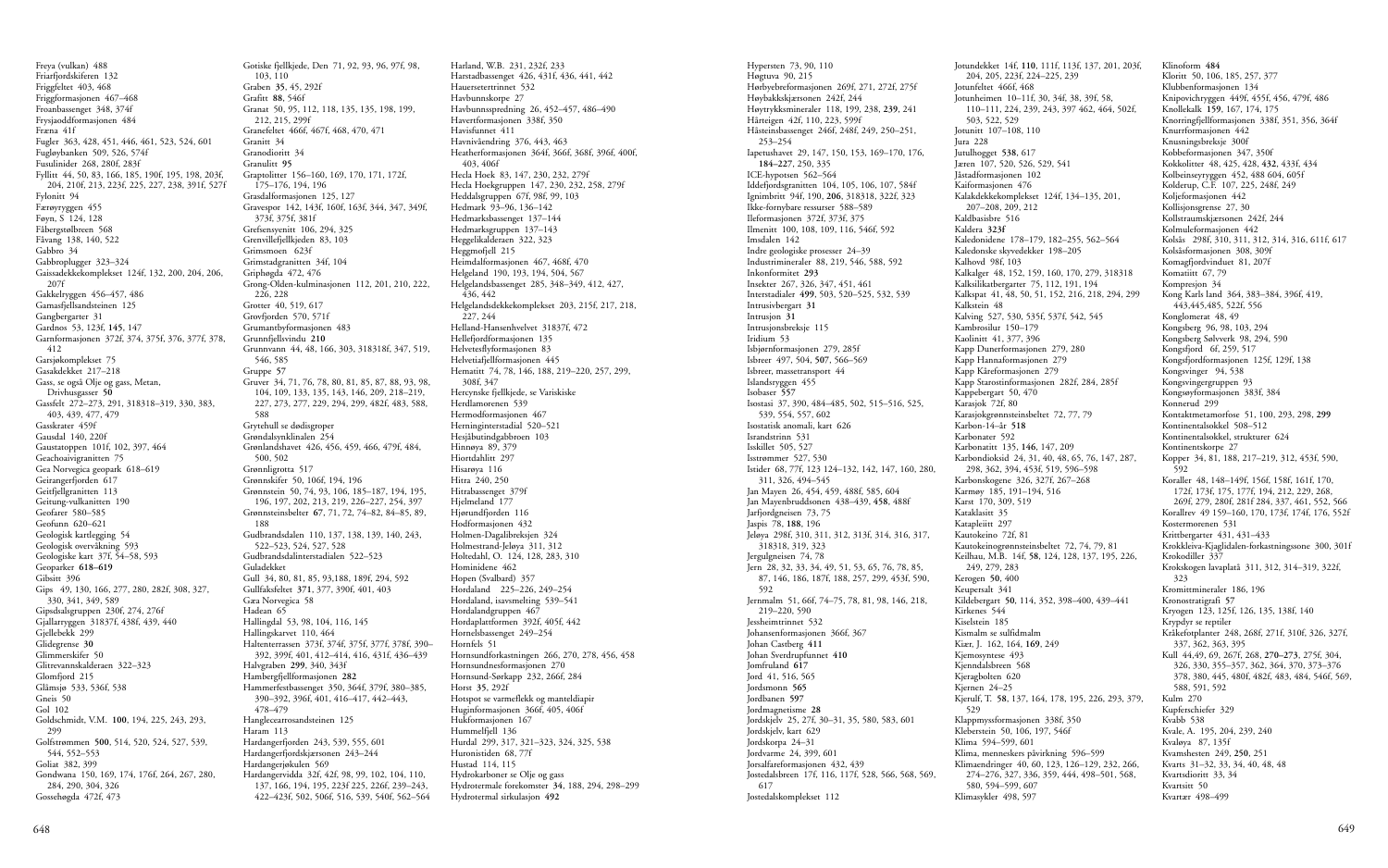Kvenvikgrønnsteinen 81, 82f Kvikkleire 559–561 Kvikne kobberverk 229 Kvitingformasjonen 442 Kvitnosformasjonen 439 Kvitskriuprestin 622f Kvitvoladekkekompleks 136–137, 224 Kvænangen 79, 81, 132 Kyrreformasjonen 432 Köli 216, 217–218, 226–227 Kåfjord 545, 570, 572, 581f Kåfjord Kobberverk 81 Kåfjorddekket 207f, 212 Laksefjorddekket 124f, 132, 134, 207f Landhevning 462–464, 484, 502, 539, 554–557, 600–603 Landnørdingsvikformasjonen 276 Landplanter 160, 395, 471, 514–515 Langeformasjonen 439 Lange-sandene 439 Langesundsfjorden 295, **297** Langodden 142, 143f Langsundet 84 Langøya (Holmestrand) 148–149f, 158f, 173f, 589 Langøya (Sortland) 89, 379 Langøyeneformasjonen 178 Larvikitt 106, 197, 294, 295, **296**, 297, 298f, 307, 315f, 321, **610–613** Latitt 34, 35f Laurasia 264, 267, 607 Laurentia 67f, 110, 112, 122, 147, 150, 153f, 169, 171, 176f, 180, 182, 183, 184–185, 189, 191, 192f, 199, 201, 203, 205, 208, 215, 232 Laurussia 234f, **236**, 238, 290, 304 Lava 298, 488f Lazulitt 93 Ledd **57** Ledefossil **156–157**, 159f, 165, 166 Lehman, I. 25 Leire 41 Leirlandskap 559 Leirmineraler 40–41 Leirskifer 48, 50–51 Leirskred/-ras 558–560 Leka 185–187, 194, 608–609, 611, **614–615** Leksdalsvatnet 136 Lenatrauet 486 Letemodell **403** Levajokgranulittene 72f, 73, 76, 79, 81 Lifiell 98f, 103 Lille istid 566–568, 569 Lindåsdekket 110, 194, 225–226 Lineasjon **203** Linnèdalen 568–569 Listaformasjonen 467 Litosfære **25**, **26–27**, 28, 29, 30–31, 37, 602 Litostratigrafi **57** Livets utvikling 69, 76, 126f, 127, 130, 140, 151–165, 249, 259, 267–268, 279–281, 310, 336–339, 345, 356, 362–363, 379, 394–395, 421, 427–428, 460–462, 493, 566 Lodalsbreen **568** Loenskredet 570 Lofoten 71, 84, 89–90, 199, 210, 215, 379, 456, 473, 494–495f, 503, 441, 601 Lofoten-Tysfjordkulminasjonen 210, 215 Lofotveggen 84, 89, 473

Lokeslottet hydrotermalfelt 489f, 490f, 491 Lomonosovryggen 456–457 Lomviformasjonen 343 Lopphøgda 266, 276f, 278, 280, 282f, 380, 399f, 416, 417, 442, 479f Lundeformasjonen 341f, 344, 346346, 347, 371 Lyngen 194, 397, 543f, 570, 572 Lyngsalpene 185, 464, 503 Lyngsfjelldekket 207f, 212 Lyngsgabbroen 213–214 Lyrformasjonen 439 Lysefjorden 517 Lysingformasjonen 438f, 439 Lødinggranitten 89 Løkken 229 Løkvikfjellgruppen 125f, 129–130, 131f, 132 Løss 44 Låvenitt 297 Magerøydekket 135, 134, 207f, **209** Magma 31 Magma geopark 619 Magmatiske bergarter 31 Magnetisk anomali 26f, 454, 627f Magnetisk anomali, kart 627 Magnetitt 74–75, **78**, 98, 108, 109, 219–220, 296, 299 Malmøya 160, 175 Mammut 497, 522–523 Mandalformasjonen 400f, 406 Mandal-Ustaosetforkastningen 92f, 99 Mangeritt 89f, 90, 107, 108, 110, 116, 215, 225 Manteldiapir/-pute 31, 455 Mantelen<sup>25</sup> Marin grense 504f, 547, 548–549f, 555 Marmor 22f, 35f, 37, 40, 41, 50, 51, 79, 83, 89, 90f, 98, 106, 112, 114, 134, 166, 171, 191, 194, 197, 207, 212, 213, 215, 216, 218, 219–220, 231f, 232f, 299, 519, 552 Masiformasjonen 81 Massetransport 44 Masseutdøing 130, 156, 160, 268, 286, 287, 330, 333, 335, 336, 337, 362, 428, 444, 447 458, 585 Melange 195–196 Melinofan 297 Melkeformasjonen 372f, 374, 376, 378, 412 Melkvollsbreen 568 Mellomistider 514–517 Mennesket 16, 462, 497, 550, 567, 604 Meråker 229 Meråkerdekket 228 Metaller 34, 186, 299, 331, 588, 590, 592 Metamorfe bergarter **50** Metamorfose **50** Metan 31, **50**, 273, 287, 457f, 460, 596 Meteoritter 53 Meteorittnedslag 53, **145**, **177**, 585 Midthavsrygg 452–457 Midtnordsjøhøgda 340–343 Migmatitt 74, 75, 77, 83, 89, **95**, 96, 112, 113, 116, 187, 194, 201f, 216, 232 Migrasjon 399, **401**, 405f, 440 Mikroorganismer 41, 68, 69, 125, 130, 143, 145, 147, 155f, 157, 189, 268, 309, 394f, 406, 425, 428, 461f, 475, 476, 556f Milankovic-sykler 169, **597** Mineraler 31–32 Mineralressurser, kart 628

Minkinfjellformasjonen 277f, 278 Minnesundtrinnet 532 Miseryfjellformasjonen 285 Midtatlantidke rygg 486 Mjølnirkrateret 53 Mjøsa 93, 137, 138, 140, 143f, 164, 167f, 170, 173f, 224, 301, 317, 324, 538 Mjøsa-Magnor-mylonittsone 92f, 94, 96f Mjøsformasjonen 170 Modgunnhvelvet 439f, 472 Modum 302, 317, 323 Moelvtillitten 136f, 138f, 142, 143f, 224 Mohnsryggen 456, 486 604, 605f Moho **25**, 34, 186f, 187 Molde 113, 116, 465, 165, 581f Molladalen 116 Moloformasjonen 476 Molybden 34, 104, 298 Monaryggen 535 Monzonitt 33f, 34, 35f, 74f, 75, 90, 104f, 107, 110, 218, 250, 296, 321 Morene 44 Mortensnesformasjonen 125f, 136 Mosandritt 297 Motalafiellet 233 Mumieformasjonen 269f, 271, 272f Murchinsonfjordovergruppen 73 Muschelkalk 341 Muslinger 48, 154, 160, 260, 309, 310, 314, 337, 341, 355f, 356, 357, 362, 379, 385, 394, 405, 412, 417, 419, 420f, 428 461 Mylonitt **35**, 38f, 77, 94–96, 112, 116, **202**, 203, 205, 208, 212, 214, 232, 239–243 Mænaitt 165f, 310, 311f Mørebassenget 374f, 378f, 390, 399f, 412f, 426, 431, 432, 436, 31837f, 439, 440, 441, 456, 464, 472, 477 Møre-Trøndelagsforkastningskompleks 222, 242, 244, 254, 378, 390f, 465, 474f Målselvdekket 212, 213 Måløy 116 Nansenbassenget 457, 482 Nasafjell 90, 210f, 215 Naturkatastrofer 14, 570, 573, 580, 593 Naturressurser 80, 88, 105, 106, 109, 114, 168, 188, 197, 199, 216, 220, 227, 273, 277, 294, 296, 297, 341, 373, 402, 403, 477, 546, 547, 588–593 Nedre Buerbreen 568 Nedslagsbreksje 145 Nefelin 32, 33, 135, 209, 312 Nefelinsyenitt 135, 197, 209, 297, 546f, 592 Neidengranitten 75 Neogen **452** Nesnaskjæresonen 242, 244 Nesoddforkastningen 300–301, 319f Nessformasjonen 366f, 368, 369–370, 371f Neverskrukkformasjonen 75–76 Newtontoppen 232 Nigardsbreen 17f, 566f, 568, 569 Niitusjohka 80 Nikkel 24, 25, 28, 65, 87, 546f, 592 Niomanche lokii (børstemark) 492 Niseformasjonen 439 Nittedal 308, 311, 312, 314, 317 Nittedalskalderaen 322 Nordaustlandet 83, 147, 230, 232 Nordensiøldin 297

Nordfjord 113, 116, 117, 137, 199f 528, 571 Nordfjord Sognskjærsonen 240f, 241f, **242**, 244,  $245, 246f$ Nordishavet 425, 439, 442, 443, 445 Nordkapp 42 Nordkappbassenget 266, 272, 274, 276, 278, 280–281, 282, 283, 350, **353**, 380, 381, 399f, 416 Nordkappformasjonen 271 Nordland 84, 89-91, 171, 212-221 Nordlandsryggen 285, 349, 412, 439 Nordmannvikdekket 212 Nordmarkitt 294, 295, 298f, 307, 324 Nordmelaformasjonen 380, 381f, 382f Nordre permbasseng, Det 291, 326, 329, 340, 343 Nordsjødomen 364, 366f, 367–371, 405 Nordsjøen 366–371, 406–409, 427, 430–435, 466–471 Nordsjølandet 335, 336–338, **340–345**, 348–351, 407–408 Nordsjøvifta 510, 512 Nordvestlige terreng, Det 231–232 Nordøstlige terreng, Det 231–232 Norefiell 102 Norges geologiske undersøkelse 54, 58, 80, 195, 379, 582, 589, 602 Noritt 107, 109, 133 Norskehavet 372–379, 412–415, 426, 436–441, 452–457, 472–477 Norskerenna 42, 509, 511f, 527, 531 Notformasjonen 372f, 374, 375 Nunataker 89, 232, 528, 540f, 601 Ny Friesland 83, 232, 260 Nykhøgda 31837f, 438f, 439, 472, 476 Nærøyfjorden 39f, 110, 583f Odalsgranitten 93 Odderadeinterstadialen 520, 521 Ofiolitt 185–204, 213–214, 219–220, 226, 227, 228, 246f, 453, 615 Ofoten 214 Ofotskjærsonen 244 Oksygen 76 Oksygenisotoper 499, 501, 519, 543, 544 Olgabassenget 417, 427, 442, 479f Olivin 32, 33, 34, 40, 79, 135, 185, 186, 197, 298, 312, 313f, 322, 323f, 592 Olivinstein 34, 50, 100, 117, 118, 135, 186 Olje og gass 50, 144, 346346, 371, 382, 398–403, 413, 434, 435, 469, 470, 473, 476–477, 625 Olje- og gassfelt, kart 625 Oljefelle 50, 403, 406–405 Ooze 477, **478** Oppdal 106, 136, 197, 220, 227 Oppkuvenkalderaen 322–323 Oppland 136–147, 225 Oppløsningsbreksje 280 Oppstuvningssone 30 Ormen Lange 403, 439, 471, 473, 474f, 475f, 476, 477, 575 Ormen Langedomen 472, 476 Ormtjernkampen nasjonalpark 137 Ornithopoder 446–447 Ortocerer 159, 167, 175 Ortogneis **95** Orustdalformasjonen 270 Orvasstinden 85f Osebergfeltet 367–370, 401, 403, 409 Osebergformasjonen 366f, 367–369 Osen-Røa dekkekompleks 224 Oslofeltet 153–179, 222–223, **290–325** Oslofjordforkastningen 300–301, 311f, 315, **319**, 320f Oslograben **292–301** Osloriften 292, 298–301, 306–325 Osonlaget 76 Ossjøen 142 Osterelvformasjonen 374 Osumilitt 108 Overleiringsprinsippet **57** Paleiske flate 42, 464 Paleogen **452** Paleo-Hornsundforkastningen se Hornsundforkastningen Paleoklima 60 Paleosols 49, 308, **347**, 565 Paleotethys 176f, 291f Pangea 68, 265, 267–268, 290, 327, 333, 334, 335, 336, 348, 350, 360, 367, 388 425, 446, 604, 607 Panserpadder 267, 355, **356** Papillomembrata compta 140, 141f Paragneis **95** Parmia 69 Pasvik 72, 75, 79, 80 Pattedyr 337, 345, 428, 451, 460f, 461, 462, 497 Pegmatitt **34**, 74, 90, 95, 103f, 104, 117f, 295,  $297$ Pelagisk materiale 45 Peneplan **42**, 56f, 225, 257, 396–397, 462 Pentameruskalken **160**, 174, 175 Pentlanditt 87 Peridotitt 25f, 26f, **34**, 117, 118, 135, 186, 187 Permafrost **60–61**, 421, 519, 572 Permeabilitet 48, 377 Persfjord 129f, 130 Pesktindkonglomeratet 74 Petsamosupergruppen 75 Pigghuder 160 Pimpstein **34**, 93, 94f, 298, 322f Plagioklas 32, 33, 34f, 66, 71, 84, 93, 95, 112, 116, 185, 213f, 215, 227 Plantefossiler 244, 249, 251, 270, 310, 314, 337, 344, 363, 461, 514 Plastisk deformasjon 37 Platetektonikk **24–31**, 604–607 Platetektonisk syklus se Wilson syklus Platysolenites antiquissimus 132 Platåbasalt 31, **460** Pliosaurer 395f Plutoner 193, **293** Pløyemerker 509, 511f Pockmarks 403, 509 Podsol 565 Polarrevformasjonen 282 Polhavet 383, 391, 420, 454f, 456–457, 482, 604 Polhavet, is 588–589, 596f, 598 Pollen 337, 344, 363, 461, 512, 513, 514, 519, 520, 543 Pollendiagram 515, 520, 567 Pollfiellet 570 Polmak-Pasvik-Petsjenga-grønnsteinsbeltet 75, 76, 86 Porfyr 34, 293 Porsangen 207f, 544 Porsangerdolomitten 127, 132

Porsangerhalvøyhendelsen 208–209 Porsgrunn-Kristiansand-skjærsonen 103 Porsøsitet 48, 377 Preikestolen 517 Prosauropoder 345, 446–447 Putelava 81, 185, 186, 194–195, 214, 219, 227, 456f, 457, 488 Pyroksen 50 Pålapp 124f, 127f, 132 Radioaktivitet 166, 168, 589 Radiologisk aldersbestemmelse **57**, 189, 191, 307, 518, 519 Radon 34, 166, 584f, 585 Raet 531f, 532, 533f, 536f Raftsundet 90 Raipasgruppen 81, 82f, 127 Raisædnokomplekset 72f, 74 Ramberg, H 239 Ramneskalderaen 321, 322 Ramvikholmen 323f, 324 Rana 218 Rana Gruber 219–220 Randmorene 544–545 Rannochformasjonen 36f, 368, 369–370, 371f Rapakivigranitt **71**, 116 Ras 570–575, 580–582 Rattrayvulkanittene 369 Rav 461 Realgrunnundergruppen 411 Rederstallstadial 520–521 Regolitt **75** Rendalen 144, 538 Rendalsforkastningen 136f, 301 Rendalsgraben 300, 315f Reptiler 326, 267–268, 309, 337, 394, 421, 428, 446, 461 Reservoarbergart 50, 144, 330, 344, 371, 377, 401, 434, 470, 473 Reservoarmodell 401 Ressursforvaltning 588–593 Reusch, H. 124, 128, 184f, 195, 250f, 502, 523, 562 Reykjanesryggen 452, 604, 605f, 607 Rifeikum 123, 125f Riftbasseng 45, 76–77, 82f, 129, 137–138, 306–325, 390–392, 442 Riftdal 29 Rifting 29, 304–325, 390–392, 397, 442–443, 452–457 Ringerikssandsteinen 161, 173f, 174, 175f, 176, 178, 192f, 205, 248 Ringhornedomen 472 Ringsakerkvartsitten 138f, 142–143, 224 Ringvassøya 84–85, 86f, 90f Ritlandkrateret **177** Rjukangruppen 67f, 94f, 98f, 99, 102–103 Rjukanvulkanittene 102 Rodinia 67f, **68**, 118, 121, 122–123, 124, 128, 143, 147 Rogaland anortosittprovins 107–108 Rombakvinduet 90, 201, 210, 217f, 244 Rombeporfyr 293, 298, 314–318318 Rombeporfyrkonglomerat 319, 320f Romerike 96, 531, 614, 547f, 560 Romeriksmjelen 538 Romsdalsfjorden 464, 473, 581 Rondane 123, 136, 137, 223f, 224, 399, 503, 533 Rorformasjonen 372f, 374, 375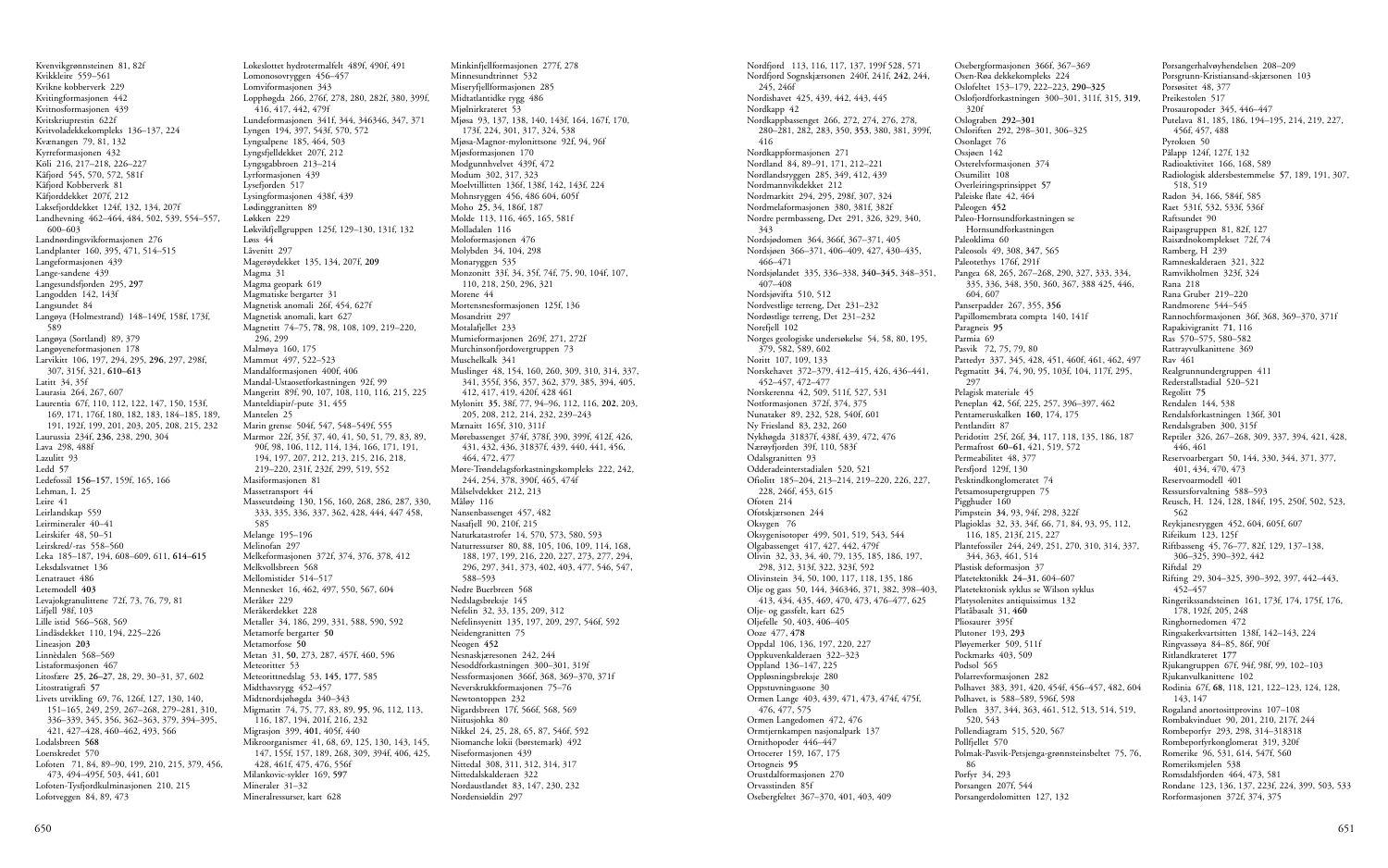Tanafjord 124–125, 128, 130–132 Tanafjordgruppen 125–126, 131f, 206 Tangformasjonen 473 Tanumformasjonen 307f, 308–311, 314 Tapestransgresjonen 504f, 548–549f, 556–559 Tarbertformasjonen 366f, 368, 369–370, 371f Tareformasjonen 473 Tchermakfjellformasjonen 354f, 355, 357f Teistformasjonen 342 Tektonikk **24** Telemark 96–103 Telemarksuprakrustalene 98, 99 Tellnesforekomsten **109** Tempelfjordgruppen 230f, 269f, 272f, 276f, 285 Tertiær **452**, 498 Tethyshavet 30 176, 265f, 304 334, 336, 342, 343, 363, 375, 427 Tettegrasformasjonen 272 Thoritt 297, 618 Thorium 34, 146, 297, 585, 618 Tiljeformasjonen 372f, 374–375 Tillitt 125f, **126**, **128**, 130, 132, 136–137, 138f, 142, 143f, 147, 224, 226 Timanrandsonen 122f, **124**, 132, 135 Timanske fjellkjede 132, 207, **208** Tinngranitten 102 Titan 33, 34, 109, 297, 592 Titanitt 70, 109 Tjelleskredet 570 Tjøme-Hvalermorenen 531 Tofteformasjonen 372f, 374, 375 Tonalitt 66, 72f, 73–75, 79f, 84–86, 89–90, 96, 113, 215 Toni 123 Tonsåsen 143, 303 Torformasjonen 432 Torghatten 616f Torskeformasjonen 478 Torv 44, 270, 326, 373, 483, 516, 520 Trakytt **34**, 35f, 298, 306f, 318318 Transpresjon **261** Transskandinaviske intrusivbeltet , Det 67f, 68f, **71**, 90, 92–94, 113 Traufrontvifte **512–514** Travertin 314 Trilobitter 152, 154–157, 160, 164, 166, 167f, 169, 170, 171, 172f, 177f, 191, 232, 268 Tritomitt 297 Troll 392f, 397, 399, 401, 403, 406f, 405f, 408, **409** Trollfjord-Komagelvforkastningssone 123f, 124, 129–132, 207 Trollheimen 112, 136, 464 Trollveggen 119f Trollveggen hydrotermalfelt 487f, 490–491 Troms 84–88, 134–135, 171, 212–221 Troms, isavsmelting 542–544 Tromsdalstind 214f, 215 Tromsøbassenget 348, 426, 431f, 436, 443 Tromsødekkekomplekset 203, 207f, 212, 214, 215 Tromsøflaket 511 Tromsøya 215 Trondheimsdekkekomplekset 228 Trondheimsfeltet **228**, 229 Trondheimsfjorden 462, 464, 542, 600 Trondhjemitt 66, 73, 190, 191f, 218 Tropisk forvitring 586 Tryggvasonformasjonen 432 Trysilfjellet 143 Trysilgranitten 93 Trysilsandsteinen 94 Tryvannsgranitten 325 Trænadjupet 509, 552, 574 Trænadjupraset 574 Trøndelag 171, 226–227, 250–251 Trøndelag, isavsmelting 541–542 Trøndelagsforkastningskompleks 222, 254, 465, 473, 474f Trøndelagsplattformen 374f, 412, 413f, 436, 440, 442, 472–476, 605f Tsunami 15, 30, 139, 147, 177, 418, 475f, 575, 583, 593 TTG-gneiser 66, 73–74 Tubåformasjonen 380, 381f, 382f Tuddalformasjonen 99, 102 Tuff 35f, 49, 79, 81, 82f, 311, 318, 322f, 457 Tunneller, ras 586–587 Tunsbergdalsbreen 568 Turbiditetsstrømmer 45, **471**, 474f Turbiditter **45**, 129f, 140f, 228 Tvillingoddformasjonen 351, 352f Tyformasjonen 467 Tysfjord 90, 210, 215, 217 Tysfjordkulminasjonen 210, 215 Tømmeråsvinduet 201, 210, 222, 226 Törnebohm, A.E. 193, 214, 224, 228 Tøyenformasjonen 167 Ullensvanggruppen 102 Ulveformasjonen 282 Undersjøiske skred/ -ras 510, 574–575 Uralfjellene 266, 350, 354 Uran 34, 70, 165, 166, 168, 584f, 585 Uran/bly datering 70, 189 Uraninitt 76 Urdformasjonen 351 Utgardshøgda 31837f, 438f Utsiraformasjonen 469, 471f Utsirahøgda 243f, 305f, 366f, 406f, 411, 468f, 469 Vaddasdekket 207f 212, 213 Vadsøgruppen 125, 126, 128f, 131f Valdres 303 Valdresbassenget 137, 142–143 Valdresgruppen 137, 142 Valldal 102 Van Mijenfjordgruppen 482 Vangsåsen 143 Vangsåsformasjonen 136f, 138f, 142, 143, 144, 165 Vanna 84, 86, 87f Varangerhalvøya 124, 126f, 127, 129f, 132, 135, 138, 206–207, 208 Varangeristiden 67f, 124, 125, 126–129, 131f, 132, 136–137, 138f, 142, 143f, 147 Varangerkomplekset 75 Vardal 143 Vardebuktformasjonen 351, 352f Variskiske fjellkjede 246, 254, 265, 290, **304–305**, 326–327 Varmeflekk (Hotspot) 25f, 31, 147, 447, 604, 604f, 607 Vedde-askelaget **534** Vegardfjellformasjonen 271 Vemadomen 31837f, 439 Vemorkformasjonen 99 Vendium 123, 125f

Verdalsraset 561 Vern (geologiske forekomster) **622–623** Vestbakken vulkanittprovins 458 Vestertanagruppen 125, 130, 131f, 132, 206 Vesterålen, isavsmelting 544–544 Vestfjorden 439, 473, 509 Vestfold lavaplatå 315, 317f Vestfoldgraben 300–301, 314, 320, 321f, 324 Vestlandsgruppen 410 Vestranden 201, 215f, 222 Vestre gneisregion 84, 95, 104, **112–117**, 210, 215, 227, 228, 238f, 239, 243 Vestre Toten 96 Vest-Spitsbergen folde- og skyvebelte 37, 83, 479–482, 484f Vikinggraben 390–392 Vikinggruppen 410 Vikinghøgdformasjonen 336f, 338f, 351 Vindeggruppen 67f, 98f, 99, 102, 103 Vismut 299 Visnes kopperverk 188 Vrådalsgranitten 104 Vulkaner 146, 311–325, 457, 458, 460 Vulkansk aske 31, 45, 49, 79, 169, 298, 312, 406, 457, 459, 467, **469**, 486–489, **534** Vulkansk glass 34 Vulkanske bergarter 31 Vøringbassenget 390, 400f, 412f, 414, 426, 431f, 436, 31837f, 439, 440, 441, 442, 447f, 456, 457, 462f, 473 Vøringplatået 31837, 452f, 604 Våleformasjonen 467 Weichsel 498f, 499, 515f, 520, 521f, 525, 527 Wilsonsyklus 29 Wordiekamformasjonen 275f, 278, 279f, 280, 281f Wøhleritt 297 Yngre dryas-strandlinjen 555 Ytre geologiske prosesser 40–53 Zechstein 277, 285, **327–330**, 405 Zeolitt 15f, 299 Zirkoner 70, 71, 103, 191, 209f Ægirryggen 486 Ørjemylonittsone 94, 96 Ørken 44, 46–47f, 276, 282, 304, 318, 326–327, 329, 343 Ørkenspredning 607 Ørneformasjonen 279, 280 Østerdalen 110, 138, 139, 140, 142, 224, 240, 502, 527, 528, 538, 601 Østfoldgranitten 104, 105, 197, 584 Øyangenkalderaen 316f, 323, 322 Øybue 25f, 27f, 29f, 71, 76, 77, 90, 96, 97f, 122f, 169, 184, 187, 189–196, 200, 202, 204, 208, 213, 232, 250, 326 Øyegneis 50, 83f, 104f, 110, 117f, 116, 137, 202, 528f Øygardsforkastningen 341, 390f, 391f, 406 Åheim 114, 117, 197 Åkerneset 582 Ålesundinterstadialen 523–525 Åna-Sira-anortositten 107f Åreformasjonen 372f, 373, 374, 377f, 349 Ås-Skitrinnet 532

Rosenbuschitt 297 Rosten 137 Rotliegendes 327–331 Rurikfjellformasjonen 420, 443, 445 Ryfylke 110, 225, 529 Ryolitt 34, 35f, 74, 83, 93, 99, 102, 103, 190, 197, 202, 250, **298** Rödingsfjälldekkekomplekset 217–220 Røedvikformasjonen 271 Røldal 225 Røragenbassenget 244, 248, 251 Røros 188, 227, 229 Saltavsetninger 329–330, 349 Saltbevegelse 330, 343, 405, 412 Sammenpressingsspenning (kompresjon) 34 Sandnessundet 84 Sandstein 377 Sandur 522, 527, 532 Sargejåk gullfelt 80  $\check{S}$ avču 42f, 211f Savtso se Šavču Sauropoder 446–447 Schiøtz, O.E. 137 Sedimentasion 44–48 Sedimentasjonsbasseng 44–45, 46–47f Sedimenter 44–49 Sedimentære bergarter 48–49 Seilandprovinsen 124f, **134–135**, 207, 209 Seismisk kartlegging 53 Sekvensstratigrafi 59 Seleformasjonen 467 Seljehøgda 473 Seljordsvannet 537f Semsvann (Asker) 310 Senja 86f, 87, 88, 214, 456 Senjabeltet 87 Senjaforkastningssonen 456, 458, 479f Sentralbassenget 481–484 Sentralgraben 390–392, 406–405 Sergeijevfjellformasjonen 271 Sernander, R. 551 Serpentinitt 34, 50, 117, 186, 196, 214, 233 Seve-Köli-dekkene 202, **216** Shetlandgruppen 431 Shetlandplattformen 248 363, 367, 369–370, 391f, 406–405, 466–470 Sideritt 255, 378 Silisium 31–32, 33, 592 Silt 40, 44–45, 49 Sink 34, 188, 219, 299, 590, 592 Sinkblende 219, 299 Siste istid 520–545 Siuruagneisen 66f, 71 Sjona 22f, 90, 215 Sju søstre, De 218 Sjøliljer 156f, 159, 160, 163f, 173f, 175, 177f Sjøpinnsvin 362, 430 Sjøskorpioner 160–161, 162f, 169, 173f, 175f, 176 Skagerakformasjonen 342 Skagerakgraben 301–303 Skalandgrafitten 88 Skamtinden 85f, 87 Skandinaviske fjellkjede 562–567 Skandinaviske innlandsis 500–501, 526–528 Skapolitt 299 Skarnforekomster 98, 299 Skattøragneis 214, 215

Skaugumformasjonen 307f, 312, 314 Skien-Porsgrunn 153, 167f, 173f, 174, 308, 310, 317, 547 Skiensbasaltene 298f, 311–312 Skifer 51 Skifrighet 51 Skilpadder 337, 428 Skinnerbuktformasjonen 176 Skjoldryggen 509 Skjærbevegelse 35, 50 Skoadduvarrisandsteinen 81, 82f Skorovass 190 Skred 570–575, 580–582 Skrivekritt 48, 425, 428, 431, **431–433**, 434, 435 Skrugardfunnet 411 Skuldformasjonen 354 Skuringsstriper 42, 128, 505, 527f, 531 Skyvatngruppen 102–103 Skyvedekker 37–38 Skyveflak 37–38 Skånevik 102 Slagen-Onsøymorenen 531 Slamstrømavsetninger 510–512 Sleipnerfeltet 470 Sleipnerformasjonen 366f, 370f, 405 Smalfjordformasjonen 126 Smith Bankformasjonen 338f, 341f, 342, 343 Smøla 190, 193, 250, 504 Smøla-Hitra-batolitten 193 Snaddformasjonen 347, 350f Snegler 48, 154, 160, 176f, 279, 378f, 461, 515f, 552 Snelleplanter 310f, 326, 327f, 337, 395 Snorrefeltet 342f, 344, 345, **346**, 347f, 401, 403, 407f, 408 Snowball Earth 126, 232 Snøhetta 564f Snøhvit **382**, 403, 416f, 479 Solberghorsten 300 Soldoggformasjonen 272 Solundbassenget 185, 194, 246f, 249, 250, 251, 253, 254 Solund-Stavfjordofiolitten 185, 195, 194, 196 Solør 93,94 Sorgenfrei-Tornquistsonen 122f, 301, **304–305**, 327, 341 Soria Moria hydrotermalfelt 491 Sparagmitt 136–147 Sparagmittdekke 224–225 Spitsbergen se Svalbard Sporfossiler 130, 151, **160**, 163f, 167f Spredningsgrense 29 Spredningsrygg 29, 452–454 Sprekk 35 Springarformasjonen 439 Sprø deformasjon 35 Stadialer **501** Stapphøgda 351, 354, 355 Statfjordfeltet 346, 403, **408** Statfjordformasjonen 344, 346, 349, 366, 367, 408, 412 Staurolitt 50 Steinindustri 106, 197 Steinkobbeformasjonen 338f, 350f, 352 Steinsalt 49, 277, 349 Steinvikformasjonen 170 Stetind 90, 210 Stjernøya 124f, 135, 209

Stora Le-Marstrandgruppen 94f, 96 Stord 188, 190, 194, 249 Stordbassenget 366f, 406, 427, 430, 466f Storeggaraset 13f, 45, 452f, 472f, 477f, 574–575, 583 Storelvformasjonen 134 Storfjorden 43f, 572, 581f Storfjordvifta 510, 512 Storviknesdolomitten 81, 82f Strandflaten 13f, 42, 504, 517, 601, 603, 617 Strandforskyvning 551, 554–557, 558 Strandlinjer 548–549f, 554–555, 557 Stratigrafi **57** Straumsfjorden 84 Streckeisen 33 Strekkspenning (ekstensjon) 34 Stromatolitter 69, 81, 82f, 126, **127**, 130, 132, 139, 147 Stromatoporider 159, 160, 170, 177f Stuoragurra forkastningen 603f Støformasjonen 380f, 381, 382 Størendekket 227, 228 Størkningsbergart **31–35** Størmer, L. **178** Subduksjon **30** Subkambriske peneplan 42f, 147, 165, 167f, 196, 200223, 224f, 243, 463f Suldal 102 Sulfidmalm 34, 76, **188**, **229**, 195 Sulitjelma 15f, 188, 195, 217, 218–219 Sunnhordlandsbatolitten 186f, 193–194 Supervulkaner 298, 321f, 322f, 585, 601 Sure bergarter 32 Svalbard 83, 147, 171, 230–233, 256–261, 270–285, 350–357, 383–384, 419–421, 443–445, 479–485 Svaneøgler 335, 337, 338, 332, 419, 421, 428 Svarteformasjonen 432 Svartenkalderaen 322, 323 Svartisen 193, 215 Svekofenniske fjellkjede, Den 71, 73 Svekonorvegiske fjellkjededannelsen, Den 64f, 68f, 71, 92, 94, 95f, 96, **103–104**, 107, 108, 110, 112, 116–117, 118, 225 Svenskøyformasjonen 383f, 384 Svovelkis 76, 166, 219 Syenitt 32, 33, 34 Synkesone 30 Synklinal 37 Synnfjelldekket 224 Synnfjelldupleksen 204 Särvdekket 201, 215f, 226 Sæsvatn 102, 104f Sætergrotta 517 Sølv 34, 188, 291, **294**, 299 Søndre permbasseng 291, 326, 329, 340 Sørkappbassenget 417, 442, 479f Sørvestlige terreng, Det 231–232 Sørvestnagsbassenget 443, 464f, 481f Sørøya 134–135, 207–209 Sørøya-Seilanddekket 207 Saale 498f, 499, 500, 514, 525 Saale-inkonformiteten 327 Tafjordskredet 456, **573** Takbergart 389, 401, 470 Talk 50, 106, 546f, 592 Tampen 344, 346, 367, 369, 371, 391f, 396,

398f, 401, 406–405, 406–408, 412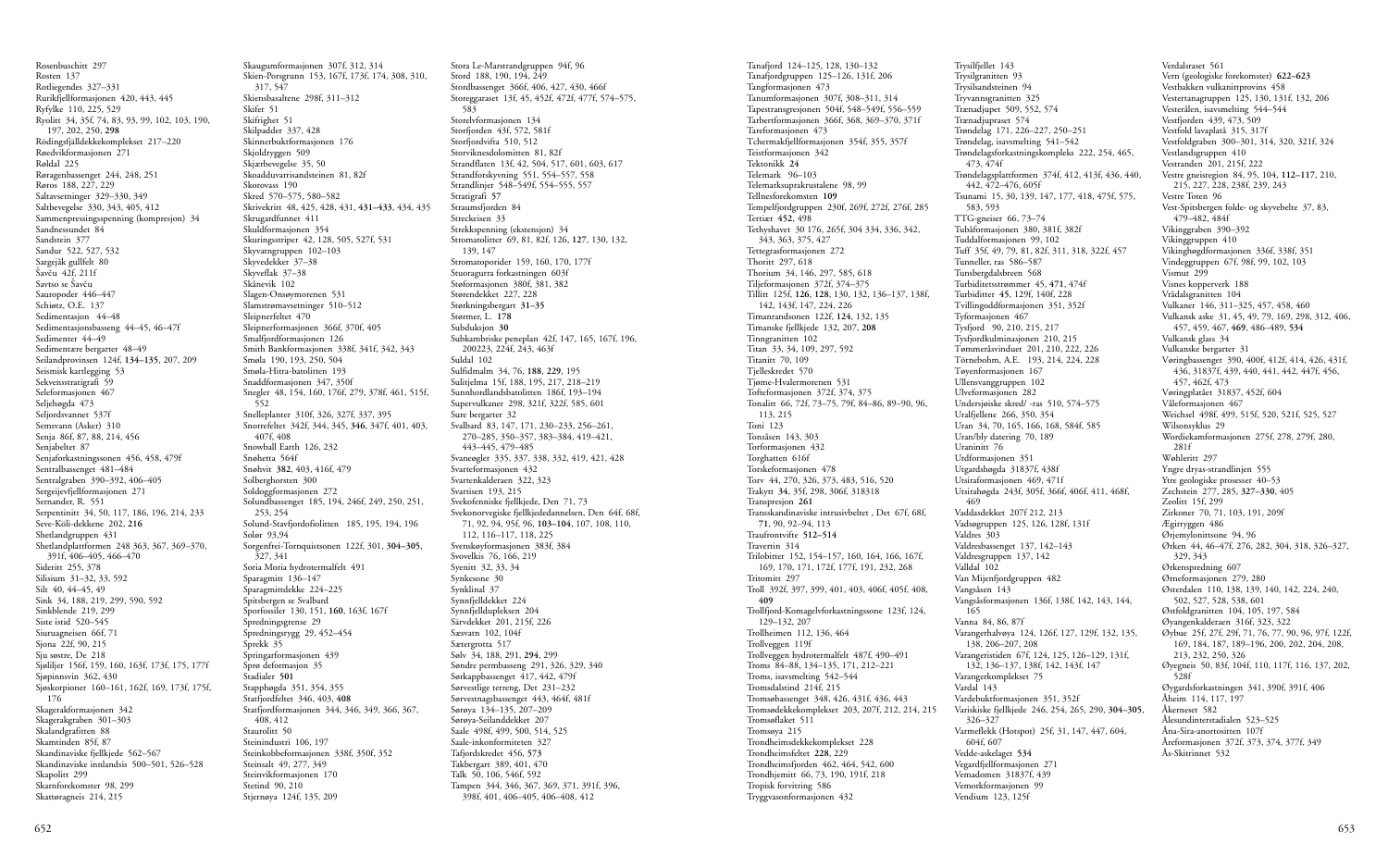**Forfattere**: Torgeir B. Andersen (UiO), Arild Andresen (UiO), Steffen Bergh (UiTø), Lars H. Blikra (Åknes/Tafjord Beredskap), Harald Brekke (OD), Inge Bryhni (NHM, UiO), Halfdan Carstens (Geoconsulting), Winfried Dallmann (NPI), Haakon Fossen (UiB), Michel Heeremans (UiO), Eystein Jansen (UiB), Erik P. Johannessen (Statoil), Bjørn T. Larsen (Det Norske), Jan Mangerud (UiB), Ole Martinsen (Statoil), Reidar Müller (Statoil), Atle Mørk (SINTEF Petroleumsforskning), Hans Arne Nakrem (NHM, UiO), Atle Nesje (UiB), Øystein Nordgulen (NGU), Johan Petter Nystuen (UiO), Arvid Nøttvedt (CMR), Snorre Olaussen (UNIS), Odleiv Olesen (NGU), Rolf-Birger Pedersen (UiB), Ivar B. Ramberg (Ram-co), Kristin Rangnes (UiO/Gea Norvegica Geopark), Arne Solli (NGU), Harald Sveian (NGU), Bjørn Sundvoll (†) (NGU), Trond H. Torsvik (UiO), Tore O. Vorren (†) (UiTø), David Worsley (PWA Geoconsultants).

**Fagreferenter ("referees")**: Bjørn G. Andersen (†), Jan Augustson, Johan F. Bockelie, Harald Brekke , David L. Bruton, Halfdan Carstens, Torbjørn Dahlgren, Tom Dreyer, Anders Elverhøi, Erik Fjellanger, Matthias Forwick, Roy H. Gabrielsen, David Gee, Svein Gjelle, Kari Grøsfjeld, William Helland-Hansen, Sverre Henriksen, Erik P. Johannessen, Gisle Johansson, Gunnar Knag, Jan Sverre Laberg, Stein-E. Lauritzen, Kjell Sigve Lervik, Trond Lien, Leif Lømo, Tore Løseth, Rune Mjøs, Atle Mørk, Odd Nilsen, Johan Petter Nystuen, Snorre Olaussen, Fridtjof Riis, David Roberts, Brian Robins, Alf Eivind Ryseth, Anna Siedlecka, Ellen M. O. Sigmond, Morten Smelror, Arne Solli, Nils Spjeldnæs (†), Lars Stemmerik, Harald Sveian, Mike Talbot (†), Nils Telnæs, Jørn Thiede, Hanne Thomsen, Reidar Trønnes, Ingrid Øxnevad, Inge Aarseth.

**Bidrag til faktabokser og tekst:** Bjørn G. Andersen (†), Nils Erik Bakke, Morten Bergan, Steffen Bergh, Arne Bjørlykke, Knut Bjørlykke, Lars Harald Blikra, David L. Bruton, Inge Bryhni, Tom Bugge, Svein Olaf Dahl, Sven Dahlgren, Winfried Dallmann,

Henning Dypvik, Per Emil Eliassen, Ane Engvik, Terje Enoksen (†), Lars Erikstad, Atle Folkestad, Matthias Forwick, Haakon Fossen, Roy H. Gabrielsen, Håvard Gautneb, John G. Gjelberg (†), Erik Graue, Tor Grenne, Tom Heldal, Tormod Henningsen, Leif B. Henriksen, Jørn Harald Hurum, Elin Kalleson, Are Korneliussen, Kåre Kullerud, Jan Sverre Laberg, Alf Olav Larsen, Bjørn T. Larsen, Stein-Erik Lauritzen, Bjørn Lindberg, Oddvar Longva, Valerie Maupin, Victor Melezhik, Atle Mørk, Kristen Mørk, Odd Nilsen, Hans Arne Nakrem, Johan Naterstad, Per Richard Neeb, Atle Nesje, Odd Nilsen, Øystein Nordgulen, Fred Steinar Nordrum, Arvid Nøttvedt, Johan Petter Nystuen, Eigill Nysæther, Morten Often, Fridtjof Riis, David Roberts, Arnfinn Rømulden, Anna Siedlecka, Ellen M. O. Sigmond, Mark A. Smethurst, Ketil Sollid, Harald Sveian, Rolf Sørensen, Torbjørn Throndsen, Vegard V. Vetti, Karl-Dag Vorren, Tore O. Vorren (†), Olav Walderhaug, Inge Aarseth.

**Foto, tegninger, ideer**: Torbjørn Alm, Bjørn G. Andersen (†), Håkon Austrheim, Tom Andersen, Torgeir B. Andersen, Arild Andresen, Vikas Baranwal, Ole Fredrik Bergersen (†), Steffen Bergh, Ola Bernhus, Christian Berg, Hans Jørgen Berg, Trym Ivar Bergsmo, Bernard Bingen, Fridbjørg Biskopstø, Knut Bjørlykke, Morten Chr. Bjørndal, Axel Bjørnsson, Petter Bjørstad, Eva Bjørseth, Ron Blakey, Wouter Bleeker, Lars H. Blikra, Per Blystad, Tony Boassen, Bogdan Bocianowski, Per Bollingmo, Johan M. Bonow, Ulf Borgen, Harald Brekke, David L. Bruton, Halfdan Carstens, Ole Bruun-Christensen (†), Inge Bryhni, Kurt Bucher, Petter Bøckmann, Reidulv Bøe, Frede Bøen, J. Cartwright, Jørn Christensen, Geoffrey D. Corner, Svein Olaf Dahl, Per-Einar Dahlen, Sven Dahlgren, Torbjørn Dahlgren, Winfried Dallmann, Don Davis, John F. Dehls, Alden Denny, Jane Dolven, Tony G. Dore, Jürgen Ehlers, Elizabeth A. Eide, Per Eide, Douglas D. Ekart, Ashton F. Embry, Ane Engvik, Lars Erikstad, Bernd Etzelmüller, Jan Inge Faleide, Bjørn Follestad, Haakon Fossen, Svend Funder, Roy H. Gabrielsen, William Galloway, Kari Garnes, Håvard Gautneb, Jomar Gellein, John Gjelberg (†), Svein Gjelle,

## Takk til bidragsytere

Denne boka har kommet i stand ikke minst gjennom gode bidrag og dugnadsinnsats fra en lang rekke personer, fagspesialister og andre. Deres arbeid har vært til uvurderlig hjelp for redaksjon og fagredaktører. Mange har også bidratt med fagkritisk gjennomlesning av bokas ulike kapitler (referee-arbeid), utarbeidelse av faktarammer, bidratt med fotografier, skisser eller gode ideer. Til alle gode hjelpere rettes herved en stor og hjertelig takk!

Just Gjessing (†), Ken Glennie, Felix Gradstein, Jan Ove Grastveit, Tor Grenne, Julien Grondin, Audun Groth, Kurt Hanevik, Evy K. Hansen, Helge Hansen, Roy Hansen, Thomas Hansen, Carl Bonnevie Harbitz, David Hardy, Miles O. Hayes, Tom Heldal, William Helland-Hansen, Mads Helle, Kari Henningsmoen, Terje Hellem, Michel Heeremans, Johnny Hesthammer, Henrik Heyer, Jostein Hiller, N.A. Hodgson, Mona Holte, Martin Hovland, Anne Karin Hufthammer, Esther van Hulsen, David Hunt, Tor Husmo, Ida B. Hynne, Ove Arboe Høeg (†), Erik Hårberg, Egil Ingebretsen, IKU, Martin Jakobsson, Aina Dahlø Janbu, Ivar Johan Jansen, Erlend Morisbak Jarsve, Aage Jensen (†), Frode Jenssen, Bernt Johansen, Erik P. Johannessen, Steinar Johansen, Jeffery Kiehl, Ola Kihle, Bent Kjølhamar, Johan Kleman, Kåre Kullerud, Kauko Laajoki, Jan S. Laberg, Jacques Lathion, Bjørn T. Larsen, Michael Larsen, Geir B. Larssen, Stein-Erik Lauritzen, Kjell Sigve Lervik, Karna Lidmar-Bergström, J.E. Lie, Ingvar Lindahl, O.T. Ljøstad, Oddvar Longva, Lundhs AS, Erik Lundin, Frederick K. Lutgens, Ida Lønne, Lisa Løseth, J. Finn Løvholt, Jan Mangerud, Ole Mathismoen, Arnfinn Mauren, Bergljot Mauritz Messel (†), Victor Melezhik, Gurli Meyer, Ivar Midtkandal, Nigel Mills, Rune Mjøs, Reidar Müller, Atle Mørk, Kristen Mørk, Hans Arne Nakrem, Jens-Ove Näslund, Else-Ragnhild Neumann, Atle Nesje, Lars-Petter Nilsson, Øystein Nordgulen, Johan Petter Nystuen, Arvid Nøttvedt, Norsk Polarinstitutt, Morten Often, Odleiv Olesen, Ole Olesen, Lars Olsen, Bjørn Terje Oftedal, Orkla Industrimuseum, Per Terje Osmundsen, Rolf-Birger Pedersen, Rune Peersen, Harald Pettersen, Liv Plassen, Tore Påsse, Bjarne Rafaelsen, Ellen Marie Ramberg, Ivar B. Ramberg, Kristin Rangnes, Harold Reading, Tim F. Redfield, Jon Reierstad, Marcus Richards, Fridtjof Riis, David Roberts, Brian Robins, Erling Rykkelid, Johannes M. Rykkje, Alf Eivind Ryseth, Rystad Energy, Arnfinn Rømulden, Otto Salvigsen, Jan Sverre Sandstad, Christopher R. Scotese, Hans-Petter Sejrup, Ian Sharp, Anna Siedlecka, Ellen M. O. Sigmond, Solveig Sigmond, Bjørn Tore Simonsen, SINTEF, Maren Kristin Møllerup Skaten, Hilde Skauli, Skipnes Trykkeri AS, Steinar Skjeseth (†), Jakob Skogseid, M. Smethurst, Arne Solli, Johan L. Sollid, Ketil Sollid, K. Solvi, Anna Sommaruga, Nils Spjeldnæs, Statoil, Ron J. Steel, Odd Steinlein, Line Tau Strand, Roar Strand, H. Sunde, Asle Strøm, Arne Strømberg, Bjørg Svendgård, John Inge Svendsen, Egil Sæther (†), Henrik Svensen, Rolf Sørensen, Espen Tallaksen, Edward J. Tarbuck, TGS Nopec, Jørn Thiede, Ingunn Thorseth, Terje Thorsnes, Torbjørn Throndsen, Jon Tolgensbakk, Helgi Torfason, Trond H. Torsvik, Gordon Tribble, Are Tømmerås, Stig Vassmyr, Vegard V. Vetti, Terje Veum, Gonzalo Vidal (†), Knut Vindfallet, Giulio Viola, Tore O. Vorren (†), Roger Walker, Thomas Walman, W. Weitschaft, Ian West, Ian M. Whillans (†), Robert W. Williams, Harald Wisløff, Bjørn Wold, Knut Wolden, David Worsley, Aron Yoshinobu, Piotr Zycki, Inge Aarseth, Per Aas. Flere av figurene bygger på originalfigurer hentet fra artikler hvor NN var første forfatter og/eller annenforfatter – og i de tilfeller det er flere forfattere er bare førsteforfatter listet opp.

**Tillatelse for bruk, eller innkjøp, av foto og kart:** Aftenposten, ConocoPhillips, Fjellanger Widerøe AS, fjord.com, Bill Frymire/MasterfileSCAN, GEUS, Google Earth, Edelpix, NOAH, Hydro, International Commission on Stratigraphy, International Seabed Authority, Nasjonalmuseet for kunst, arkitektur og design København, NASA, National Oceanic and Atmospheric Administration, Naturhistorisk museum, Norsk Polarinstitutt, Norges geologiske undersøkelse, Norsk Bildebyrå, Oljedirektoratet, Oslo Bymuseum, TGS Nopec Geophysical Company, Samfoto, Scanpix, Stancliffe Stone Company, Statoil, Store Norske Spitsbergen Kullkompani, ToFoto AS, Statens Museum for Kunst, University of Michigan, US Geological Survey, WesternGeco.

**Teknisk Tegning:** Heidi Aasen, Juha M. Ahokas, Eva Bjørseth, Jane K. Ellingsen, Evy Karin Hansen, Frode Jenssen, Jan Petter Holm, Rita Nesbitt, Nina Samsonsen, Torgeir Sollid**,** Åse Schmidt Thorsnæs, Martin Stalsberg.

**Grafisk utforming/ombrekking:** Bjørg Svendgård, Unni Fjærestad, Lara Rolseth.

**Språkgjennomgang:** Marit Hovdenak. Spesielt med russiske og kinesiske stratigrafiske navn: Daniel I. Ims og Lars Erik Klemsdal.

**Sponsorer:** Statoil, NGU, Shell, Det Norske Atlantic Petroleum, Bridge Energy, Conoco Phillips, Dana Petroleum, Lundin, Oljedirektoratet, PGS, TGS, Tullow Oil

**Ektefeller og partnere:** Takkes for stor tålmodighet og utholdenhet, samt avgjørende støtte og oppmuntring.

#### **Forkortelser:**

- AmS Arkeologisk museum i Stavanger
- CMR Christian Michelsen Research
- GSC Geological Survey of Canada
- IKU Institutt for kontinentaksokkelundersøkelser (Nå: SINTEF Petroleumsforskning)
- IRIS International Research Institute of Stavanger
- NBV Norsk Bergverksmuseum
- NFR Norges Forskningsråd
- NGI Norges Geotekniske Institutt
- NGU Norges geologiske undersøkelse
- NHM Naturhistorisk museum, Oslo
- NPI Norsk Polarinstitutt
- NTNU Norges Teknisk-Naturvitenskapelige Universitet
- OD Oljedirektoratet
- UiB Universitetet i Bergen
- UiO Universitetet i Oslo
- UiTø Universitetet i Tromsø
- UMB Univ. for miljø og biovitenskap, Ås
- USGS US Geological Survey